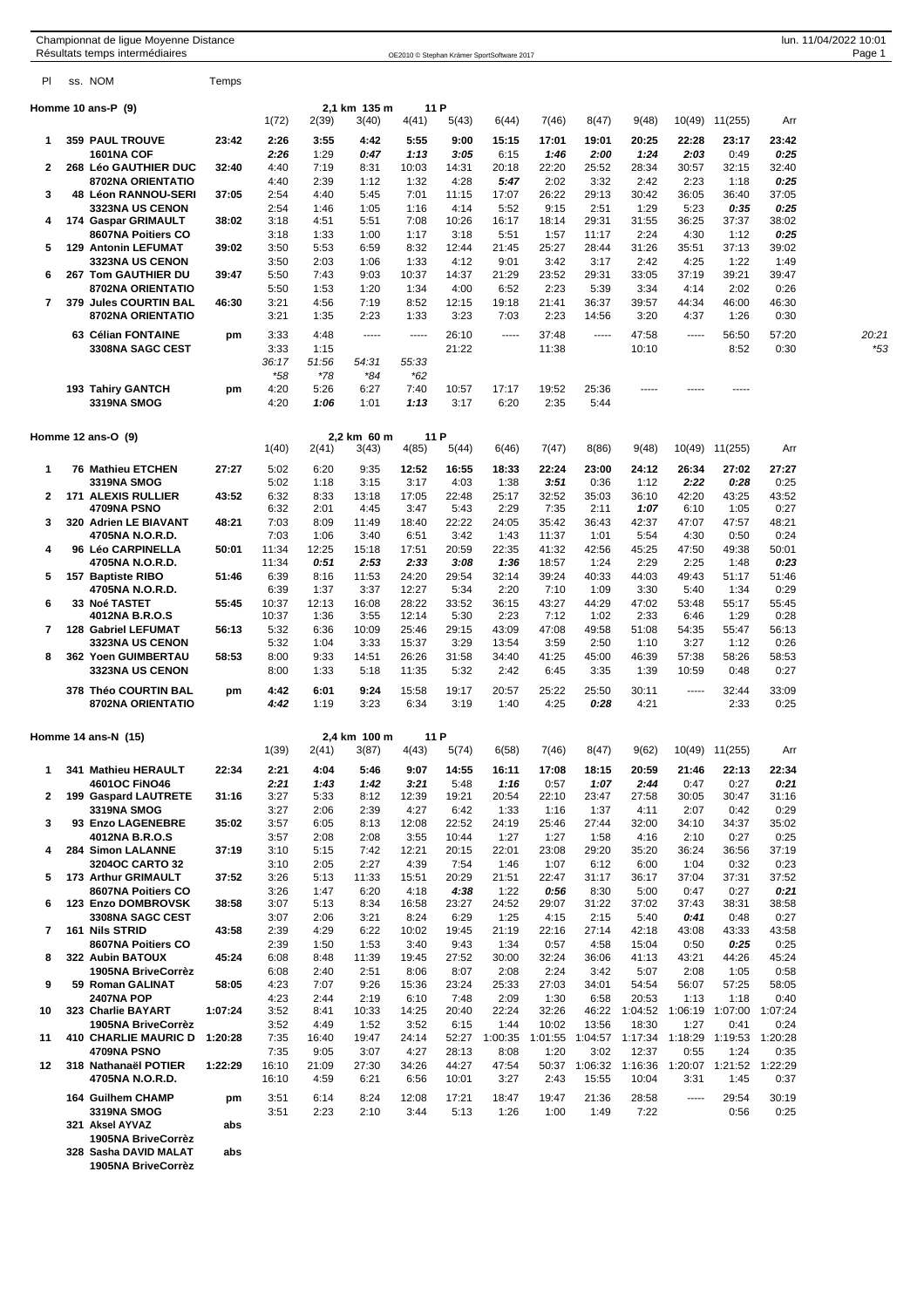| Championnat de ligue Moyenne Distance |  |
|---------------------------------------|--|
| Zácultate tamne intarmádiairae        |  |

| PI             | ss. NOM                                                      | Temps     |                         |                                 |                              |                       |                       |                |               |               |               |               |                 |                 |                 |                |
|----------------|--------------------------------------------------------------|-----------|-------------------------|---------------------------------|------------------------------|-----------------------|-----------------------|----------------|---------------|---------------|---------------|---------------|-----------------|-----------------|-----------------|----------------|
|                | Homme 16 ans-M(18)                                           |           | 1(72)                   | 2(52)                           | 2,8 km 120 m<br>3(51)        | 12 P<br>4(56)         | 5(73)                 | 6(88)          | 7(66)         | 8(67)         | 9(68)         | 10(50)        | 11(78)          | 12(255)         | Arr             |                |
| 1              | 70 Paul COCCHIO-JOU<br>4705NA N.O.R.D.                       | 22:46     | 1:35<br>1:35            | 4:51<br>3:16                    | 5:35<br>0:44                 | 7:35<br>2:00          | 8:11<br>0:36          | 10:45<br>2:34  | 11:45<br>1:00 | 14:02<br>2:17 | 17:06<br>3:04 | 18:28<br>1:22 | 20:40<br>2:12   | 22:26<br>1:46   | 22:46<br>0:20   |                |
| $\mathbf{2}$   | 340 Baptiste HERAULT<br>4601OC FINO46                        | 23:31     | 1:42<br>1:42            | 4:52<br>3:10                    | 5:34<br>0:42                 | 7:41<br>2:07          | 8:25<br>0:44          | 10:27<br>2:02  | 11:17<br>0:50 | 13:55<br>2:38 | 17:40<br>3:45 | 19:17<br>1:37 | 21:30<br>2:13   | 23:14<br>1:44   | 23:31<br>0:17   |                |
| 3              | 36 Maxime LIORIT<br><b>2407NA POP</b>                        | 24:36     | 1:29<br>1:29            | 4:06<br>2:37                    | 5:18<br>1:12                 | 7:35<br>2:17          | 8:19<br>0:44          | 10:26<br>2:07  | 11:14<br>0:48 | 13:50<br>2:36 | 17:09<br>3:19 | 19:42<br>2:33 | 22:40<br>2:58   | 24:18<br>1:38   | 24:36<br>0:18   |                |
| 4              | 246 Jules MONTUS<br>4012NA B.R.O.S                           | 25:45     | 1:13<br>1:13            | 4:00<br>2:47                    | 4:36<br>0:36                 | 6:38<br>2:02          | 7:21<br>0:43          | 9:40<br>2:19   | 10:31<br>0:51 | 13:22<br>2:51 | 17:00<br>3:38 | 19:04<br>2:04 | 23:46<br>4:42   | 25:25<br>1:39   | 25:45<br>0:20   |                |
| 5              | 369 Evan AUZELOUX<br><b>2407NA POP</b>                       | 25:51     | 1:26<br>1:26            | 4:44<br>3:18                    | 5:26<br>0:42                 | 7:45<br>2:19          | 8:32<br>0:47          | 11:00<br>2:28  | 11:50<br>0:50 | 14:50<br>3:00 | 20:32<br>5:42 | 21:42<br>1:10 | 23:57<br>2:15   | 25:31<br>1:34   | 25:51<br>0:20   |                |
| 6              | 336 Elian DELLAC<br>4601OC FINO46                            | 27:20     | 1:40<br>1:40            | 5:19<br>3:39                    | 5:55<br>0:36                 | 7:58<br>2:03          | 8:35<br>0:37          | 11:23<br>2:48  | 12:26<br>1:03 | 14:56<br>2:30 | 18:15<br>3:19 | 19:34<br>1:19 | 25:13<br>5:39   | 27:00<br>1:47   | 27:20<br>0:20   |                |
| 7              | 74 Esteban ETCHEN<br><b>3319NA SMOG</b>                      | 30:37     | 1:38<br>1:38            | 5:24<br>3:46                    | 6:05<br>0:41                 | 8:49<br>2:44          | 9:55<br>1:06          | 12:13<br>2:18  | 14:00<br>1:47 | 16:48<br>2:48 | 20:49<br>4:01 | 22:27<br>1:38 | 27:03<br>4:36   | 30:17<br>3:14   | 30:37<br>0:20   |                |
| 8              | 315 Timéo SALLES<br><b>3323NA US CENON</b>                   | 33:17     | 1:50<br>1:50            | 5:01<br>3:11                    | 5:51<br>0:50                 | 8:16<br>2:25          | 9:09<br>0:53          | 11:53<br>2:44  | 13:06<br>1:13 | 18:18<br>5:12 | 22:07<br>3:49 | 24:32<br>2:25 | 30:47<br>6:15   | 32:56<br>2:09   | 33:17<br>0:21   |                |
| 9              | 159 Mathéo JURADO<br>4705NA N.O.R.D.                         | 34:40     | 2:25<br>2:25            | 6:59<br>4:34                    | 7:59<br>1:00                 | 12:33<br>4:34         | 14:11<br>1:38         | 16:27<br>2:16  | 17:57<br>1:30 | 21:09<br>3:12 | 24:58<br>3:49 | 26:43<br>1:45 | 30:51<br>4:08   | 34:18<br>3:27   | 34:40<br>0:22   |                |
| 10             | 83 Arthur BARRIERE<br><b>3319NA SMOG</b>                     | 35:20     | 2:59<br>2:59            | 7:24<br>4:25                    | 9:37<br>2:13                 | 12:39<br>3:02         | 13:48<br>1:09         | 16:37<br>2:49  | 17:44<br>1:07 | 21:56<br>4:12 | 26:25<br>4:29 | 29:24<br>2:59 | 32:34<br>3:10   | 34:44<br>2:10   | 35:20<br>0:36   |                |
| 11             | 117 Romain CHAGNON                                           | 43:21     | 2:27                    | 5:29                            | 9:36                         | 11:45                 | 12:53                 | 16:01          | 16:51         | 19:46         | 24:36         | 27:01         | 40:49           | 43:01           | 43:21           |                |
| 12             | <b>2407NA POP</b><br>97 Milàn CARPINELLA                     | 45:13     | 2:27<br>2:05            | 3:02<br>5:48                    | 4:07<br>8:49                 | 2:09<br>16:58         | 1:08<br>18:04         | 3:08<br>20:52  | 0:50<br>22:09 | 2:55<br>25:32 | 4:50<br>32:55 | 2:25<br>34:37 | 13:48<br>43:00  | 2:12<br>44:50   | 0:20<br>45:13   |                |
| 13             | 4705NA N.O.R.D.<br><b>46 Emile RANNOU-SER</b>                | 46:49     | 2:05<br>2:08            | 3:43<br>6:43                    | 3:01<br>7:39                 | 8:09<br>11:05         | 1:06<br>12:06         | 2:48<br>25:15  | 1:17<br>27:19 | 3:23<br>30:32 | 7:23<br>34:05 | 1:42<br>36:38 | 8:23<br>45:01   | 1:50<br>46:28   | 0:23<br>46:49   |                |
| 14             | <b>3323NA US CENON</b><br><b>236 MAXENCE GENEVR</b>          | 55:20     | 2:08<br>5:16            | 4:35<br>10:17                   | 0:56<br>12:55                | 3:26<br>17:36         | 1:01<br>24:10         | 13:09<br>27:36 | 2:04<br>28:39 | 3:13<br>33:33 | 3:33<br>37:49 | 2:33<br>46:14 | 8:23<br>52:42   | 1:27<br>54:53   | 0:21<br>55:20   |                |
| 15             | <b>1705NA CMO</b><br>297 Nolan MARTI                         | 59:09     | 5:16<br>3:27            | 5:01<br>15:46                   | 2:38<br>19:47                | 4:41<br>26:05         | 6:34<br>27:18         | 3:26<br>31:17  | 1:03<br>33:08 | 4:54<br>40:04 | 4:16<br>46:05 | 8:25<br>50:42 | 6:28<br>55:42   | 2:11<br>58:43   | 0:27<br>59:09   |                |
| 16             | 4709NA PSNO<br>319 Mathias POTIER                            | 1:06:38   | 3:27<br>3:34            | 12:19<br>9:47                   | 4:01<br>11:35                | 6:18<br>15:57         | 1:13<br>17:57         | 3:59<br>24:02  | 1:51<br>25:17 | 6:56<br>29:53 | 6:01<br>39:56 | 4:37<br>44:37 | 5:00<br>1:01:36 | 3:01<br>1:06:04 | 0:26<br>1:06:38 |                |
|                | 4705NA N.O.R.D.                                              |           | 3:34                    | 6:13                            | 1:48                         | 4:22                  | 2:00                  | 6:05           | 1:15          | 4:36          | 10:03         | 4:41          | 16:59           | 4:28            | 0:34            |                |
|                | 292 Célestin DUPUY<br>1905NA BriveCorrèz<br>23 Allan BOILEAU | pm<br>abs | 1:54<br>1:54            | 5:21<br>3:27                    | 6:05<br>0:44                 | 8:24<br>2:19          | 9:14<br>0:50          | 11:58<br>2:44  | 12:54<br>0:56 | 17:02<br>4:08 | 22:03<br>5:01 | 23:51<br>1:48 | -----           | -----           | 32:01<br>8:10   |                |
|                | <b>3323NA US CENON</b>                                       |           |                         |                                 |                              |                       |                       |                |               |               |               |               |                 |                 |                 |                |
|                | Homme 18 ans-E(7)                                            |           | 1(36)<br>15(61)         | 2(38)<br>16(255)                | 3,4 km 135 m<br>3(67)<br>Arr | 16 P<br>4(76)         | 5(68)                 | 6(59)          | 7(64)         | 8(81)         | 9(65)         | 10(71)        | 11(63)          | 12(77)          | 13(50)          | 14(78)         |
| 1              | 269 Esteban VANHOUTT<br>4012NA B.R.O.S                       | 36:21     | 2:04<br>2:04<br>34:55   | 6:45<br>4:41<br>35:58           | 10:30<br>3:45<br>36:21       | 17:20<br>6:50         | 19:26<br>2:06         | 21:04<br>1:38  | 21:29<br>0:25 | 22:58<br>1:29 | 23:41<br>0:43 | 25:23<br>1:42 | 27:36<br>2:13   | 28:57<br>1:21   | 29:53<br>0:56   | 32:54<br>3:01  |
| $\overline{2}$ | 39 Matéo CHEVALIER                                           | 38:02     | 2:01<br>5:11            | 1:03<br>7:36                    | 0:23<br>10:58                | 15:21                 | 17:14                 | 18:54          | 19:26         | 21:23         | 22:15         | 24:13         | 27:05           | 30:01           | 31:17           | 34:47          |
|                | 8702NA ORIENTATIO                                            |           | 5:11<br>36:17<br>1:30   | 2:25<br>37:45<br>1:28           | 3:22<br>38:02<br>0:17        | 4:23                  | 1:53                  | 1:40           | 0:32          | 1:57          | 0:52          | 1:58          | 2:52            | 2:56            | 1:16            | 3:30           |
| 3              | <b>181 ANTOINE GRADAIVE</b><br><b>1705NA CMO</b>             | 43:48     | 2:34<br>2:34            | 8:31<br>5:57                    | 13:49<br>5:18                | 20:14<br>6:25         | 22:26<br>2:12         | 24:26<br>2:00  | 25:22<br>0:56 | 27:14<br>1:52 | 28:00<br>0:46 | 30:22<br>2:22 | 33:02<br>2:40   | 35:18<br>2:16   | 36:47<br>1:29   | 39:52<br>3:05  |
|                |                                                              |           | 41:42<br>1:50           | 43:26<br>1:44                   | 43:48<br>0:22                |                       |                       |                |               |               |               |               |                 |                 |                 |                |
| 4              | 65 Armel POULAIN<br><b>3319NA SMOG</b>                       | 48:02     | 10:16<br>10:16<br>46:34 | 14:45<br>4:29<br>47:39          | 19:03<br>4:18<br>48:02       | 24:04<br>5:01         | 26:16<br>2:12         | 28:36<br>2:20  | 29:04<br>0:28 | 30:49<br>1:45 | 32:20<br>1:31 | 35:07<br>2:47 | 37:49<br>2:42   | 39:21<br>1:32   | 40:41<br>1:20   | 43:52<br>3:11  |
| 5              | <b>413 ERWAN RIBEREAU</b>                                    | 1:06:16   | 2:42<br>4:01            | 1:05<br>11:53                   | 0:23<br>16:22                | 29:21                 | 32:07                 | 34:34          | 35:25         | 37:56         | 42:19         | 48:24         | 51:52           | 53:24           | 54:44           | 59:39          |
|                | 1601NA COF                                                   |           | 4:01<br>1:04:19<br>4:40 | 7:52<br>1:05:55<br>1:36         | 4:29<br>1:06:16<br>0:21      | 12:59                 | 2:46                  | 2:27           | 0:51          | 2:31          | 4:23          | 6:05          | 3:28            | 1:32            | 1:20            | 4:55           |
|                | 137 Lukas MOLINA<br>4012NA B.R.O.S                           | bandon    | 3:32<br>3:32<br>1.111   | 6:59<br>3:27<br>1.1111          | 13:50<br>6:51<br>48:31       | -----                 |                       |                |               |               |               |               |                 |                 | -----           | 42:43<br>28:53 |
|                | 257 Maxime HERVE                                             | bandon    | 5:27                    | 14:16                           | 5:48<br>23:01                | 37:28                 | 44:14                 |                |               |               |               |               |                 | 48:35           | 51:37           |                |
|                | 3318NA ASM CO                                                |           | 5:27<br>15:47           | 8:49<br>1:07:24 1:11:00<br>3:36 | 8:45<br>1:12:41<br>1:41      | 14:27                 | 6:46                  |                |               |               |               |               |                 | 4:21            | 3:02            |                |
|                | Homme 20 ans-eC (2)                                          |           | 1(42)                   | 2(53)                           | 3,5 km 120 m<br>3(54)        | 18 P<br>4(66)         | 5(67)                 | 6(74)          | 7(58)         | 8(59)         | 9(64)         | 10(69)        | 11(81)          | 12(65)          | 13(71)          | 14(70)         |
| 1              | 298 Logan LABARBE                                            | 33:35     | 15(86)<br>2:57          | 16(48)<br>4:26                  | 17(62)<br>5:58               | 18(255)<br>6:59       | Arr<br>9:59           | 12:44          | 14:08         | 15:41         | 17:12         | 18:41         | 20:48           | 21:35           | 23:40           | 25:31          |
|                | 4012NA B.R.O.S                                               |           | 2:57<br>30:25<br>4:54   | 1:29<br>31:37<br>1:12           | 1:32<br>32:30<br>0:53        | 1:01<br>33:15<br>0:45 | 3:00<br>33:35<br>0:20 | 2:45           | 1:24          | 1:33          | 1:31          | 1:29          | 2:07            | 0:47            | 2:05            | 1:51           |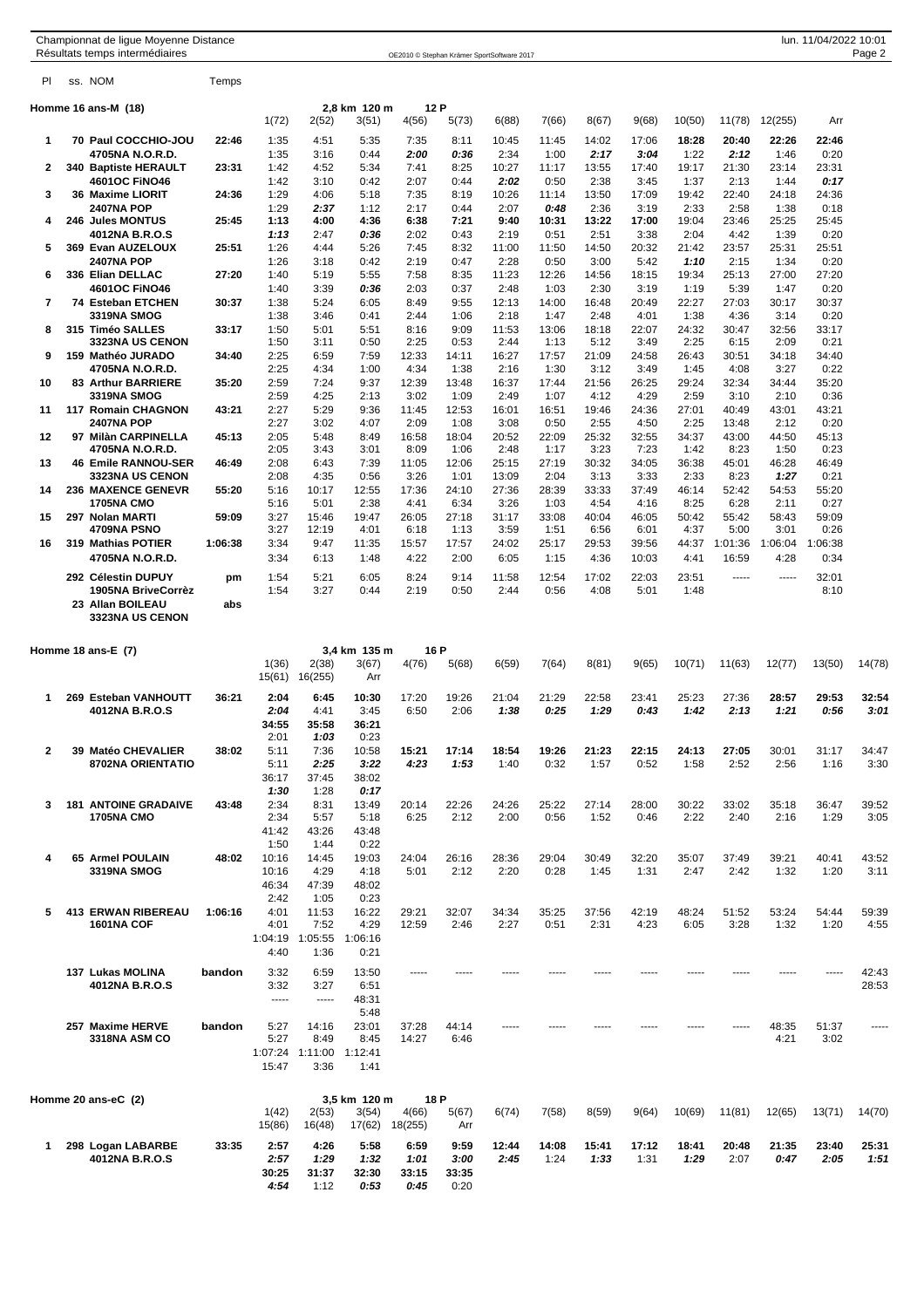|              | Championnat de ligue Moyenne Distance<br>Résultats temps intermédiaires |         |                                       |                                       |                                       |                                       |                                       | OE2010 © Stephan Krämer SportSoftware 2017 |                                        |               |                        |                      |                      |                             | lun. 11/04/2022 10:01         | Page 3                          |
|--------------|-------------------------------------------------------------------------|---------|---------------------------------------|---------------------------------------|---------------------------------------|---------------------------------------|---------------------------------------|--------------------------------------------|----------------------------------------|---------------|------------------------|----------------------|----------------------|-----------------------------|-------------------------------|---------------------------------|
| PI           | ss. NOM                                                                 | Temps   |                                       |                                       |                                       |                                       |                                       |                                            |                                        |               |                        |                      |                      |                             |                               |                                 |
|              | Homme 20 ans-eC (2)                                                     |         |                                       |                                       | 3,5 km 120 m                          |                                       | 18 P                                  | (suite)                                    |                                        |               |                        |                      |                      |                             |                               |                                 |
|              |                                                                         |         | 1(42)<br>15(86)                       | 2(53)<br>16(48)                       | 3(54)<br>17(62)                       | 4(66)<br>18(255)                      | 5(67)<br>Arr                          | 6(74)                                      | 7(58)                                  | 8(59)         | 9(64)                  | 10(69)               | 11(81)               | 12(65)                      | 13(71)                        | 14(70)                          |
| $\mathbf{2}$ | 53 Baptiste TALON<br><b>3308NA SAGC CEST</b>                            | 49:10   | 3:53<br>3:53<br>44:57<br>12:29        | 6:02<br>2:09<br>45:56<br>0:59         | 8:05<br>2:03<br>48:09<br>2:13         | 9:32<br>1:27<br>48:55<br>0:46         | 13:31<br>3:59<br>49:10<br>0:15        | 17:17<br>3:46                              | 18:38<br>1:21                          | 20:22<br>1:44 | 21:05<br>0:43          | 23:08<br>2:03        | 25:05<br>1:57        | 26:18<br>1:13               | 29:38<br>3:20                 | 32:28<br>2:50                   |
|              | Homme 21 ans-eA (14)                                                    |         | 1(33)<br>15(63)                       | 2(38)<br>16(75)                       | 4,0 km 135 m<br>3(53)<br>17(60)       | 4(73)<br>18(61)                       | 20 P<br>5(54)<br>19(62)               | 6(67)<br>20(255)                           | 7(57)<br>Arr                           | 8(58)         | 9(68)                  | 10(64)               | 11(81)               | 12(82)                      | 13(83)                        | 14(65)                          |
| 1            | 399 Alexandre VERGNA<br>1905NA BriveCorrèz                              | 26:28   | 1:32<br>1:32<br>20:25                 | 3:03<br>1:31<br>21:47                 | 4:10<br>1:07<br>23:28                 | 4:44<br>0:34<br>25:04                 | 5:57<br>1:13<br>25:42                 | 8:52<br>2:55<br>26:11                      | 9:56<br>1:04<br>26:28                  | 11:23<br>1:27 | 11:45<br>0:22          | 13:09<br>1:24        | 14:20<br>1:11        | 15:28<br>1:08               | 16:45<br>1:17                 | 17:59<br>1:14                   |
| 2            | 373 Félix BAILLY<br>4601OC FINO46                                       | 35:34   | 2:26<br>1:49<br>1:49<br>28:21         | 1:22<br>4:44<br>2:55<br>30:08         | 1:41<br>6:07<br>1:23<br>32:07         | 1:36<br>7:04<br>0:57<br>33:37         | 0:38<br>8:38<br>1:34<br>34:37         | 0:29<br>12:16<br>3:38<br>35:12             | 0:17<br>13:45<br>1:29<br>35:34         | 15:47<br>2:02 | 16:34<br>0:47          | 18:25<br>1:51        | 20:12<br>1:47        | 21:31<br>1:19               | 23:57<br>2:26                 | 25:23<br>1:26                   |
| 3            | <b>112 Clement BATTISTA</b><br><b>3308NA SAGC CEST</b>                  | 36:27   | 2:58<br>2:01<br>2:01<br>26:29         | 1:47<br>3:39<br>1:38<br>30:39         | 1:59<br>4:57<br>1:18<br>32:48         | 1:30<br>5:41<br>0:44<br>34:30         | 1:00<br>6:58<br>1:17<br>35:26         | 0:35<br>10:30<br>3:32<br>36:01             | 0:22<br>12:14<br>1:44<br>36:27         | 14:11<br>1:57 | 14:39<br>0:28<br>16:08 | 16:46<br>2:07        | 18:14<br>1:28        | 19:39<br>1:25               | 21:13<br>1:34                 | 23:42<br>2:29                   |
| 4            | 109 Théau LE LOCH<br>4705NA N.O.R.D.                                    | 37:38   | 2:47<br>1:56<br>1:56<br>27:47<br>3:00 | 4:10<br>3:54<br>1:58<br>30:43<br>2:56 | 2:09<br>5:07<br>1:13<br>32:22<br>1:39 | 1:42<br>5:55<br>0:48<br>34:29<br>2:07 | 0:56<br>7:52<br>1:57<br>36:42<br>2:13 | 0:35<br>10:46<br>2:54<br>37:17<br>0:35     | 0:26<br>13:38<br>2:52<br>37:38<br>0:21 | 15:58<br>2:20 | *59<br>16:26<br>0:28   | 18:49<br>2:23        | 20:21<br>1:32        | 21:41<br>1:20               | 23:16<br>1:35                 | 24:47<br>1:31                   |
| 5            | 309 Adrien BIRON<br>8607NA Poitiers CO                                  | 44:40   | 2:22<br>2:22<br>29:48<br>3:56         | 4:09<br>1:47<br>37:38<br>7:50         | 6:30<br>2:21<br>40:18<br>2:40         | 7:38<br>1:08<br>41:57<br>1:39         | 9:20<br>1:42<br>42:56<br>0:59         | 12:55<br>3:35<br>44:21<br>1:25             | 14:27<br>1:32<br>44:40<br>0:19         | 16:29<br>2:02 | 17:04<br>0:35          | 19:11<br>2:07        | 20:34<br>1:23        | 22:09<br>1:35               | 23:53<br>1:44                 | 25:52<br>1:59                   |
| 6            | 158 Pierrick PAGE<br><b>1705NA CMO</b>                                  | 48:05   | 5:47<br>5:47<br>32:44<br>2:45         | 10:32<br>4:45<br>42:06<br>9:22        | 14:30<br>3:58<br>44:31<br>2:25        | 15:24<br>0:54<br>46:09<br>1:38        | 16:44<br>1:20<br>46:57<br>0:48        | 19:16<br>2:32<br>47:37<br>0:40             | 20:27<br>1:11<br>48:05<br>0:28         | 22:01<br>1:34 | 22:27<br>0:26          | 24:19<br>1:52        | 25:53<br>1:34        | 27:11<br>1:18               | 28:35<br>1:24                 | 29:59<br>1:24                   |
| 7            | 361 Flavien DAVIGNON<br><b>3308NA SAGC CEST</b>                         | 51:57   | 3:05<br>3:05<br>37:51<br>5:10         | 6:22<br>3:17<br>41:48<br>3:57         | 8:40<br>2:18<br>44:29<br>2:41         | 9:39<br>0:59<br>48:25<br>3:56         | 11:18<br>1:39<br>50:45<br>2:20        | 16:12<br>4:54<br>51:31<br>0:46             | 17:56<br>1:44<br>51:57<br>0:26         | 20:37<br>2:41 | 21:15<br>0:38          | 23:29<br>2:14        | 25:48<br>2:19        | 27:38<br>1:50               | 30:23<br>2:45                 | 32:41<br>2:18                   |
| 8            | 125 Clément DU PASQUI<br><b>3308NA SAGC CEST</b>                        | 51:59   | 2:49<br>2:49<br>39:50<br>4:54         | 9:29<br>6:40<br>44:12<br>4:22         | 11:02<br>1:33<br>46:43<br>2:31        | 11:59<br>0:57<br>49:51<br>3:08        | 13:36<br>1:37<br>50:56<br>1:05        | 17:52<br>4:16<br>51:39<br>0:43             | 19:54<br>2:02<br>51:59<br>0:20         | 22:22<br>2:28 | 22:56<br>0:34          | 25:26<br>2:30        | 27:29<br>2:03        | 29:23<br>1:54               | 32:32<br>3:09                 | 34:56<br>2:24                   |
| 9            | 295 Corentin ROCHE<br>8607NA Poitiers CO                                | 52:13   | 6:35<br>6:35<br>35:11<br>3:33         | 8:52<br>2:17<br>37:46<br>2:35         | 10:20<br>1:28<br>46:54<br>9:08        | 11:20<br>1:00<br>49:20<br>2:26        | 13:13<br>1:53<br>51:07<br>1:47        | 16:40<br>3:27<br>51:54<br>0:47             | 18:31<br>1:51<br>52:13<br>0:19         | 21:02<br>2:31 | 21:42<br>0:40          | 23:49<br>2:07        | 26:16<br>2:27        | 27:36<br>1:20               | 30:05<br>2:29                 | 31:38<br>1:33                   |
| 10           | 294 Baptiste TRONCHE-<br>8607NA Poitiers CO                             | 57:04   | 4:04<br>4:04<br>35:28<br>5:09         | 6:10<br>2:06<br>39:20<br>3:52         | 7:40<br>1:30<br>51:52<br>12:32        | 8:31<br>0:51<br>55:09<br>3:17         | 10:20<br>1:49<br>56:03<br>0:54        | 14:31<br>4:11<br>56:44<br>0:41             | 16:27<br>1:56<br>57:04<br>0:20         | 19:40<br>3:13 | 20:10<br>0:30          | 22:25<br>2:15        | 24:33<br>2:08        | 26:17<br>1:44               | 28:16<br>1:59                 | 30:19<br>2:03                   |
| 11           | 221 Damien ROCHE<br>8607NA Poitiers CO                                  | 1:03:26 | 3:23<br>3:23<br>41:42<br>4:55         | 9:07<br>5:44<br>44:51<br>3:09         | 10:50<br>1:43<br>58:13<br>13:22       | 13:46<br>2:56<br>1:01:04<br>2:51      | 15:26<br>1:40<br>1:02:01<br>0:57      | 19:53<br>4:27<br>1:02:53<br>0:52           | 21:59<br>2:06<br>1:03:26<br>0:33       | 25:24<br>3:25 | 25:55<br>0:31          | 28:09<br>2:14        | 30:02<br>1:53        | 32:08<br>2:06               | 34:33<br>2:25                 | 36:47<br>2:14                   |
| 12           | 371 Mathieu PERIN<br>4705NA N.O.R.D.                                    | 1:06:10 | 2:22<br>2:22<br>46:48<br>5:57         | 6:41<br>4:19<br>52:38<br>5:50         | 8:59<br>2:18<br>58:20<br>5:42         | 9:52<br>0:53<br>1:02:15<br>3:55       | 12:34<br>2:42<br>1:04:41<br>2:26      | 17:39<br>5:05<br>1:05:50<br>1:09           | 19:50<br>2:11<br>1:06:10<br>0:20       | 22:46<br>2:56 | 23:38<br>0:52          | 27:09<br>3:31        | 31:00<br>3:51        | 33:22<br>2:22               | 37:49<br>4:27                 | 40:51<br>3:02                   |
| 13           | 203 Célien CHAISEMART<br>8702NA ORIENTATIO                              | 1:09:03 | 3:26<br>3:26<br>43:48<br>4:46         | 6:06<br>2:40<br>56:22<br>12:34        | 8:22<br>2:16<br>59:18<br>2:56         | 9:54<br>1:32<br>1:04:40<br>5:22       | 11:43<br>1:49<br>1:07:08<br>2:28      | 16:25<br>4:42<br>1:08:41<br>1:33           | 19:31<br>3:06<br>1:09:03<br>0:22       | 22:10<br>2:39 | 26:05<br>3:55          | 28:51<br>2:46        | 31:33<br>2:42        | 33:27<br>1:54               | 36:05<br>2:38                 | 39:02<br>2:57                   |
|              | 253 Baptiste MEZARD<br>1905NA BriveCorrèz                               | pm      | -----<br>-----<br>31:56<br>*80        | 0.00<br>35:30<br>19:18                | -----<br>39:03<br>3:33                | -----<br>45:22<br>6:19                | -----<br>48:13<br>2:51                | 0.00<br>50:11<br>1:58                      | 0.00<br>50:43<br>0:32                  | -----         | 0.00<br>0.00<br>$*34$  | -----<br>0.00<br>*53 | -----<br>0.00<br>*54 | 8:52<br>8:52<br>2:13<br>*59 | 13:12<br>4:20<br>21:33<br>*69 | 16:12<br>3:00<br>28:11<br>$*70$ |
|              | Homme 35 ans-C (11)                                                     |         | 1(42)<br>15(86)                       | 2(53)<br>16(48)                       | 3,5 km 120 m<br>3(54)<br>17(62)       | 4(66)<br>18(255)                      | 18 P<br>5(67)<br>Arr                  | 6(74)                                      | 7(58)                                  | 8(59)         | 9(64)                  | 10(69)               | 11(81)               | 12(65)                      | 13(71)                        | 14(70)                          |
| 1            | 11 Michael DESQUEYR<br>3318NA ASM CO                                    | 31:22   | 2:32<br>2:32<br>27:36<br>6:07         | 3:55<br>1:23<br>28:21<br>0:45         | 5:15<br>1:20<br>30:17<br>1:56         | 6:19<br>1:04<br>30:57<br>0:40         | 8:49<br>2:30<br>31:22<br>0:25         | 11:13<br>2:24                              | 12:19<br>1:06                          | 13:46<br>1:27 | 14:12<br>0:26          | 15:22<br>1:10        | 17:16<br>1:54        | 18:09<br>0:53               | 19:54<br>1:45                 | 21:29<br>1:35                   |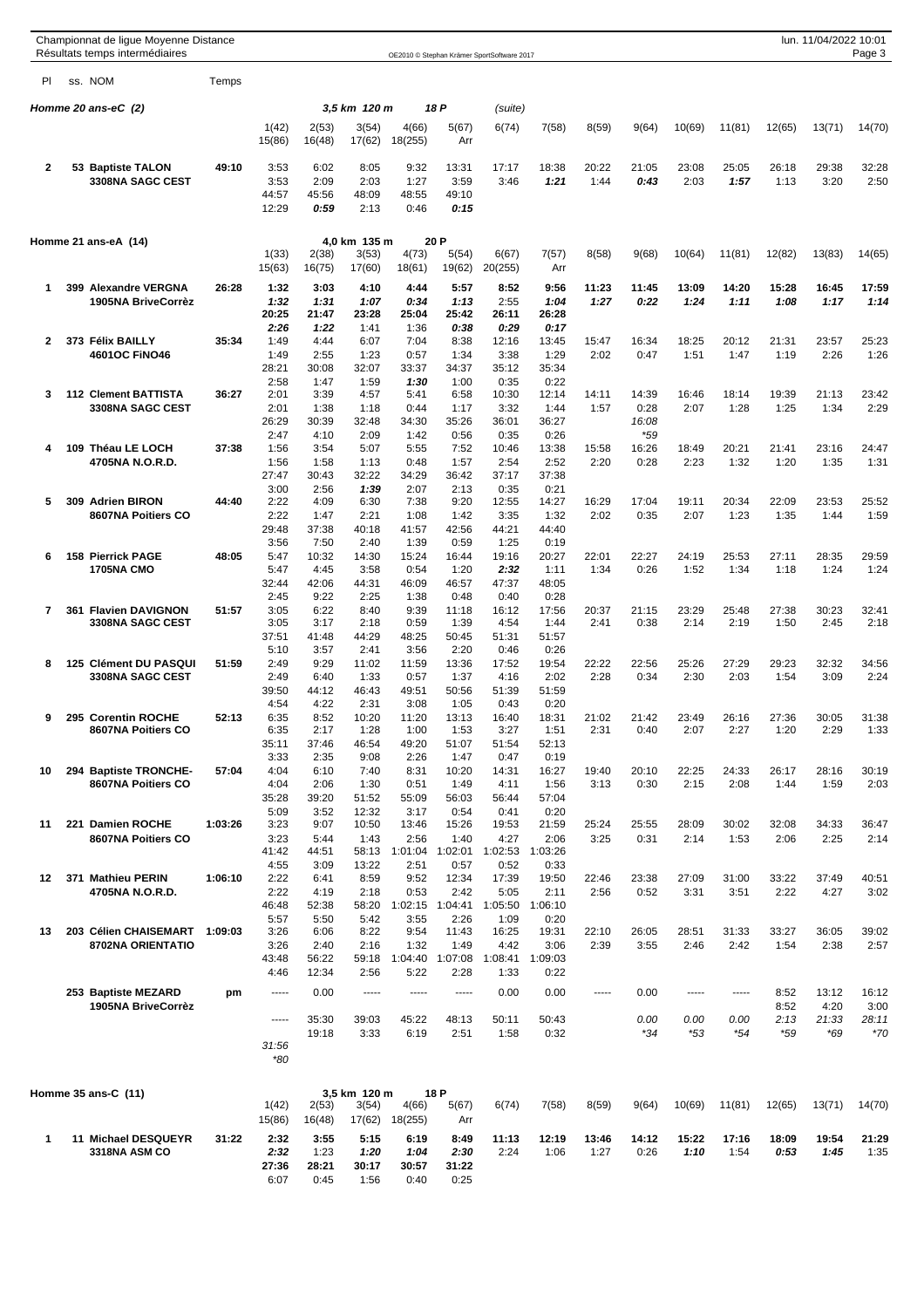|                |     | Championnat de lique Moyenne Distance<br>Résultats temps intermédiaires |         |                 |                  |                 |                  | OE2010 © Stephan Krämer SportSoftware 2017 |         |       |       |       |        |         |         | lun. 11/04/2022 10:01 | Page 4  |
|----------------|-----|-------------------------------------------------------------------------|---------|-----------------|------------------|-----------------|------------------|--------------------------------------------|---------|-------|-------|-------|--------|---------|---------|-----------------------|---------|
| PI             |     | ss. NOM                                                                 | Temps   |                 |                  |                 |                  |                                            |         |       |       |       |        |         |         |                       |         |
|                |     | Homme 35 ans-C (11)                                                     |         |                 |                  | 3,5 km 120 m    |                  | 18 P                                       | (suite) |       |       |       |        |         |         |                       |         |
|                |     |                                                                         |         | 1(42)<br>15(86) | 2(53)<br>16(48)  | 3(54)<br>17(62) | 4(66)<br>18(255) | 5(67)<br>Arr                               | 6(74)   | 7(58) | 8(59) | 9(64) | 10(69) | 11(81)  | 12(65)  | 13(71)                | 14(70)  |
| $\mathbf{2}$   |     | 142 Adrien BOUDET                                                       | 35:16   | 5:12            | 6:28             | 7:53            | 9:04             | 11:52                                      | 13:55   | 14:58 | 16:14 | 16:36 | 17:49  | 20:04   | 21:11   | 23:16                 | 25:04   |
|                |     | <b>1705NA CMO</b>                                                       |         | 5:12            | 1:16             | 1:25            | 1:11             | 2:48                                       | 2:03    | 1:03  | 1:16  | 0:22  | 1:13   | 2:15    | 1:07    | 2:05                  | 1:48    |
|                |     |                                                                         |         | 32:42<br>7:38   | 33:19<br>0:37    | 34:12<br>0:53   | 34:53<br>0:41    | 35:16<br>0:23                              |         |       |       |       |        |         |         |                       |         |
| 3              |     | 35 Maxime PEYRON                                                        | 37:26   | 3:40            | 5:24             | 7:20            | 8:39             | 11:34                                      | 14:21   | 15:41 | 17:18 | 17:48 | 19:26  | 21:24   | 22:28   | 24:47                 | 26:45   |
|                |     | <b>3319NA SMOG</b>                                                      |         | 3:40            | 1:44             | 1:56            | 1:19             | 2:55                                       | 2:47    | 1:20  | 1:37  | 0:30  | 1:38   | 1:58    | 1:04    | 2:19                  | 1:58    |
|                |     |                                                                         |         | 34:17<br>7:32   | 35:08<br>0:51    | 36:16<br>1:08   | 37:03<br>0:47    | 37:26<br>0:23                              |         |       |       |       |        |         |         |                       |         |
| 4              |     | 121 Mathieu GOUINEAU                                                    | 37:48   | 5:30            | 6:59             | 9:56            | 11:10            | 13:44                                      | 16:05   | 17:23 | 18:58 | 19:23 | 21:08  | 22:43   | 24:11   | 27:21                 | 30:15   |
|                |     | <b>1705NA CMO</b>                                                       |         | 5:30            | 1:29             | 2:57            | 1:14             | 2:34                                       | 2:21    | 1:18  | 1:35  | 0:25  | 1:45   | 1:35    | 1:28    | 3:10                  | 2:54    |
|                |     |                                                                         |         | 34:45<br>4:30   | 35:30<br>0:45    | 36:41<br>1:11   | 37:24<br>0:43    | 37:48<br>0:24                              |         |       |       |       |        |         |         |                       |         |
| 5              | 335 | Jérémy CAVANTOU                                                         | 41:06   | 6:23            | 7:41             | 9:22            | 10:39            | 13:52                                      | 16:48   | 18:08 | 20:04 | 20:31 | 22:10  | 23:38   | 27:26   | 30:28                 | 32:16   |
|                |     | 4601OC FINO46                                                           |         | 6:23            | 1:18             | 1:41            | 1:17             | 3:13                                       | 2:56    | 1:20  | 1:56  | 0:27  | 1:39   | 1:28    | 3:48    | 3:02                  | 1:48    |
|                |     |                                                                         |         | 37:59<br>5:43   | 38:59<br>1:00    | 40:07<br>1:08   | 40:47<br>0:40    | 41:06<br>0:19                              |         |       |       |       |        |         |         |                       |         |
| 6              |     | 103 Guillaume GASTON                                                    | 42:33   | 6:18            | 7:47             | 9:44            | 10:58            | 14:13                                      | 17:02   | 18:19 | 19:50 | 20:21 | 21:43  | 24:35   | 25:35   | 27:25                 | 28:54   |
|                |     | 4705NA N.O.R.D.                                                         |         | 6:18            | 1:29             | 1:57            | 1:14             | 3:15                                       | 2:49    | 1:17  | 1:31  | 0:31  | 1:22   | 2:52    | 1:00    | 1:50                  | 1:29    |
|                |     |                                                                         |         | 38:33<br>9:39   | 39:15<br>0:42    | 41:32<br>2:17   | 42:09<br>0:37    | 42:33<br>0:24                              |         |       |       |       |        |         |         |                       |         |
| 7              |     | 352 Mathieu SCANDELL                                                    | 43:29   | 7:04            | 8:27             | 10:04           | 11:16            | 14:04                                      | 16:50   | 18:16 | 19:52 | 21:57 | 23:50  | 26:18   | 28:05   | 30:51                 | 32:51   |
|                |     | <b>2407NA POP</b>                                                       |         | 7:04            | 1:23             | 1:37            | 1:12             | 2:48                                       | 2:46    | 1:26  | 1:36  | 2:05  | 1:53   | 2:28    | 1:47    | 2:46                  | 2:00    |
|                |     |                                                                         |         | 39:00<br>6:09   | 40:45<br>1:45    | 42:18<br>1:33   | 43:05<br>0:47    | 43:29<br>0:24                              |         |       |       |       |        |         |         |                       |         |
| 8              |     | 143 Sebastien KERHER                                                    | 43:33   | 3:37            | 5:19             | 7:46            | 9:38             | 13:46                                      | 16:47   | 18:11 | 20:45 | 21:28 | 23:24  | 25:11   | 26:43   | 31:14                 | 33:18   |
|                |     | <b>3308NA SAGC CEST</b>                                                 |         | 3:37            | 1:42             | 2:27            | 1:52             | 4:08                                       | 3:01    | 1:24  | 2:34  | 0:43  | 1:56   | 1:47    | 1:32    | 4:31                  | 2:04    |
|                |     |                                                                         |         | 39:52<br>6:34   | 40:52<br>1:00    | 42:16<br>1:24   | 43:10<br>0:54    | 43:33<br>0:23                              |         |       |       |       |        |         |         |                       |         |
| 9              |     | 190 Benjamin GANTCH                                                     | 53:12   | 8:07            | 9:38             | 11:47           | 13:17            | 16:53                                      | 19:50   | 22:16 | 24:00 | 24:37 | 26:32  | 28:19   | 29:46   | 37:33                 | 39:42   |
|                |     | 3319NA SMOG                                                             |         | 8:07            | 1:31             | 2:09            | 1:30             | 3:36                                       | 2:57    | 2:26  | 1:44  | 0:37  | 1:55   | 1:47    | 1:27    | 7:47                  | 2:09    |
|                |     |                                                                         |         | 48:16<br>8:34   | 49:30<br>1:14    | 51:58<br>2:28   | 52:47<br>0:49    | 53:12<br>0:25                              |         |       |       |       |        |         |         |                       |         |
| 10             |     | 213 Sébastien RUBY MO                                                   | 1:06:02 | 19:01           | 20:51            | 23:12           | 26:11            | 29:25                                      | 32:50   | 34:15 | 37:55 | 38:58 | 41:18  | 43:15   | 44:26   | 47:03                 | 49:25   |
|                |     | 8702NA ORIENTATIO                                                       |         | 19:01           | 1:50             | 2:21            | 2:59             | 3:14                                       | 3:25    | 1:25  | 3:40  | 1:03  | 2:20   | 1:57    | 1:11    | 2:37                  | 2:22    |
|                |     |                                                                         |         | 56:54           | 1:01:43          | 1:03:57         | 1:05:34          | 1:06:02                                    |         |       |       |       |        |         |         |                       |         |
| 11             |     | 252 David BRIDON                                                        | 1:32:06 | 7:29<br>18:32   | 4:49<br>21:12    | 2:14<br>27:32   | 1:37<br>30:48    | 0:28<br>35:44                              | 49:19   | 51:23 | 54:39 | 55:27 | 59:20  | 1:02:08 | 1:03:57 | 1:09:32               | 1:13:07 |
|                |     | 3318NA ASM CO                                                           |         | 18:32           | 2:40             | 6:20            | 3:16             | 4:56                                       | 13:35   | 2:04  | 3:16  | 0:48  | 3:53   | 2:48    | 1:49    | 5:35                  | 3:35    |
|                |     |                                                                         |         | 1:25:07         | 1:27:37          | 1:30:21         | 1:31:36          | 1:32:06                                    |         |       |       |       |        |         |         |                       |         |
|                |     |                                                                         |         | 12:00           | 2:30             | 2:44            | 1:15             | 0:30                                       |         |       |       |       |        |         |         |                       |         |
|                |     | Homme 40 ans-E (22)                                                     |         |                 |                  | 3,4 km 135 m    |                  | 16 P                                       |         |       |       |       |        |         |         |                       |         |
|                |     |                                                                         |         | 1(36)<br>15(61) | 2(38)<br>16(255) | 3(67)<br>Arr    | 4(76)            | 5(68)                                      | 6(59)   | 7(64) | 8(81) | 9(65) | 10(71) | 11(63)  | 12(77)  | 13(50)                | 14(78)  |
| 1              |     | 202 Gregory BLOT                                                        | 30:18   | 1:56            | 3:55             | 7:11            | 11:26            | 13:21                                      | 14:59   | 15:21 | 17:10 | 18:03 | 20:21  | 22:42   | 23:59   | 25:05                 | 27:23   |
|                |     | <b>2407NA POP</b>                                                       |         | 1:56            | 1:59             | 3:16            | 4:15             | 1:55                                       | 1:38    | 0:22  | 1:49  | 0:53  | 2:18   | 2:21    | 1:17    | 1:06                  | 2:18    |
|                |     |                                                                         |         | 28:47<br>1:24   | 29:56<br>1:09    | 30:18<br>0:22   |                  |                                            |         |       |       |       |        |         |         |                       |         |
| $\overline{2}$ |     | 82 Matthieu BARRIERE                                                    | 34:06   | 1:57            | 4:19             | 7:56            | 13:05            | 16:05                                      | 17:36   | 17:59 | 19:37 | 20:22 | 23:13  | 25:42   | 26:57   | 28:09                 | 30:52   |
|                |     | 3319NA SMOG                                                             |         | 1:57            | 2:22             | 3:37            | 5:09             | 3:00                                       | 1:31    | 0:23  | 1:38  | 0:45  | 2:51   | 2:29    | 1:15    | 1:12                  | 2:43    |
|                |     |                                                                         |         | 32:23<br>1:31   | 33:46<br>1:23    | 34:06<br>0:20   |                  |                                            |         |       |       |       |        |         |         |                       |         |
| 3              |     | 314 Frédéric PARZYCH                                                    | 34:11   | 1:52            | 4:19             | 9:13            | 14:00            | 16:33                                      | 18:19   | 18:45 | 20:20 | 21:17 | 23:00  | 25:26   | 26:54   | 28:38                 | 31:03   |
|                |     | <b>3323NA US CENON</b>                                                  |         | 1:52            | 2:27             | 4:54            | 4:47             | 2:33                                       | 1:46    | 0:26  | 1:35  | 0:57  | 1:43   | 2:26    | 1:28    | 1:44                  | 2:25    |
|                |     |                                                                         |         | 32:41<br>1:38   | 33:44<br>1:03    | 34:11<br>0:27   |                  |                                            |         |       |       |       |        |         |         |                       |         |
| 4              |     | <b>185 Clotaire ZANATTA</b>                                             | 36:23   | 1:47            | 3:51             | 6:44            | 16:42            | 19:54                                      | 21:24   | 21:46 | 23:19 | 24:56 | 26:45  | 29:08   | 30:39   | 31:44                 | 33:46   |
|                |     | <b>1705NA CMO</b>                                                       |         | 1:47            | 2:04             | 2:53            | 9:58             | 3:12                                       | 1:30    | 0:22  | 1:33  | 1:37  | 1:49   | 2:23    | 1:31    | 1:05                  | 2:02    |
|                |     |                                                                         |         | 34:59<br>1:13   | 35:59<br>1:00    | 36:23<br>0:24   |                  |                                            |         |       |       |       |        |         |         |                       |         |
| 5              |     | 69 Lionel COCCHIO                                                       | 37:48   | 1:52            | 4:36             | 8:47            | 14:27            | 16:31                                      | 18:27   | 19:02 | 21:03 | 22:15 | 24:32  | 27:10   | 28:40   | 29:40                 | 32:56   |
|                |     | 4705NA N.O.R.D.                                                         |         | 1:52            | 2:44             | 4:11            | 5:40             | 2:04                                       | 1:56    | 0:35  | 2:01  | 1:12  | 2:17   | 2:38    | 1:30    | 1:00                  | 3:16    |
|                |     |                                                                         |         | 36:07<br>3:11   | 37:26<br>1:19    | 37:48<br>0:22   |                  |                                            |         |       |       |       |        |         |         |                       |         |
| 6              |     | 92 Ludovic LAGENEBR                                                     | 38:08   | 3:39            | 5:49             | 10:10           | 18:18            | 20:34                                      | 22:12   | 22:36 | 24:15 | 24:59 | 27:46  | 30:07   | 31:25   | 32:39                 | 35:07   |
|                |     | 4012NA B.R.O.S                                                          |         | 3:39            | 2:10             | 4:21            | 8:08             | 2:16                                       | 1:38    | 0:24  | 1:39  | 0:44  | 2:47   | 2:21    | 1:18    | 1:14                  | 2:28    |
|                |     |                                                                         |         | 36:38<br>1:31   | 37:43<br>1:05    | 38:08<br>0:25   |                  |                                            |         |       |       |       |        |         |         |                       |         |
| $\overline{7}$ |     | 45 Julien RANNOU                                                        | 38:11   | 2:19            | 6:52             | 10:43           | 16:47            | 19:16                                      | 21:03   | 21:29 | 23:18 | 25:24 | 27:10  | 29:27   | 30:52   | 32:40                 | 35:06   |
|                |     | 3323NA US CENON                                                         |         | 2:19            | 4:33             | 3:51            | 6:04             | 2:29                                       | 1:47    | 0:26  | 1:49  | 2:06  | 1:46   | 2:17    | 1:25    | 1:48                  | 2:26    |
|                |     |                                                                         |         | 36:44<br>1:38   | 37:47<br>1:03    | 38:11<br>0:24   |                  |                                            |         |       |       |       |        |         |         |                       |         |
| 8              |     | 256 Cyril HERVE                                                         | 39:50   | 1:51            | 3:53             | 7:56            | 12:07            | 14:27                                      | 16:00   | 16:24 | 18:13 | 20:58 | 22:45  | 25:14   | 28:09   | 29:29                 | 32:44   |
|                |     | 3318NA ASM CO                                                           |         | 1:51            | 2:02             | 4:03            | 4:11             | 2:20                                       | 1:33    | 0:24  | 1:49  | 2:45  | 1:47   | 2:29    | 2:55    | 1:20                  | 3:15    |
|                |     |                                                                         |         | 38:06<br>5:22   | 39:23<br>1:17    | 39:50<br>0:27   |                  | 33:45<br>$*62$                             |         |       |       |       |        |         |         |                       |         |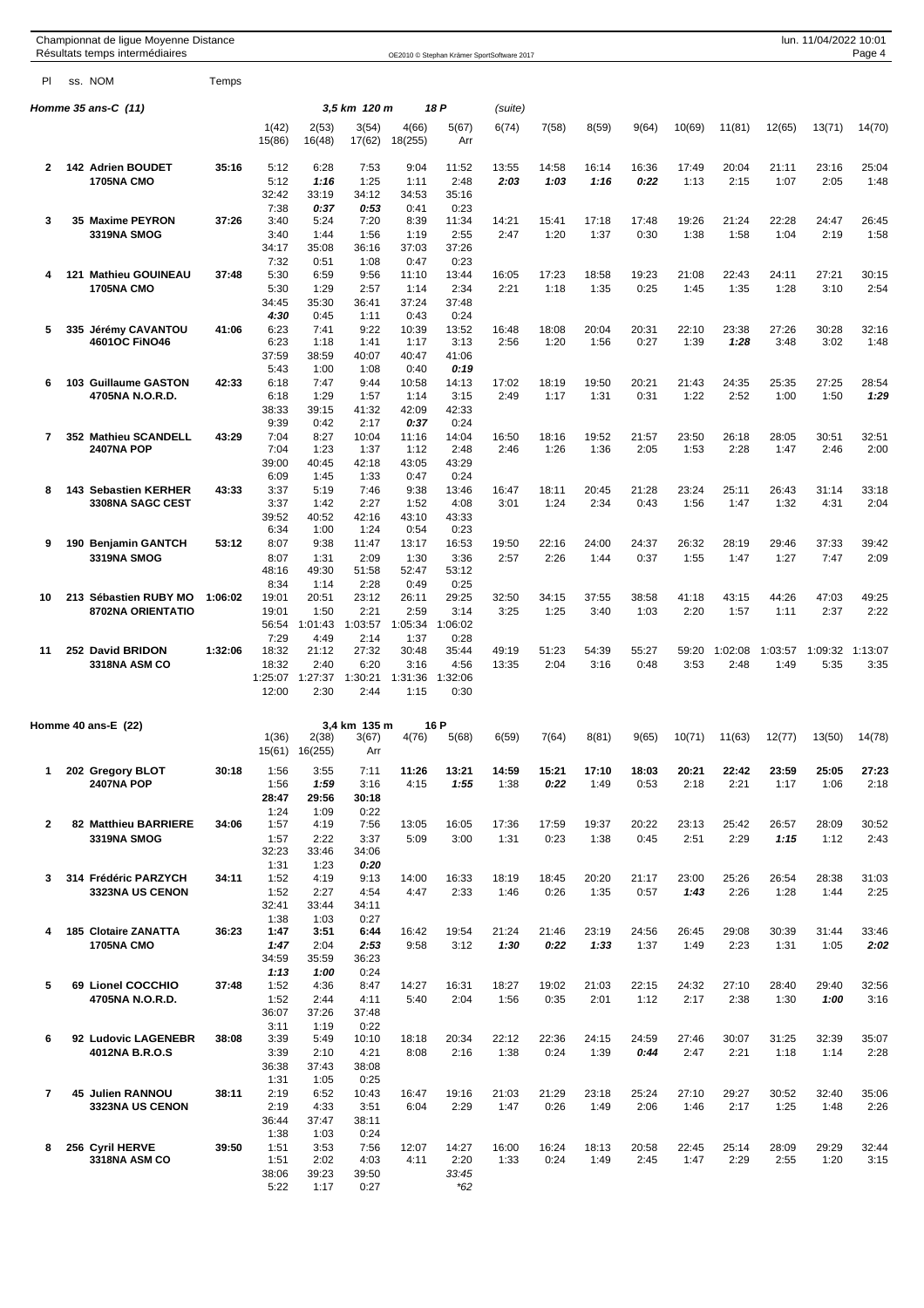|              | Championnat de ligue Moyenne Distance<br>Résultats temps intermédiaires |         |                  |                  |                 |              | OE2010 © Stephan Krämer SportSoftware 2017 |               |               |               |               |               |               |               | lun. 11/04/2022 10:01 | Page 5        |
|--------------|-------------------------------------------------------------------------|---------|------------------|------------------|-----------------|--------------|--------------------------------------------|---------------|---------------|---------------|---------------|---------------|---------------|---------------|-----------------------|---------------|
| PI           | ss. NOM                                                                 | Temps   |                  |                  |                 |              |                                            |               |               |               |               |               |               |               |                       |               |
|              | Homme 40 ans-E (22)                                                     |         |                  |                  | 3,4 km 135 m    |              | 16 P                                       | (suite)       |               |               |               |               |               |               |                       |               |
|              |                                                                         |         | 1(36)<br>15(61)  | 2(38)<br>16(255) | 3(67)<br>Arr    | 4(76)        | 5(68)                                      | 6(59)         | 7(64)         | 8(81)         | 9(65)         | 10(71)        | 11(63)        | 12(77)        | 13(50)                | 14(78)        |
| 9            | 150 David ROBIN                                                         | 40:34   | 3:10             | 10:21            | 13:31           | 17:36        | 19:34                                      | 21:46         | 22:23         | 24:12         | 28:33         | 30:44         | 32:56         | 34:18         | 35:26                 | 37:28         |
|              | <b>1705NA CMO</b>                                                       |         | 3:10             | 7:11             | 3:10            | 4:05         | 1:58                                       | 2:12          | 0:37          | 1:49          | 4:21          | 2:11          | 2:12          | 1:22          | 1:08                  | 2:02          |
|              |                                                                         |         | 38:57<br>1:29    | 40:11<br>1:14    | 40:34<br>0:23   |              |                                            |               |               |               |               |               |               |               |                       |               |
| 10           | 377 Stéphane COURTIN                                                    | 41:45   | 3:32             | 7:55             | 12:29           | 18:19        | 20:51                                      | 22:50         | 23:17         | 25:13         | 26:04         | 28:30         | 31:32         | 33:16         | 34:42                 | 37:43         |
|              | 8702NA ORIENTATIO                                                       |         | 3:32             | 4:23             | 4:34            | 5:50         | 2:32                                       | 1:59          | 0:27          | 1:56          | 0:51          | 2:26          | 3:02          | 1:44          | 1:26                  | 3:01          |
|              |                                                                         |         | 39:26<br>1:43    | 41:15<br>1:49    | 41:45<br>0:30   |              |                                            |               |               |               |               |               |               |               |                       |               |
| 11           | <b>127 Thomas LEFUMAT</b>                                               | 44:10   | 3:02             | 5:02             | 9:01            | 16:35        | 19:01                                      | 23:09         | 23:45         | 25:41         | 26:45         | 29:33         | 32:25         | 33:49         | 35:03                 | 38:43         |
|              | 3323NA US CENON                                                         |         | 3:02             | 2:00             | 3:59            | 7:34         | 2:26                                       | 4:08          | 0:36          | 1:56          | 1:04          | 2:48          | 2:52          | 1:24          | 1:14                  | 3:40          |
|              |                                                                         |         | 42:27<br>3:44    | 43:44<br>1:17    | 44:10<br>0:26   |              |                                            |               |               |               |               |               |               |               |                       |               |
| 12           | 394 Cédric ALBIN                                                        | 44:41   | 2:04             | 5:49             | 8:48            | 18:46        | 21:53                                      | 23:30         | 23:54         | 25:27         | 26:47         | 28:54         | 31:25         | 32:45         | 33:53                 | 38:50         |
|              | 1905NA BriveCorrèz                                                      |         | 2:04             | 3:45             | 2:59            | 9:58         | 3:07                                       | 1:37          | 0:24          | 1:33          | 1:20          | 2:07          | 2:31          | 1:20          | 1:08                  | 4:57          |
|              |                                                                         |         | 43:00<br>4:10    | 44:14<br>1:14    | 44:41<br>0:27   |              | 39:46<br>$*62$                             |               |               |               |               |               |               |               |                       |               |
| 13           | 108 Jean-Philippe DESQ                                                  | 45:42   | 2:41             | 5:04             | 10:40           | 16:34        | 19:13                                      | 21:14         | 21:47         | 24:18         | 25:32         | 29:43         | 32:59         | 34:53         | 36:40                 | 40:38         |
|              | 3318NA ASM CO                                                           |         | 2:41             | 2:23             | 5:36            | 5:54         | 2:39                                       | 2:01          | 0:33          | 2:31          | 1:14          | 4:11          | 3:16          | 1:54          | 1:47                  | 3:58          |
|              |                                                                         |         | 43:42<br>3:04    | 45:15<br>1:33    | 45:42<br>0:27   |              |                                            |               |               |               |               |               |               |               |                       |               |
| 14           | 332 Benoît BACHELLER                                                    | 47:39   | 3:18             | 6:19             | 11:06           | 16:39        | 20:01                                      | 22:23         | 22:57         | 25:52         | 27:50         | 31:08         | 34:35         | 36:55         | 38:38                 | 42:45         |
|              | <b>2407NA POP</b>                                                       |         | 3:18             | 3:01             | 4:47            | 5:33         | 3:22                                       | 2:22          | 0:34          | 2:55          | 1:58          | 3:18          | 3:27          | 2:20          | 1:43                  | 4:07          |
|              |                                                                         |         | 45:24<br>2:39    | 47:02<br>1:38    | 47:39<br>0:37   |              |                                            |               |               |               |               |               |               |               |                       |               |
| 15           | 62 Baptiste FONTAINE                                                    | 50:57   | 3:24             | 6:24             | 11:08           | 21:14        | 24:20                                      | 26:29         | 26:52         | 29:23         | 31:32         | 36:11         | 39:23         | 41:21         | 42:41                 | 47:20         |
|              | 3308NA SAGC CEST                                                        |         | 3:24             | 3:00             | 4:44            | 10:06        | 3:06                                       | 2:09          | 0:23          | 2:31          | 2:09          | 4:39          | 3:12          | 1:58          | 1:20                  | 4:39          |
|              |                                                                         |         | 49:15<br>1:55    | 50:32            | 50:57<br>0:25   |              |                                            |               |               |               |               |               |               |               |                       |               |
| 16           | <b>106 FABIEN RIBEREAU</b>                                              | 51:36   | 4:01             | 1:17<br>8:37     | 11:58           | 17:06        | 23:03                                      | 25:29         | 25:56         | 27:54         | 29:05         | 35:46         | 38:55         | 41:06         | 42:48                 | 47:00         |
|              | 1601NA COF                                                              |         | 4:01             | 4:36             | 3:21            | 5:08         | 5:57                                       | 2:26          | 0:27          | 1:58          | 1:11          | 6:41          | 3:09          | 2:11          | 1:42                  | 4:12          |
|              |                                                                         |         | 49:59            | 51:13            | 51:36           |              |                                            |               |               |               |               |               |               |               |                       |               |
| 17           | 247 Sylvain GAUTHIER                                                    | 52:48   | 2:59<br>9:36     | 1:14<br>14:27    | 0:23<br>18:33   | 24:07        | 27:34                                      | 29:38         | 31:21         | 33:42         | 36:24         | 39:10         | 42:03         | 43:28         | 44:47                 | 47:59         |
|              | 8702NA ORIENTATIO                                                       |         | 9:36             | 4:51             | 4:06            | 5:34         | 3:27                                       | 2:04          | 1:43          | 2:21          | 2:42          | 2:46          | 2:53          | 1:25          | 1:19                  | 3:12          |
|              |                                                                         |         | 50:45            | 52:14            | 52:48           |              |                                            |               |               |               |               |               |               |               |                       |               |
| 18           | 8 Michael DOUNON                                                        | 1:00:57 | 2:46<br>3:19     | 1:29<br>7:17     | 0:34<br>11:21   | 26:25        | 29:46                                      | 32:02         | 32:37         | 35:06         | 36:31         | 46:13         | 49:38         | 51:25         | 52:45                 | 57:22         |
|              | 3308NA SAGC CEST                                                        |         | 3:19             | 3:58             | 4:04            | 15:04        | 3:21                                       | 2:16          | 0:35          | 2:29          | 1:25          | 9:42          | 3:25          | 1:47          | 1:20                  | 4:37          |
|              |                                                                         |         | 59:21            | 1:00:35          | 1:00:57         |              |                                            |               |               |               |               |               |               |               |                       |               |
| 19           | 175 Xavier PASCREAU                                                     | 1:02:03 | 1:59<br>5:43     | 1:14<br>9:40     | 0:22<br>14:43   | 22:04        | 25:02                                      | 27:24         | 28:13         | 30:27         | 32:04         | 37:08         | 41:27         | 44:44         | 47:45                 | 54:50         |
|              | 8607NA Poitiers CO                                                      |         | 5:43             | 3:57             | 5:03            | 7:21         | 2:58                                       | 2:22          | 0:49          | 2:14          | 1:37          | 5:04          | 4:19          | 3:17          | 3:01                  | 7:05          |
|              |                                                                         |         | 59:06            | 1:01:39          | 1:02:03         |              |                                            |               |               |               |               |               |               |               |                       |               |
| 20           | 38 Cédric CHEVALIER                                                     | 1:02:09 | 4:16<br>2:29     | 2:33<br>5:44     | 0:24<br>10:13   | 20:15        | 23:06                                      | 25:20         | 26:06         | 28:49         | 43:02         | 46:04         | 49:46         | 51:54         | 53:42                 | 57:35         |
|              | 8702NA ORIENTATIO                                                       |         | 2:29             | 3:15             | 4:29            | 10:02        | 2:51                                       | 2:14          | 0:46          | 2:43          | 14:13         | 3:02          | 3:42          | 2:08          | 1:48                  | 3:53          |
|              |                                                                         |         | 1:00:19          | 1:01:45          | 1:02:09         |              |                                            |               |               |               |               |               |               |               |                       |               |
| 21           | 304 Julien MICHEL                                                       | 1:27:35 | 2:44<br>3:56     | 1:26<br>6:45     | 0:24<br>10:49   | 40:55        | 44:46                                      | 46:35         | 47:13         | 48:57         | 55:05         | 59:02         | 1:02:07       | 1:06:43       | 1:09:35               | 1:20:26       |
|              | 4705NA N.O.R.D.                                                         |         | 3:56             | 2:49             | 4:04            | 30:06        | 3:51                                       | 1:49          | 0:38          | 1:44          | 6:08          | 3:57          | 3:05          | 4:36          | 2:52                  | 10:51         |
|              |                                                                         |         | 1:24:22          | 1:27:08          | 1:27:35         |              |                                            |               |               |               |               |               |               |               |                       |               |
|              |                                                                         |         | 3:56             | 2:46             | 0:27            |              |                                            |               |               |               |               |               |               |               |                       |               |
| nc           | <b>154 Bastien VAUCAN</b>                                               | pm      | 18:01            | 24:53            | 29:05           | 34:55        | 37:19                                      | 50:00         | 50:47         | 53:16         | 55:09         | 59:45         | -----         | 1:06:17       | 1:08:07 1:16:44       |               |
|              | <b>PASS'O PASS'O</b>                                                    |         | 18:01<br>1:21:25 | 6:52<br>1:23:44  | 4:12<br>1:24:16 | 5:50         | 2:24<br>1:03:29                            | 12:41         | 0:47          | 2:29          | 1:53          | 4:36          |               | 6:32          | 1:50                  | 8:37          |
|              |                                                                         |         | 4:41             | 2:19             | 0:32            |              | *70                                        |               |               |               |               |               |               |               |                       |               |
|              |                                                                         |         |                  |                  |                 |              |                                            |               |               |               |               |               |               |               |                       |               |
|              | Homme 45 ans-G (23)                                                     |         |                  |                  | 3,1 km 115 m    |              | 15 P                                       |               |               |               |               |               |               |               |                       |               |
|              |                                                                         |         | 1(33)<br>15(255) | 2(37)<br>Arr     | 3(42)           | 4(53)        | 5(52)                                      | 6(51)         | 7(73)         | 8(54)         | 9(55)         | 10(57)        | 11(77)        | 12(47)        | 13(78)                | 14(62)        |
| $\mathbf 1$  | 32 Xavier TASTET                                                        | 30:41   | 2:24             | 4:22             | 6:30            | 7:54         | 9:18                                       | 9:59          | 12:12         | 14:30         | 19:02         | 21:26         | 25:01         | 26:51         | 28:22                 | 29:39         |
|              | 4012NA B.R.O.S                                                          |         | 2:24             | 1:58             | 2:08            | 1:24         | 1:24                                       | 0:41          | 2:13          | 2:18          | 4:32          | 2:24          | 3:35          | 1:50          | 1:31                  | 1:17          |
|              |                                                                         |         | 30:20            | 30:41            |                 |              |                                            |               |               |               |               |               |               |               |                       |               |
|              |                                                                         |         | 0:41             | 0:21             |                 |              |                                            |               |               |               |               |               |               |               |                       |               |
| $\mathbf{2}$ | 231 Fabio BULLA<br>8702NA ORIENTATIO                                    | 33:52   | 2:20<br>2:20     | 5:46<br>3:26     | 7:17<br>1:31    | 9:31<br>2:14 | 10:50<br>1:19                              | 12:40<br>1:50 | 15:09<br>2:29 | 16:44<br>1:35 | 20:25<br>3:41 | 22:49<br>2:24 | 25:31<br>2:42 | 30:40<br>5:09 | 31:56<br>1:16         | 32:51<br>0.55 |
|              |                                                                         |         | 33:32            | 33:52            |                 |              |                                            |               |               |               |               |               |               |               |                       |               |
|              |                                                                         |         | 0:41             | 0:20             |                 |              |                                            |               |               |               |               |               |               |               |                       |               |
| 3            | 224 Mickaël PARZYCH<br>3323NA US CENON                                  | 34:25   | 2:32<br>2:32     | 4:00<br>1:28     | 5:49<br>1:49    | 7:22<br>1:33 | 8:58<br>1:36                               | 9:35<br>0:37  | 12:24<br>2:49 | 14:11<br>1:47 | 18:26<br>4:15 | 21:10<br>2:44 | 27:25<br>6:15 | 29:22<br>1:57 | 32:16<br>2:54         | 33:23<br>1:07 |
|              |                                                                         |         | 34:01            | 34:25            |                 |              |                                            |               |               |               |               |               |               |               |                       |               |
|              |                                                                         |         | 0:38             | 0:24             |                 |              |                                            |               |               |               |               |               |               |               |                       |               |
| 4            | 290 Francis DUPUY<br>1905NA BriveCorrèz                                 | 35:31   | 3:08<br>3:08     | 4:41<br>1:33     | 6:22<br>1:41    | 7:59<br>1:37 | 10:09<br>2:10                              | 11:01<br>0:52 | 14:23<br>3:22 | 16:22<br>1:59 | 21:05<br>4:43 | 24:04<br>2:59 | 27:51<br>3:47 | 30:08<br>2:17 | 32:02<br>1:54         | 33:35<br>1:33 |
|              |                                                                         |         | 34:41            | 35:31            |                 |              |                                            |               |               |               |               |               |               |               |                       |               |
|              |                                                                         |         | 1:06             | 0:50             |                 |              |                                            |               |               |               |               |               |               |               |                       |               |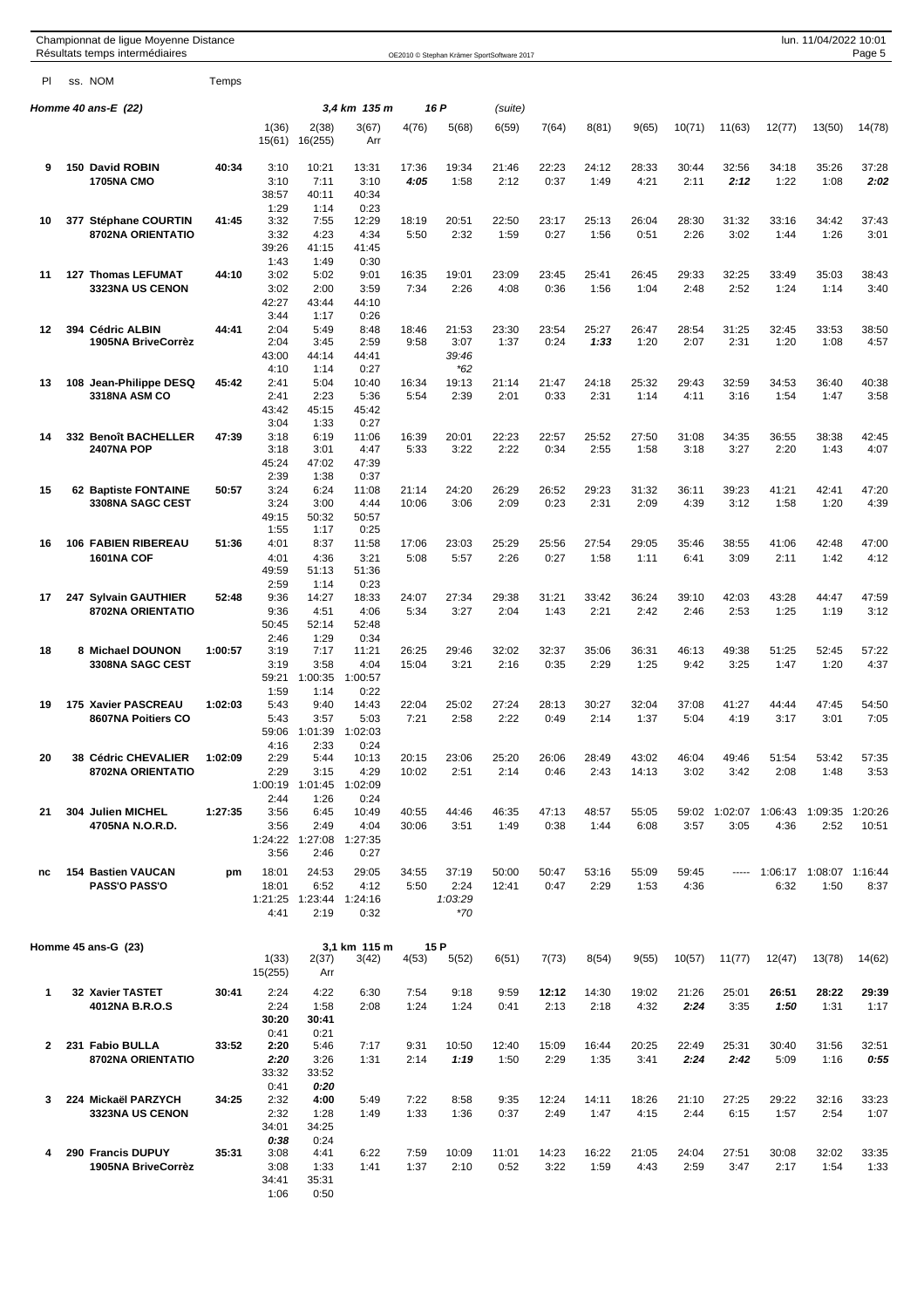|    | Championnat de ligue Moyenne Distance<br>Résultats temps intermédiaires |         |                                 |                                          |               |                               |               | OE2010 © Stephan Krämer SportSoftware 2017 |               |               |                |               |                        |                 | lun. 11/04/2022 10:01 | Page 6          |
|----|-------------------------------------------------------------------------|---------|---------------------------------|------------------------------------------|---------------|-------------------------------|---------------|--------------------------------------------|---------------|---------------|----------------|---------------|------------------------|-----------------|-----------------------|-----------------|
| PI | ss. NOM                                                                 | Temps   |                                 |                                          |               |                               |               |                                            |               |               |                |               |                        |                 |                       |                 |
|    | Homme $45$ ans-G $(23)$                                                 |         |                                 |                                          | 3,1 km 115 m  |                               | 15 P          | (suite)                                    |               |               |                |               |                        |                 |                       |                 |
|    |                                                                         |         | 1(33)<br>15(255)                | 2(37)<br>Arr                             | 3(42)         | 4(53)                         | 5(52)         | 6(51)                                      | 7(73)         | 8(54)         | 9(55)          | 10(57)        | 11(77)                 | 12(47)          | 13(78)                | 14(62)          |
| 5  | 172 Freddy GRIMAULT<br>8607NA Poitiers CO                               | 35:59   | 2:26<br>2:26                    | 6:41<br>4:15                             | 8:18<br>1:37  | 9:38<br>1:20                  | 11:11<br>1:33 | 11:44<br>0:33                              | 14:01<br>2:17 | 15:26<br>1:25 | 18:46<br>3:20  | 21:10<br>2:24 | 25:34<br>4:24          | 27:44<br>2:10   | 31:17<br>3:33         | 34:59<br>3:42   |
|    |                                                                         |         | 35:37<br>0:38                   | 35:59<br>0:22                            |               |                               |               |                                            |               |               |                |               |                        |                 |                       |                 |
| 6  | 260 Sébastien LEPREUX<br>8702NA ORIENTATIO                              | 37:07   | 4:43<br>4:43<br>36:39           | 6:47<br>2:04<br>37:07                    | 8:28<br>1:41  | 9:46<br>1:18                  | 11:45<br>1:59 | 12:31<br>0:46                              | 16:10<br>3:39 | 18:25<br>2:15 | 23:13<br>4:48  | 26:09<br>2:56 | 29:12<br>3:03          | 31:09<br>1:57   | 33:26<br>2:17         | 35:38<br>2:12   |
| 7  | 116 Stéphane CHAGNO<br><b>2407NA POP</b>                                | 37:20   | 1:01<br>2:44<br>2:44<br>36:57   | 0:28<br>4:03<br>1:19<br>37:20            | 5:37<br>1:34  | 7:10<br>1:33                  | 8:34<br>1:24  | 9:14<br>0:40                               | 12:12<br>2:58 | 13:44<br>1:32 | 21:35<br>7:51  | 24:20<br>2:45 | 27:23<br>3:03          | 32:41<br>5:18   | 34:54<br>2:13         | 36:15<br>1:21   |
| 8  | 368 Bruno AUZELOUX<br><b>2407NA POP</b>                                 | 37:27   | 0:42<br>3:24<br>3:24<br>37:02   | 0:23<br>6:13<br>2:49<br>37:27            | 8:25<br>2:12  | 10:05<br>1:40                 | 11:51<br>1:46 | 12:39<br>0:48                              | 15:50<br>3:11 | 18:49<br>2:59 | 23:40<br>4:51  | 26:51<br>3:11 | 30:43<br>3:52          | 32:55<br>2:12   | 34:38<br>1:43         | 36:07<br>1:29   |
| 9  | 349 Ludovic LECURAS<br>1905NA BriveCorrèz                               | 38:14   | 0:55<br>3:08<br>3:08            | 0:25<br>5:17<br>2:09                     | 9:17<br>4:00  | 10:45<br>1:28                 | 12:41<br>1:56 | 15:35<br>2:54                              | 18:11<br>2:36 | 19:56<br>1:45 | 24:20<br>4:24  | 27:07<br>2:47 | 30:35<br>3:28          | 32:27<br>1:52   | 34:26<br>1:59         | 36:58<br>2:32   |
| 10 | 270 Jean-Marc PRUNIER                                                   | 39:06   | 37:50<br>0:52<br>3:00           | 38:14<br>0:24<br>4:56                    | 7:18          | 8:43                          | 10:37         | 11:32                                      | 14:29         | 16:16         | 20:32          | 23:32         | 27:31                  | 33:54           | 35:58                 | 37:52           |
|    | <b>1705NA CMO</b>                                                       |         | 3:00<br>38:38<br>0:46           | 1:56<br>39:06<br>0:28                    | 2:22          | 1:25                          | 1:54          | 0:55                                       | 2:57          | 1:47          | 4:16           | 3:00          | 3:59                   | 6:23            | 2:04                  | 1:54            |
| 11 | <b>197 Pierre LAUTRETE</b><br>3319NA SMOG                               | 39:08   | 2:44<br>2:44<br>38:43<br>0:41   | 6:20<br>3:36<br>39:08<br>0:25            | 7:31<br>1:11  | 8:49<br>1:18                  | 10:16<br>1:27 | 10:46<br>0:30                              | 12:50<br>2:04 | 14:10<br>1:20 | 17:43<br>3:33  | 20:17<br>2:34 | 22:59<br>2:42          | 35:47<br>12:48  | 36:58<br>1:11         | 38:02<br>1:04   |
| 12 | 205 Laurent QUEYROI<br><b>1705NA CMO</b>                                | 39:52   | 3:37<br>3:37<br>39:21<br>1:00   | 6:58<br>3:21<br>39:52<br>0:31            | 9:16<br>2:18  | 10:54<br>1:38                 | 12:50<br>1:56 | 13:48<br>0:58                              | 16:52<br>3:04 | 18:44<br>1:52 | 24:06<br>5:22  | 27:10<br>3:04 | 31:43<br>4:33          | 34:25<br>2:42   | 36:26<br>2:01         | 38:21<br>1:55   |
| 13 | 155 Gaël FOUCHER<br>3323NA US CENON                                     | 42:46   | 4:52<br>4:52<br>42:25<br>1:16   | 7:43<br>2:51<br>42:46<br>0:21            | 10:14<br>2:31 | 13:11<br>2:57                 | 14:56<br>1:45 | 15:51<br>0:55                              | 18:58<br>3:07 | 22:23<br>3:25 | 26:43<br>4:20  | 29:20<br>2:37 | 33:18<br>3:58          | 36:05<br>2:47   | 39:07<br>3:02         | 41:09<br>2:02   |
| 14 | 299 Sébastien LOCHET<br>4012NA B.R.O.S                                  | 43:43   | 3:14<br>3:14<br>43:09<br>0:48   | 4:34<br>1:20<br>43:43<br>0:34            | 6:09<br>1:35  | 7:34<br>1:25                  | 9:42<br>2:08  | 12:02<br>2:20                              | 16:45<br>4:43 | 19:31<br>2:46 | 25:20<br>5:49  | 28:28<br>3:08 | 31:41<br>3:13          | 38:51<br>7:10   | 41:08<br>2:17         | 42:21<br>1:13   |
| 15 | 21 Emmanuel POCHET<br>3308NA SAGC CEST                                  | 45:14   | 3:55<br>3:55<br>44:52<br>1:00   | 7:11<br>3:16<br>45:14<br>0:22            | 11:45<br>4:34 | 13:35<br>1:50                 | 16:12<br>2:37 | 17:54<br>1:42                              | 20:51<br>2:57 | 23:07<br>2:16 | 28:14<br>5:07  | 31:47<br>3:33 | 36:30<br>4:43          | 39:49<br>3:19   | 42:38<br>2:49         | 43:52<br>1:14   |
| 16 | 285 paul LALANNE<br>3204OC CARTO 32                                     | 46:54   | 4:43<br>4:43<br>46:24<br>1:09   | 7:10<br>2:27<br>46:54<br>0:30            | 9:20<br>2:10  | 11:04<br>1:44                 | 13:24<br>2:20 | 14:19<br>0:55                              | 18:36<br>4:17 | 21:06<br>2:30 | 27:23<br>6:17  | 31:01<br>3:38 | 37:00<br>5:59          | 41:20<br>4:20   | 43:41<br>2:21         | 45:15<br>1:34   |
| 17 | 243 Nicolas JIMBLET<br>8607NA Poitiers CO                               | 48:42   | 3:15<br>3:15<br>48:21<br>1:02   | 7:27<br>4:12<br>48:42<br>0:21            | 10:11<br>2:44 | 12:04<br>1:53                 | 14:25<br>2:21 | 15:16<br>0:51                              | 18:56<br>3:40 | 21:10<br>2:14 | 28:12<br>7:02  | 32:03<br>3:51 | 37:06<br>5:03          | 41:20<br>4:14   | 45:17<br>3:57         | 47:19<br>2:02   |
| 18 | 388 Cyril MAIGRE<br>4709NA PSNO                                         | 49:42   | 5:00<br>5:00<br>49:15<br>0:52   | 8:36<br>3:36<br>49:42<br>0:27            | 11:32<br>2:56 | 13:12<br>1:40<br>13:55<br>*87 | 15:49<br>2:37 | 16:45<br>0:56                              | 20:30<br>3:45 | 22:36<br>2:06 | 27:31<br>4:55  | 30:58<br>3:27 | 35:37<br>4:39          | 38:41<br>3:04   | 43:28<br>4:47         | 48:23<br>4:55   |
| 19 | 66 Christophe POULAI<br>3319NA SMOG                                     | 50:06   | 3:49<br>3:49<br>49:41<br>0:45   | 6:41<br>2:52<br>50:06<br>0:25            | 10:50<br>4:09 | 12:30<br>1:40                 | 18:31<br>6:01 | 19:33<br>1:02                              | 24:52<br>5:19 | 26:53<br>2:01 | 31:36<br>4:43  | 34:39<br>3:03 | 40:04<br>5:25          | 42:44<br>2:40   | 45:12<br>2:28         | 48:56<br>3:44   |
| 20 | 333 Fabien CALMETTES<br><b>4601OC FINO46</b>                            | 58:21   | 7:37<br>7:37<br>57:51<br>1:45   | 10:50<br>3:13<br>58:21                   | 14:38<br>3:48 | 16:21<br>1:43<br>55:03<br>*84 | 18:21<br>2:00 | 19:20<br>0:59                              | 26:04<br>6:44 | 28:39<br>2:35 | 33:28<br>4:49  | 37:02<br>3:34 | 41:23<br>4:21          | 44:46<br>3:23   | 53:34<br>8:48         | 56:06<br>2:32   |
| 21 | 242 Ludovic POUVRASS<br>3318NA ASM CO                                   | 1:00:12 | 14:22<br>14:22<br>59:38<br>1:07 | 0:30<br>17:39<br>3:17<br>1:00:12<br>0:34 | 19:51<br>2:12 | 21:36<br>1:45                 | 24:23<br>2:47 | 25:14<br>0:51                              | 28:46<br>3:32 | 30:55<br>2:09 | 35:39<br>4:44  | 38:48<br>3:09 | 42:42<br>3:54          | 49:29<br>6:47   | 53:13<br>3:44         | 58:31<br>5:18   |
|    | 22 4015 Eric PERROT<br>4708NA V.A.S.C.O.                                | 1:28:30 | 6:09<br>6:09<br>1:27:15<br>1:44 | 13:17<br>7:08<br>1:28:30<br>1:15         | 16:34<br>3:17 | 19:04<br>2:30                 | 23:01<br>3:57 | 24:13<br>1:12                              | 27:15<br>3:02 | 29:48<br>2:33 | 47:38<br>17:50 | 5:36          | 53:14 1:07:40<br>14:26 | 1:13:00<br>5:20 | 1:22:08<br>9:08       | 1:25:31<br>3:23 |

**nc 374 STEPHANE MINGUY abs**

**PASS'O PASS'O**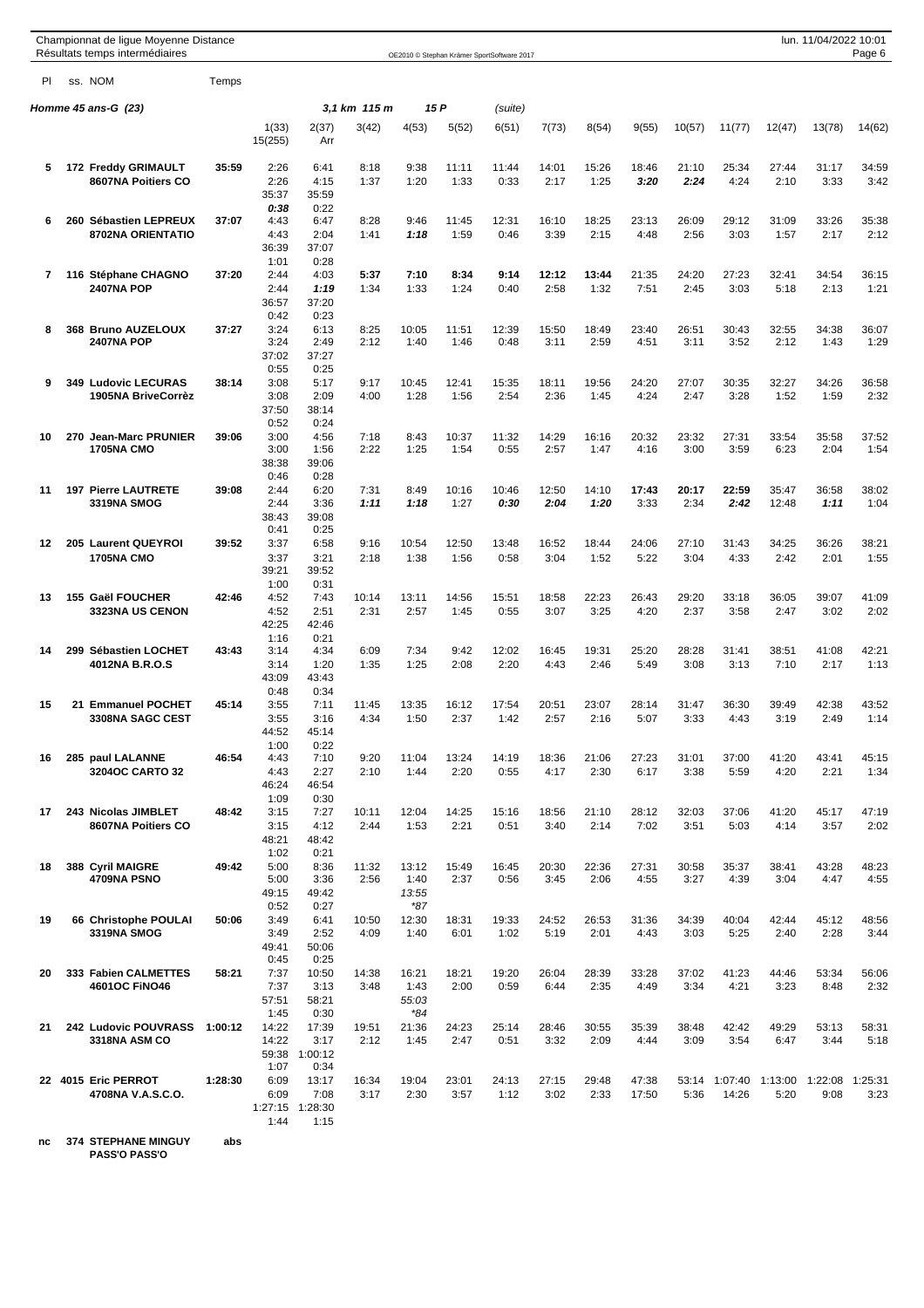|                |     | Championnat de ligue Moyenne Distance<br>Résultats temps intermédiaires |         |                  |                 |               |               |               | OE2010 © Stephan Krämer SportSoftware 2017 |               |               |                |               |                |               | lun. 11/04/2022 10:01 | Page 7          |
|----------------|-----|-------------------------------------------------------------------------|---------|------------------|-----------------|---------------|---------------|---------------|--------------------------------------------|---------------|---------------|----------------|---------------|----------------|---------------|-----------------------|-----------------|
| PI             |     | ss. NOM                                                                 | Temps   |                  |                 |               |               |               |                                            |               |               |                |               |                |               |                       |                 |
|                |     | Homme 50 ans-G (19)                                                     |         |                  |                 | 3,1 km 115 m  | 15 P          |               |                                            |               |               |                |               |                |               |                       |                 |
|                |     |                                                                         |         | 1(33)<br>15(255) | 2(37)<br>Arr    | 3(42)         | 4(53)         | 5(52)         | 6(51)                                      | 7(73)         | 8(54)         | 9(55)          | 10(57)        | 11(77)         | 12(47)        | 13(78)                | 14(62)          |
| 1              |     | 324 Yannick BEAUVIR                                                     | 25:50   | 3:09             | 4:32            | 5:47          | 6:54          | 8:19          | 8:48                                       | 10:54         | 12:13         | 15:38          | 17:43         | 20:21          | 22:03         | 23:27                 | 24:51           |
|                |     | 1905NA BriveCorrèz                                                      |         | 3:09             | 1:23            | 1:15          | 1:07          | 1:25          | 0:29                                       | 2:06          | 1:19          | 3:25           | 2:05          | 2:38           | 1:42          | 1:24                  | 1:24            |
|                |     |                                                                         |         | 25:29            | 25:50           |               |               |               |                                            |               |               |                |               |                |               |                       |                 |
| 2              | 225 | Stéphane DUMORTI                                                        | 28:57   | 0:38<br>2:31     | 0:21<br>3:59    | 5:42          | 7:02          | 8:57          | 9:33                                       | 11:44         | 13:07         | 17:03          | 19:40         | 22:20          | 24:01         | 26:51                 | 27:58           |
|                |     | 1905NA BriveCorrèz                                                      |         | 2:31             | 1:28            | 1:43          | 1:20          | 1:55          | 0:36                                       | 2:11          | 1:23          | 3:56           | 2:37          | 2:40           | 1:41          | 2:50                  | 1:07            |
|                |     |                                                                         |         | 28:35            | 28:57           |               |               |               |                                            |               |               |                |               |                |               |                       |                 |
|                |     |                                                                         |         | 0:37             | 0:22            |               |               |               |                                            |               |               |                |               |                |               |                       |                 |
| 3              |     | 52 Jean-Michel TALON<br>3308NA SAGC CEST                                | 32:16   | 2:45<br>2:45     | 4:25<br>1:40    | 6:09<br>1:44  | 7:38<br>1:29  | 9:10<br>1:32  | 9:49<br>0:39                               | 12:43<br>2:54 | 14:33<br>1:50 | 18:44<br>4:11  | 21:36<br>2:52 | 25:11<br>3:35  | 27:35<br>2:24 | 29:50<br>2:15         | 31:09<br>1:19   |
|                |     |                                                                         |         | 31:54            | 32:16           |               |               |               |                                            |               |               |                |               |                |               |                       |                 |
|                |     |                                                                         |         | 0:45             | 0:22            |               |               |               |                                            |               |               |                |               |                |               |                       |                 |
| 4              |     | 312 Fabien GAILLARD                                                     | 32:51   | 2:35             | 6:16            | 7:58          | 9:22          | 11:05         | 11:43                                      | 14:10         | 15:50         | 20:15          | 23:04         | 26:21          | 28:18         | 30:13                 | 31:47           |
|                |     | 1601NA COF                                                              |         | 2:35             | 3:41            | 1:42          | 1:24          | 1:43          | 0:38                                       | 2:27          | 1:40          | 4:25           | 2:49          | 3:17           | 1:57          | 1:55                  | 1:34            |
|                |     |                                                                         |         | 32:28            | 32:51           |               |               |               |                                            |               |               |                |               |                |               |                       |                 |
| 5              |     | 169 Stéphane RODRIGU                                                    | 33:39   | 0:41<br>2:30     | 0:23<br>4:00    | 6:07          | 7:36          | 9:08          | 9:48                                       | 13:05         | 15:10         | 20:00          | 23:05         | 26:22          | 28:41         | 30:47                 | 32:29           |
|                |     | 4709NA PSNO                                                             |         | 2:30             | 1:30            | 2:07          | 1:29          | 1:32          | 0:40                                       | 3:17          | 2:05          | 4:50           | 3:05          | 3:17           | 2:19          | 2:06                  | 1:42            |
|                |     |                                                                         |         | 33:15            | 33:39           |               |               |               |                                            |               |               |                |               |                |               |                       |                 |
|                |     |                                                                         |         | 0:46             | 0:24            |               |               |               |                                            |               |               |                |               |                |               |                       |                 |
| 6              |     | 105 Yannis FOUGERE<br>1601NA COF                                        | 36:49   | 6:02<br>6:02     | 7:15<br>1:13    | 9:11<br>1:56  | 10:34<br>1:23 | 12:10<br>1:36 | 12:50<br>0:40                              | 15:27<br>2:37 | 17:08         | 22:14<br>5:06  | 25:07<br>2:53 | 29:23          | 32:23<br>3:00 | 34:22<br>1:59         | 35:51<br>1:29   |
|                |     |                                                                         |         | 36:29            | 36:49           |               |               |               |                                            |               | 1:41          |                |               | 4:16           |               |                       |                 |
|                |     |                                                                         |         | 0:38             | 0:20            |               |               |               |                                            |               |               |                |               |                |               |                       |                 |
| $\overline{7}$ |     | 306 Denis VALENTIN                                                      | 38:16   | 2:45             | 6:02            | 8:11          | 9:31          | 11:14         | 11:49                                      | 14:06         | 15:54         | 25:15          | 28:18         | 31:09          | 32:53         | 34:47                 | 36:30           |
|                |     | 4012NA B.R.O.S                                                          |         | 2:45             | 3:17            | 2:09          | 1:20          | 1:43          | 0:35                                       | 2:17          | 1:48          | 9:21           | 3:03          | 2:51           | 1:44          | 1:54                  | 1:43            |
|                |     |                                                                         |         | 37:55<br>1:25    | 38:16<br>0:21   |               |               |               |                                            |               |               |                |               |                |               |                       |                 |
| 8              |     | 311 Jean-François PENA                                                  | 38:46   | 3:15             | 5:13            | 7:41          | 9:07          | 10:58         | 11:47                                      | 15:40         | 17:55         | 22:01          | 24:15         | 30:13          | 32:49         | 34:44                 | 37:01           |
|                |     | 1905NA BriveCorrèz                                                      |         | 3:15             | 1:58            | 2:28          | 1:26          | 1:51          | 0:49                                       | 3:53          | 2:15          | 4:06           | 2:14          | 5:58           | 2:36          | 1:55                  | 2:17            |
|                |     |                                                                         |         | 38:20            | 38:46           |               |               |               |                                            |               |               |                |               |                |               |                       |                 |
|                |     |                                                                         |         | 1:19             | 0:26            |               |               |               |                                            |               |               |                |               |                |               |                       |                 |
| 9              |     | <b>148 Alexis PAULY</b><br><b>1705NA CMO</b>                            | 39:05   | 2:46<br>2:46     | 4:40<br>1:54    | 6:41<br>2:01  | 8:11<br>1:30  | 10:38<br>2:27 | 11:14<br>0:36                              | 13:37<br>2:23 | 15:25<br>1:48 | 27:07<br>11:42 | 29:33<br>2:26 | 32:14<br>2:41  | 34:06<br>1:52 | 36:56<br>2:50         | 38:10<br>1:14   |
|                |     |                                                                         |         | 38:40            | 39:05           |               |               |               |                                            |               |               |                |               |                |               |                       |                 |
|                |     |                                                                         |         | 0:30             | 0:25            |               |               |               |                                            |               |               |                |               |                |               |                       |                 |
| 10             |     | 165 Frédéric ELIAS                                                      | 40:05   | 6:18             | 8:48            | 10:37         | 12:18         | 14:54         | 15:37                                      | 18:21         | 20:16         | 25:38          | 28:58         | 32:07          | 34:21         | 36:56                 | 38:33           |
|                |     | 3318NA ASM CO                                                           |         | 6:18             | 2:30            | 1:49          | 1:41          | 2:36          | 0:43                                       | 2:44          | 1:55          | 5:22           | 3:20          | 3:09           | 2:14          | 2:35                  | 1:37            |
|                |     |                                                                         |         | 39:33<br>1:00    | 40:05<br>0:32   |               |               |               |                                            |               |               |                |               |                |               |                       |                 |
| 11             |     | 283 Jean-Philippe DIEZ                                                  | 41:22   | 4:21             | 6:16            | 8:42          | 10:35         | 13:23         | 14:12                                      | 17:04         | 20:00         | 27:34          | 30:35         | 34:24          | 36:48         | 38:42                 | 40:00           |
|                |     | 3204OC CARTO 32                                                         |         | 4:21             | 1:55            | 2:26          | 1:53          | 2:48          | 0:49                                       | 2:52          | 2:56          | 7:34           | 3:01          | 3:49           | 2:24          | 1:54                  | 1:18            |
|                |     |                                                                         |         | 41:00            | 41:22           |               |               |               |                                            |               |               |                |               |                |               |                       |                 |
|                |     |                                                                         |         | 1:00             | 0:22            |               |               |               |                                            |               |               |                |               |                |               |                       |                 |
| 12             |     | 3 Stéphane BERTHEL<br>8607NA Poitiers CO                                | 43:27   | 3:42<br>3:42     | 5:13<br>1:31    | 7:13<br>2:00  | 8:30<br>1:17  | 10:16<br>1:46 | 10:51<br>0:35                              | 13:23<br>2:32 | 14:56<br>1:33 | 20:04<br>5:08  | 22:38<br>2:34 | 25:37<br>2:59  | 31:23<br>5:46 | 39:40<br>8:17         | 42:18<br>2:38   |
|                |     |                                                                         |         | 43:05            | 43:27           |               |               |               |                                            |               |               |                |               |                |               |                       |                 |
|                |     |                                                                         |         | 0:47             | 0:22            |               |               |               |                                            |               |               |                |               |                |               |                       |                 |
| 13             |     | 55 Frédéric JORDAN                                                      | 46:58   | 3:45             | 6:35            | 9:18          | 11:17         | 13:48         | 15:29                                      | 19:44         | 22:03         | 28:19          | 32:07         | 37:20          | 40:56         | 43:07                 | 45:34           |
|                |     | 4705NA N.O.R.D.                                                         |         | 3:45             | 2:50            | 2:43          | 1:59          | 2:31          | 1:41                                       | 4:15          | 2:19          | 6:16           | 3:48          | 5:13           | 3:36          | 2:11                  | 2:27            |
|                |     |                                                                         |         | 46:31<br>0:57    | 46:58<br>0:27   |               |               |               |                                            |               |               |                |               |                |               |                       |                 |
| 14             |     | 350 Didier VILLATTE                                                     | 47:49   | 4:18             | 7:44            | 10:17         | 12:23         | 15:10         | 16:08                                      | 19:48         | 21:53         | 28:29          | 32:09         | 36:33          | 40:02         | 43:15                 | 46:04           |
|                |     | <b>2407NA POP</b>                                                       |         | 4:18             | 3:26            | 2:33          | 2:06          | 2:47          | 0:58                                       | 3:40          | 2:05          | 6:36           | 3:40          | 4:24           | 3:29          | 3:13                  | 2:49            |
|                |     |                                                                         |         | 47:07            | 47:49           |               |               |               |                                            |               |               |                |               |                |               |                       |                 |
| 15             |     | 87 Jean-François DUM                                                    | 48:31   | 1:03             | 0:42            |               |               |               |                                            |               | 19:26         |                |               | 33:34          | 39:46         | 44:42                 | 46:54           |
|                |     | 3319NA SMOG                                                             |         | 3:31<br>3:31     | 5:23<br>1:52    | 7:25<br>2:02  | 9:35<br>2:10  | 11:56<br>2:21 | 12:55<br>0:59                              | 16:42<br>3:47 | 2:44          | 25:12<br>5:46  | 28:48<br>3:36 | 4:46           | 6:12          | 4:56                  | 2:12            |
|                |     |                                                                         |         | 47:48            | 48:31           |               |               |               |                                            |               |               |                |               |                |               |                       |                 |
|                |     |                                                                         |         | 0:54             | 0:43            |               |               |               |                                            |               |               |                |               |                |               |                       |                 |
| 16             |     | 209 Jean-Marc FRECCHI                                                   | 49:12   | 3:53             | 9:15            | 13:00         | 14:31         | 16:25         | 17:14                                      | 20:24         | 23:14         | 27:53          | 31:34         | 35:46          | 41:51         | 44:05                 | 47:53           |
|                |     | 4708NA V.A.S.C.O.                                                       |         | 3:53             | 5:22            | 3:45          | 1:31          | 1:54          | 0:49                                       | 3:10          | 2:50          | 4:39           | 3:41          | 4:12           | 6:05          | 2:14                  | 3:48            |
|                |     |                                                                         |         | 48:48<br>0:55    | 49:12<br>0:24   |               |               |               |                                            |               |               |                |               |                |               |                       |                 |
| 17             |     | 136 Jean-Pierre MOLINA                                                  | 50:33   | 3:02             | 4:51            | 7:07          | 8:43          | 10:52         | 11:37                                      | 14:55         | 17:04         | 21:27          | 24:26         | 27:51          | 43:37         | 47:03                 | 49:07           |
|                |     | 4012NA B.R.O.S                                                          |         | 3:02             | 1:49            | 2:16          | 1:36          | 2:09          | 0:45                                       | 3:18          | 2:09          | 4:23           | 2:59          | 3:25           | 15:46         | 3:26                  | 2:04            |
|                |     |                                                                         |         | 49:58            | 50:33           |               |               |               |                                            |               |               |                |               |                |               |                       |                 |
|                |     |                                                                         |         | 0:51             | 0:35            |               |               |               |                                            |               |               |                |               |                |               |                       |                 |
| 18             |     | 281 Olivier DESTEFANI<br>3204OC CARTO 32                                | 1:03:02 | 5:03<br>5:03     | 7:53<br>2:50    | 11:01<br>3:08 | 13:47<br>2:46 | 18:02<br>4:15 | 19:28<br>1:26                              | 23:38<br>4:10 | 27:22<br>3:44 | 34:45<br>7:23  | 39:18<br>4:33 | 52:07<br>12:49 | 54:55<br>2:48 | 57:59<br>3:04         | 1:00:50<br>2:51 |
|                |     |                                                                         |         |                  | 1:02:25 1:03:02 |               |               |               |                                            |               |               |                |               |                |               |                       |                 |
|                |     |                                                                         |         | 1:35             | 0:37            |               |               |               |                                            |               |               |                |               |                |               |                       |                 |

**17 Xavier TALON abs**

**8607NA Poitiers CO**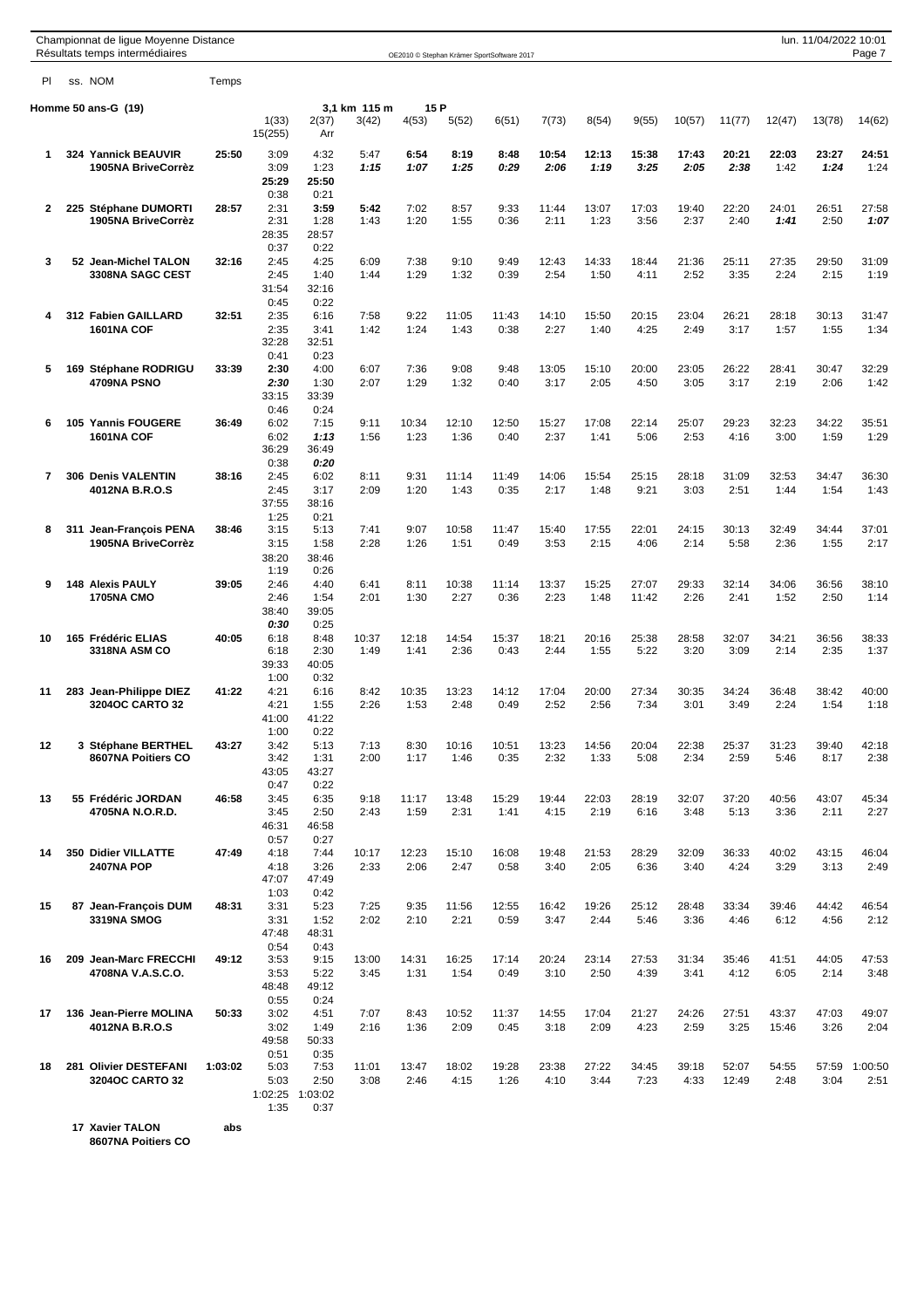|              | Championnat de ligue Moyenne Distance<br>Résultats temps intermédiaires |       |                                       |               |                                |               |                | OE2010 © Stephan Krämer SportSoftware 2017 |               |               |               |                |               |               | lun. 11/04/2022 10:01 | Page 8        |
|--------------|-------------------------------------------------------------------------|-------|---------------------------------------|---------------|--------------------------------|---------------|----------------|--------------------------------------------|---------------|---------------|---------------|----------------|---------------|---------------|-----------------------|---------------|
| PI           | ss. NOM                                                                 | Temps |                                       |               |                                |               |                |                                            |               |               |               |                |               |               |                       |               |
|              | Homme 55 ans-H (23)                                                     |       | 1(79)<br>Arr                          | 2(42)         | 2,6 km 135 m<br>3(53)          | 14 P<br>4(66) | 5(55)          | 6(57)                                      | 7(58)         | 8(63)         | 9(77)         | 10(86)         | 11(78)        | 12(62)        | 13(49)                | 14(255)       |
| 1            | 200 Gilles CLOUZEAU<br>1601NA COF                                       | 24:25 | 1:26<br>1:26<br>24:25                 | 3:54<br>2:28  | 5:34<br>1:40                   | 7:29<br>1:55  | 10:36<br>3:07  | 13:02<br>2:26                              | 15:13<br>2:11 | 16:30<br>1:17 | 17:50<br>1:20 | 21:06<br>3:16  | 21:58<br>0:52 | 23:09<br>1:11 | 23:40<br>0:31         | 24:05<br>0:25 |
| $\mathbf{2}$ | 278 Eric BONDIVENNE<br>6408NA COOL                                      | 26:57 | 0:20<br>1:30<br>1:30<br>26:57<br>0:21 | 3:42<br>2:12  | 5:21<br>1:39                   | 7:53<br>2:32  | 11:05<br>3:12  | 13:37<br>2:32                              | 15:52<br>2:15 | 17:51<br>1:59 | 19:48<br>1:57 | 22:39<br>2:51  | 23:52<br>1:13 | 25:26<br>1:34 | 26:10<br>0:44         | 26:36<br>0:26 |
| 3            | 49 Philippe PAGE<br><b>1705NA CMO</b>                                   | 28:21 | 1:23<br>1:23<br>28:21<br>0:20         | 3:57<br>2:34  | 5:31<br>1:34                   | 7:42<br>2:11  | 11:06<br>3:24  | 13:38<br>2:32                              | 15:52<br>2:14 | 17:21<br>1:29 | 18:40<br>1:19 | 24:40<br>6:00  | 25:40<br>1:00 | 27:00<br>1:20 | 27:33<br>0:33         | 28:01<br>0:28 |
| 4            | <b>390 Fabrice BROUILLET</b><br><b>1705NA CMO</b>                       | 29:16 | 1:39<br>1:39<br>29:16<br>0:24         | 4:03<br>2:24  | 5:38<br>1:35                   | 7:52<br>2:14  | 11:32<br>3:40  | 14:20<br>2:48                              | 19:51<br>5:31 | 21:14<br>1:23 | 22:43<br>1:29 | 25:44<br>3:01  | 26:41<br>0:57 | 27:40<br>0:59 | 28:15<br>0:35         | 28:52<br>0:37 |
| 5            | <b>31 Vincent LANGEARD</b><br><b>3308NA SAGC CEST</b>                   | 32:29 | 1:46<br>1:46<br>32:29<br>0:25         | 4:09<br>2:23  | 5:43<br>1:34                   | 7:52<br>2:09  | 11:56<br>4:04  | 14:28<br>2:32                              | 16:45<br>2:17 | 18:31<br>1:46 | 19:57<br>1:26 | 28:46<br>8:49  | 29:48<br>1:02 | 30:56<br>1:08 | 31:34<br>0:38         | 32:04<br>0:30 |
| 6            | 207 David GATINEAU<br><b>1705NA CMO</b>                                 | 33:53 | 1:59<br>1:59<br>33:53<br>0:25         | 4:33<br>2:34  | 6:12<br>1:39                   | 10:40<br>4:28 | 15:34<br>4:54  | 18:23<br>2:49                              | 23:35<br>5:12 | 25:22<br>1:47 | 26:49<br>1:27 | 29:50<br>3:01  | 30:56<br>1:06 | 32:04<br>1:08 | 32:49<br>0:45         | 33:28<br>0:39 |
| 7            | 372 Philippe BAILLY<br><b>4601OC FINO46</b>                             | 34:21 | 1:51<br>1:51<br>34:21<br>0:31         | 4:32<br>2:41  | 6:44<br>2:12                   | 9:26<br>2:42  | 13:38<br>4:12  | 16:56<br>3:18                              | 20:36<br>3:40 | 23:37<br>3:01 | 25:17<br>1:40 | 28:34<br>3:17  | 30:03<br>1:29 | 32:18<br>2:15 | 33:08<br>0:50         | 33:50<br>0:42 |
| 8            | 286 Gilles PINNA<br><b>3204OC CARTO 32</b>                              | 34:35 | 1:47<br>1:47<br>34:35<br>0:27         | 6:01<br>4:14  | 7:45<br>1:44                   | 11:58<br>4:13 | 17:09<br>5:11  | 19:53<br>2:44                              | 22:04<br>2:11 | 24:05<br>2:01 | 25:51<br>1:46 | 29:31<br>3:40  | 30:55<br>1:24 | 32:38<br>1:43 | 33:36<br>0:58         | 34:08<br>0:32 |
| 9            | 365 Guy PETINON<br>2301NA CRO2                                          | 34:50 | 1:59<br>1:59<br>34:50<br>0:38         | 4:39<br>2:40  | 8:44<br>4:05                   | 11:51<br>3:07 | 15:33<br>3:42  | 18:22<br>2:49                              | 21:19<br>2:57 | 23:09<br>1:50 | 24:47<br>1:38 | 28:02<br>3:15  | 29:23<br>1:21 | 31:19<br>1:56 | 33:20<br>2:01         | 34:12<br>0:52 |
| 10           | 310 Jerome CLEMENCO<br>4705NA N.O.R.D.                                  | 36:16 | 2:06<br>2:06<br>36:16<br>0:29         | 5:27<br>3:21  | 7:44<br>2:17                   | 11:20<br>3:36 | 15:55<br>4:35  | 19:22<br>3:27                              | 22:03<br>2:41 | 24:27<br>2:24 | 26:23<br>1:56 | 30:53<br>4:30  | 32:41<br>1:48 | 34:15<br>1:34 | 35:00<br>0:45         | 35:47<br>0:47 |
| 11           | 216 Philippe CHAMBON<br>3308NA SAGC CEST                                | 36:38 | 2:08<br>2:08<br>36:38<br>0:28         | 5:40<br>3:32  | 7:43<br>2:03                   | 10:31<br>2:48 | 15:00<br>4:29  | 18:37<br>3:37                              | 21:46<br>3:09 | 24:01<br>2:15 | 26:09<br>2:08 | 30:23<br>4:14  | 32:16<br>1:53 | 34:29<br>2:13 | 35:30<br>1:01         | 36:10<br>0:40 |
| 12           | 353 Thierry GEYER<br><b>2407NA POP</b>                                  | 39:13 | 2:32<br>2:32<br>39:13<br>0:27         | 5:14<br>2:42  | 6:56<br>1:42                   | 11:41<br>4:45 | 16:15<br>4:34  | 19:24<br>3:09                              | 22:18<br>2:54 | 26:12<br>3:54 | 27:34<br>1:22 | 34:11<br>6:37  | 35:41<br>1:30 | 37:28<br>1:47 | 38:09<br>0:41         | 38:46<br>0:37 |
| 13           | 360 Yvan BRUNAUD<br>2301NA CRO2                                         | 39:47 | 2:15<br>2:15<br>39:47<br>0:30         | 5:38<br>3:23  | 7:45<br>2:07<br>36:11<br>$*84$ | 13:48<br>6:03 | 18:54<br>5:06  | 22:40<br>3:46                              | 25:34<br>2:54 | 27:24<br>1:50 | 29:17<br>1:53 | 32:57<br>3:40  | 34:54<br>1:57 | 37:17<br>2:23 | 38:42<br>1:25         | 39:17<br>0:35 |
| 14           | 210 Didier COURTEL<br>1601NA COF                                        | 41:43 | 4:58<br>4:58<br>41:43<br>0:23         | 9:20<br>4:22  | 11:28<br>2:08                  | 15:45<br>4:17 | 20:39<br>4:54  | 24:29<br>3:50                              | 27:17<br>2:48 | 29:43<br>2:26 | 32:00<br>2:17 | 35:47<br>3:47  | 37:15<br>1:28 | 39:24<br>2:09 | 40:20<br>0:56         | 41:20<br>1:00 |
| 15           | 366 Michel JOUBERT<br>3308NA SAGC CEST                                  | 42:43 | 2:48<br>2:48<br>42:43<br>0:27         | 6:41<br>3:53  | 8:35<br>1:54                   | 14:24<br>5:49 | 18:35<br>4:11  | 21:33<br>2:58                              | 24:57<br>3:24 | 27:09<br>2:12 | 29:44<br>2:35 | 35:03<br>5:19  | 38:20<br>3:17 | 40:45<br>2:25 | 41:45<br>1:00         | 42:16<br>0:31 |
| 16           | 58 Eric GALINAT<br><b>2407NA POP</b>                                    | 42:50 | 2:22<br>2:22<br>42:50<br>0:31         | 10:11<br>7:49 | 12:00<br>1:49                  | 15:10<br>3:10 | 19:24<br>4:14  | 22:34<br>3:10                              | 26:46<br>4:12 | 30:27<br>3:41 | 32:19<br>1:52 | 36:56<br>4:37  | 38:42<br>1:46 | 40:47<br>2:05 | 41:43<br>0:56         | 42:19<br>0:36 |
| 17           | 204 Hervé CHAISEMARTI<br>8702NA ORIENTATIO                              | 43:08 | 3:42<br>3:42<br>43:08<br>0:23         | 6:40<br>2:58  | 8:21<br>1:41                   | 11:35<br>3:14 | 22:38<br>11:03 | 25:47<br>3:09                              | 28:13<br>2:26 | 30:50<br>2:37 | 33:03<br>2:13 | 36:09<br>3:06  | 37:40<br>1:31 | 40:49<br>3:09 | 41:59<br>1:10         | 42:45<br>0:46 |
| 18           | 346 Jean FLEURET<br>8607NA Poitiers CO                                  | 43:13 | 2:10<br>2:10<br>43:13<br>0:31         | 5:14<br>3:04  | 7:41<br>2:27                   | 11:01<br>3:20 | 18:13<br>7:12  | 21:42<br>3:29                              | 24:33<br>2:51 | 26:36<br>2:03 | 28:20<br>1:44 | 36:18<br>7:58  | 38:12<br>1:54 | 40:35<br>2:23 | 41:55<br>1:20         | 42:42<br>0:47 |
| 19           | 239 Jean-Marc POIVERT<br>1601NA COF                                     | 45:48 | 3:05<br>3:05<br>45:48<br>0:23         | 11:46<br>8:41 | 13:34<br>1:48                  | 19:25<br>5:51 | 23:58<br>4:33  | 26:41<br>2:43                              | 28:59<br>2:18 | 33:04<br>4:05 | 34:53<br>1:49 | 41:14<br>6:21  | 42:17<br>1:03 | 44:07<br>1:50 | 44:46<br>0:39         | 45:25<br>0:39 |
| 20           | 5 Pascal VERGNAUD<br>8702NA ORIENTATIO                                  | 48:26 | 2:05<br>2:05<br>48:26<br>0:26         | 8:46<br>6:41  | 10:51<br>2:05                  | 14:02<br>3:11 | 18:42<br>4:40  | 22:15<br>3:33                              | 25:21<br>3:06 | 27:36<br>2:15 | 29:41<br>2:05 | 43:01<br>13:20 | 44:35<br>1:34 | 46:22<br>1:47 | 47:16<br>0:54         | 48:00<br>0:44 |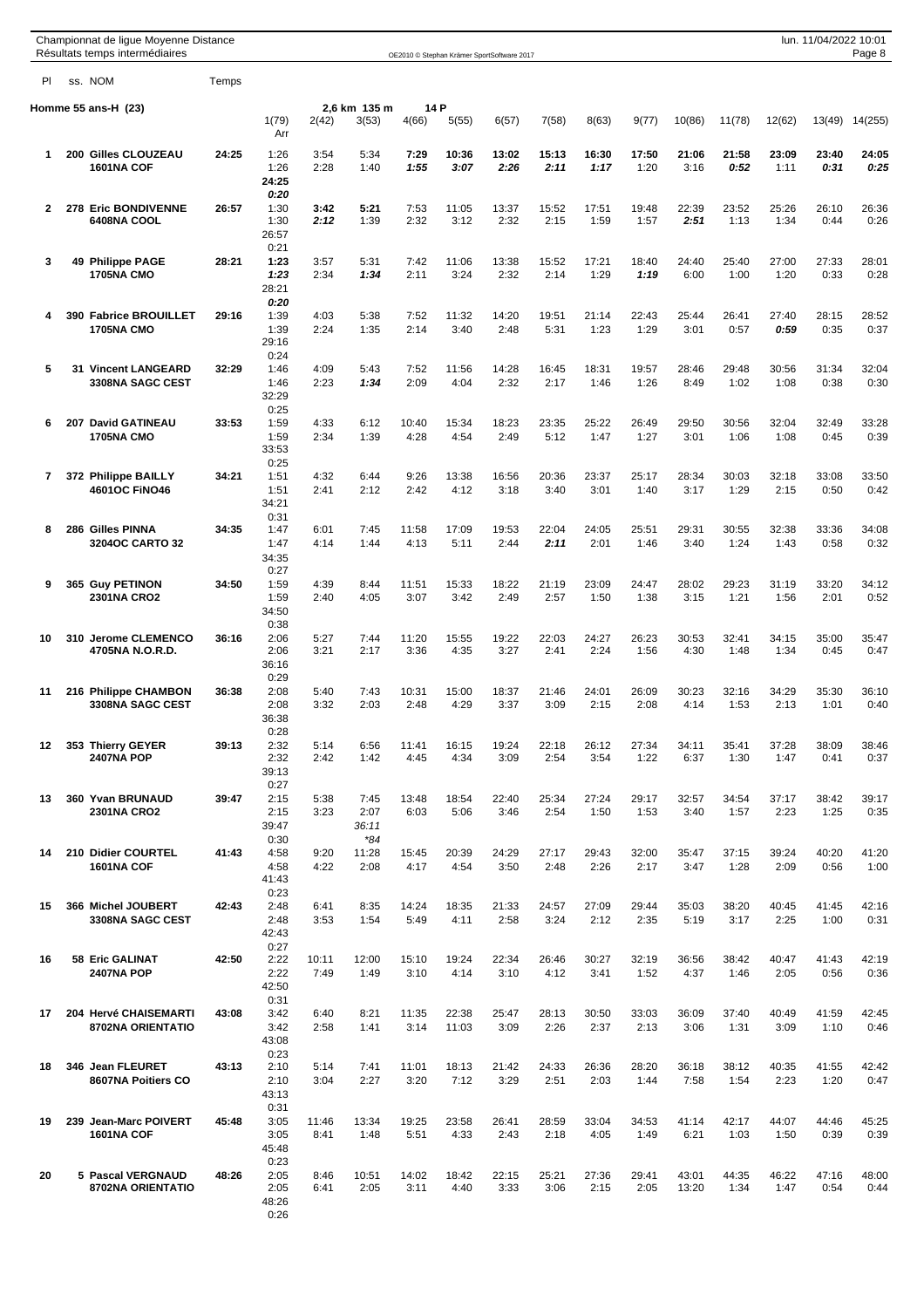|                   | Championnat de lique Moyenne Distance<br>Résultats temps intermédiaires         |                |                                       |                              |                              |                              |                                | OE2010 © Stephan Krämer SportSoftware 2017 |                                |                                |                                |                                |                                |                                | lun. 11/04/2022 10:01          | Page 9                         |
|-------------------|---------------------------------------------------------------------------------|----------------|---------------------------------------|------------------------------|------------------------------|------------------------------|--------------------------------|--------------------------------------------|--------------------------------|--------------------------------|--------------------------------|--------------------------------|--------------------------------|--------------------------------|--------------------------------|--------------------------------|
| PI                | ss. NOM                                                                         | Temps          |                                       |                              |                              |                              |                                |                                            |                                |                                |                                |                                |                                |                                |                                |                                |
|                   | Homme 55 ans-H $(23)$                                                           |                |                                       |                              | 2,6 km 135 m                 |                              | 14 P                           | (suite)                                    |                                |                                |                                |                                |                                |                                |                                |                                |
|                   |                                                                                 |                | 1(79)<br>Arr                          | 2(42)                        | 3(53)                        | 4(66)                        | 5(55)                          | 6(57)                                      | 7(58)                          | 8(63)                          | 9(77)                          | 10(86)                         | 11(78)                         | 12(62)                         |                                | 13(49) 14(255)                 |
| 21                | <b>265 DIDIER BOUTINET</b><br>1601NA COF                                        | 49:25          | 2:32<br>2:32<br>49:25                 | 13:17<br>10:45               | 16:04<br>2:47                | 20:07<br>4:03                | 25:58<br>5:51                  | 30:49<br>4:51                              | 35:15<br>4:26                  | 38:41<br>3:26                  | 40:51<br>2:10                  | 44:48<br>3:57                  | 45:57<br>1:09                  | 47:41<br>1:44                  | 48:28<br>0:47                  | 49:02<br>0:34                  |
| 22                | 222 Laurent ROCHE<br>8607NA Poitiers CO                                         | 49:28          | 0:23<br>2:28<br>2:28<br>49:28         | 6:34<br>4:06                 | 9:00<br>2:26                 | 13:01<br>4:01                | 18:58<br>5:57                  | 22:50<br>3:52                              | 28:06<br>5:16                  | 30:56<br>2:50                  | 35:00<br>4:04                  | 41:35<br>6:35                  | 43:59<br>2:24                  | 47:02<br>3:03                  | 48:11<br>1:09                  | 48:57<br>0:46                  |
| 23                | 220 JEAN CHRISTOPHE<br>1601NA COF                                               | 53:30          | 0:31<br>3:38<br>3:38<br>53:30<br>0:34 | 7:45<br>4:07                 | 10:37<br>2:52                | 18:01<br>7:24                | 23:34<br>5:33                  | 27:23<br>3:49                              | 31:22<br>3:59                  | 37:51<br>6:29                  | 40:27<br>2:36                  | 45:23<br>4:56                  | 47:35<br>2:12                  | 50:41<br>3:06                  | 52:07<br>1:26                  | 52:56<br>0:49                  |
|                   | Homme 60 ans-H (13)                                                             |                | 1(79)<br>Arr                          | 2(42)                        | 2.6 km 135 m<br>3(53)        | 4(66)                        | 14 P<br>5(55)                  | 6(57)                                      | 7(58)                          | 8(63)                          | 9(77)                          | 10(86)                         | 11(78)                         | 12(62)                         |                                | 13(49) 14(255)                 |
| 1                 | 342 Michel MARTY<br><b>4601OC FINO46</b>                                        | 29:18          | 1:54<br>1:54<br>29:18                 | 4:36<br>2:42                 | 6:22<br>1:46                 | 8:54<br>2:32                 | 12:20<br>3:26                  | 15:04<br>2:44                              | 17:29<br>2:25                  | 19:32<br>2:03                  | 21:15<br>1:43                  | 24:15<br>3:00                  | 25:59<br>1:44                  | 27:33<br>1:34                  | 28:21<br>0:48                  | 28:55<br>0:34                  |
| $\mathbf{2}$      | 250 Claude PARIZOTTO<br>4705NA N.O.R.D.                                         | 30:31          | 0:23<br>1:46<br>1:46<br>30:31<br>0:27 | 4:09<br>2:23                 | 5:44<br>1:35                 | 9:03<br>3:19                 | 12:33<br>3:30                  | 15:14<br>2:41                              | 17:45<br>2:31                  | 19:16<br>1:31                  | 20:58<br>1:42                  | 26:50<br>5:52                  | 27:50<br>1:00                  | 29:09<br>1:19                  | 29:42<br>0:33                  | 30:04<br>0:22                  |
| 3                 | 131 Laurent GUIBERT<br><b>3308NA SAGC CEST</b>                                  | 31:15          | 1:44<br>1:44<br>31:15<br>0:29         | 5:26<br>3:42                 | 7:07<br>1:41                 | 9:43<br>2:36                 | 14:33<br>4:50                  | 17:51<br>3:18                              | 20:36<br>2:45                  | 22:25<br>1:49                  | 24:08<br>1:43                  | 26:58<br>2:50                  | 27:59<br>1:01                  | 29:17<br>1:18                  | 29:58<br>0:41                  | 30:46<br>0:48                  |
| 4                 | 110 Yves DEVILLE<br>3318NA ASM CO                                               | 32:09          | 1:32<br>1:32<br>32:09<br>0:26         | 3:49<br>2:17                 | 5:29<br>1:40                 | 7:39<br>2:10                 | 11:45<br>4:06                  | 14:16<br>2:31                              | 16:26<br>2:10                  | 17:53<br>1:27                  | 19:14<br>1:21                  | 28:25<br>9:11                  | 29:32<br>1:07                  | 30:33<br>1:01                  | 31:08<br>0:35                  | 31:43<br>0:35                  |
| 5                 | 403 Damien MERMET<br><b>PASS'O PASS'O</b>                                       | 36:27          | 2:14<br>2:14<br>36:27<br>0:31         | 5:44<br>3:30                 | 8:03<br>2:19                 | 10:41<br>2:38                | 15:00<br>4:19                  | 18:02<br>3:02                              | 20:41<br>2:39                  | 22:58<br>2:17                  | 25:20<br>2:22                  | 29:39<br>4:19                  | 31:22<br>1:43                  | 34:07<br>2:45                  | 35:12<br>1:05                  | 35:56<br>0:44                  |
| 6                 | 238 Jean-Yves HURTAU<br><b>1705NA CMO</b>                                       | 38:14          | 2:24<br>2:24<br>38:14<br>0:25         | 6:56<br>4:32                 | 8:20<br>1:24                 | 11:32<br>3:12                | 15:31<br>3:59                  | 18:34<br>3:03                              | 20:42<br>2:08                  | 22:11<br>1:29                  | 23:40<br>1:29                  | 33:23<br>9:43                  | 34:23<br>1:00                  | 36:02<br>1:39                  | 37:23<br>1:21                  | 37:49<br>0:26                  |
| 7                 | <b>Jean-Marc BOUDET</b><br><b>1799NA INDIVIDUEL</b>                             | 42:12          | 2:29<br>2:29<br>42:12<br>0:28         | 6:23<br>3:54                 | 8:18<br>1:55                 | 11:40<br>3:22                | 16:17<br>4:37                  | 19:17<br>3:00                              | 22:56<br>3:39                  | 26:28<br>3:32                  | 28:45<br>2:17                  | 32:53<br>4:08                  | 35:07<br>2:14                  | 39:18<br>4:11                  | 41:14<br>1:56                  | 41:44<br>0:30                  |
| 8                 | 28 Philippe GIRARD<br>3319NA SMOG                                               | 51:03          | 2:52<br>2:52<br>51:03<br>0:36         | 6:24<br>3:32                 | 9:27<br>3:03                 | 15:18<br>5:51                | 20:02<br>4:44                  | 23:55<br>3:53                              | 27:09<br>3:14                  | 34:27<br>7:18                  | 36:48<br>2:21                  | 44:18<br>7:30                  | 45:54<br>1:36                  | 48:31<br>2:37                  | 49:43<br>1:12                  | 50:27<br>0:44                  |
| 9                 | 235 Frederic LACLAU<br>1601NA COF                                               | 56:35          | 3:24<br>3:24<br>56:35<br>0:34         | 11:42<br>8:18                | 13:55<br>2:13                | 17:51<br>3:56                | 22:37<br>4:46                  | 26:13<br>3:36                              | 29:37<br>3:24                  | 31:45<br>2:08                  | 34:55<br>3:10                  | 47:54<br>12:59                 | 51:30<br>3:36                  | 54:25<br>2:55                  | 55:27<br>1:02                  | 56:01<br>0:34                  |
| 10                | 6 Jacques RAYMONDA<br>3319NA SMOG                                               | 57:02          | 3:05<br>3:05<br>57:02<br>0:38         | 7:00<br>3:55                 | 9:34<br>2:34                 | 14:08<br>4:34                | 20:40<br>6:32                  | 24:20<br>3:40                              | 28:11<br>3:51                  | 29:40<br>1:29                  | 31:45<br>2:05                  | 50:51<br>19:06                 | 52:09<br>1:18                  | 54:47<br>2:38                  | 55:52<br>1:05                  | 56:24<br>0:32                  |
| 11                | 195 James GONZALEZ<br>3318NA ASM CO                                             | 58:40          | 2:57<br>2:57<br>58:40<br>0:28         | 25:04<br>22:07               | 26:58<br>1:54                | 31:51<br>4:53                | 36:18<br>4:27                  | 39:00<br>2:42                              | 42:16<br>3:16                  | 44:01<br>1:45                  | 45:24<br>1:23                  | 54:35<br>9:11                  | 55:43<br>1:08                  | 56:42<br>0:59                  | 57:17<br>0:35                  | 58:12<br>0:55                  |
|                   | 276 Jean-Marie TORRES<br><b>3323NA US CENON</b>                                 | pm             | -----<br>47:25<br>0:33                | -----                        |                              |                              |                                |                                            |                                |                                |                                |                                | 42:15<br>42:15                 |                                |                                | 46:52<br>4:37                  |
|                   | <b>12 Bernard RAVERAUD</b><br><b>1705NA CMO</b>                                 | abs            |                                       |                              |                              |                              |                                |                                            |                                |                                |                                |                                |                                |                                |                                |                                |
|                   | Homme 65 ans-I (10)                                                             |                | 1(32)                                 | 2(42)                        | 2,3 km 100 m<br>3(53)        | 4(54)                        | 13 P<br>5(66)                  | 6(67)                                      | 7(57)                          | 8(76)                          | 9(50)                          | 10(47)                         | 11(78)                         | 12(84)                         | 13(255)                        | Arr                            |
| 1                 | 26 Michel VINCENT<br>6408NA COOL                                                | 24:51          | 3:16<br>3:16                          | 4:07<br>0:51                 | 5:47<br>1:40                 | 7:39<br>1:52                 | 9:07<br>1:28                   | 12:26<br>3:19                              | 13:58<br>1:32                  | 16:50<br>2:52                  | 18:10<br>1:20                  | 20:16<br>2:06                  | 22:11<br>1:55                  | 23:12<br>1:01                  | 24:25<br>1:13                  | 24:51<br>0:26                  |
| $\mathbf{2}$<br>3 | 111 Jean-Francois BATT<br>3308NA SAGC CEST<br>13 Robert TENEDOS<br>1202OC CVO12 | 28:42<br>31:25 | 4:00<br>4:00<br>4:06<br>4:06          | 5:01<br>1:01<br>5:10<br>1:04 | 6:50<br>1:49<br>7:11<br>2:01 | 8:33<br>1:43<br>9:16<br>2:05 | 10:15<br>1:42<br>11:04<br>1:48 | 14:17<br>4:02<br>15:04<br>4:00             | 16:25<br>2:08<br>17:09<br>2:05 | 20:08<br>3:43<br>21:08<br>3:59 | 21:57<br>1:49<br>23:33<br>2:25 | 23:27<br>1:30<br>25:54<br>2:21 | 25:53<br>2:26<br>28:11<br>2:17 | 26:54<br>1:01<br>29:24<br>1:13 | 28:17<br>1:23<br>30:58<br>1:34 | 28:42<br>0:25<br>31:25<br>0:27 |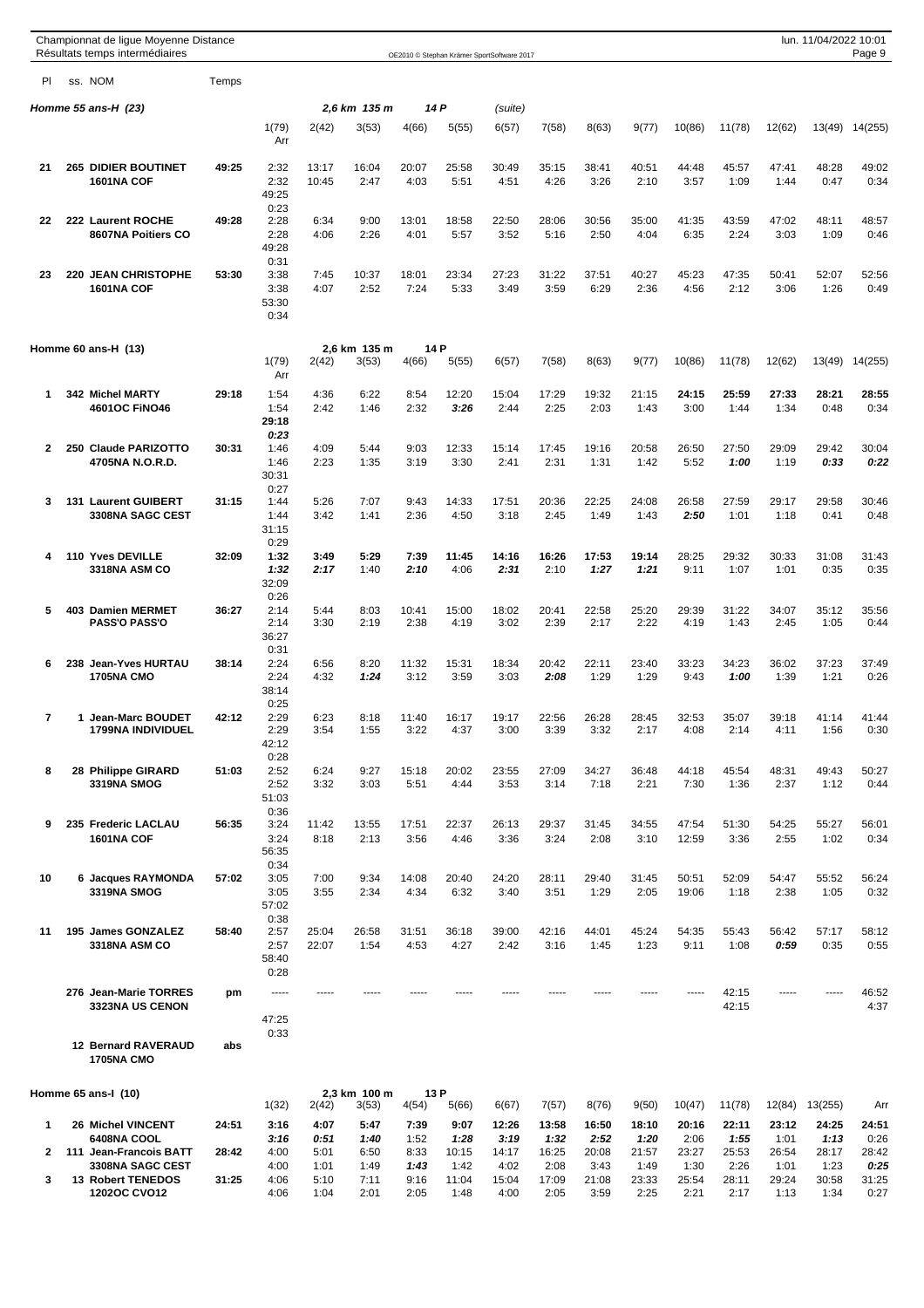|                | Championnat de ligue Moyenne Distance<br>Résultats temps intermédiaires |          |                |                 |                       |                |               | OE2010 © Stephan Krämer SportSoftware 2017 |                         |                  |                 |                 |                         |                 | lun. 11/04/2022 10:01 | Page 10         |
|----------------|-------------------------------------------------------------------------|----------|----------------|-----------------|-----------------------|----------------|---------------|--------------------------------------------|-------------------------|------------------|-----------------|-----------------|-------------------------|-----------------|-----------------------|-----------------|
| PI             | ss. NOM                                                                 | Temps    |                |                 |                       |                |               |                                            |                         |                  |                 |                 |                         |                 |                       |                 |
|                | Homme 65 ans-I (10)                                                     |          |                |                 | 2,3 km 100 m          |                | 13 P          | (suite)                                    |                         |                  |                 |                 |                         |                 |                       |                 |
|                |                                                                         |          | 1(32)          | 2(42)           | 3(53)                 | 4(54)          | 5(66)         | 6(67)                                      | 7(57)                   | 8(76)            | 9(50)           | 10(47)          | 11(78)                  | 12(84)          | 13(255)               | Arr             |
| 4              | 25 Jean-Luc LAGARRIG                                                    | 35:28    | 4:15           | 5:16            | 7:12                  | 9:06           | 11:18         | 18:40                                      | 20:40                   | 26:01            | 28:11           | 29:39           | 32:31                   | 33:40           | 34:58                 | 35:28           |
| 5              | <b>3319NA SMOG</b><br>146 Jean-Luc BOELLE                               | 41:40    | 4:15<br>7:09   | 1:01<br>8:22    | 1:56<br>10:31         | 1:54<br>13:11  | 2:12<br>14:53 | 7:22<br>19:01                              | 2:00<br>21:41           | 5:21<br>26:17    | 2:10<br>28:10   | 1:28<br>30:08   | 2:52<br>39:02           | 1:09<br>39:59   | 1:18<br>41:15         | 0:30<br>41:40   |
|                | 6408NA COOL                                                             |          | 7:09           | 1:13            | 2:09                  | 2:40           | 1:42          | 4:08                                       | 2:40                    | 4:36             | 1:53            | 1:58            | 8:54                    | 0:57            | 1:16                  | 0:25            |
| 6              | 317 Daniel PERISSINOT                                                   | 42:01    | 5:47           | 6:41            | 8:57                  | 12:18          | 14:27         | 18:52                                      | 22:39                   | 27:58            | 30:40           | 32:12           | 37:18                   | 39:06           | 41:20                 | 42:01           |
| $\overline{7}$ | 4709NA PSNO<br>90 Jean-Louis CHAULE                                     | 44:08    | 5:47<br>9:27   | 0:54<br>10:50   | 2:16<br>13:06         | 3:21<br>16:04  | 2:09<br>18:53 | 4:25<br>23:36                              | 3:47<br>27:16           | 5:19<br>33:07    | 2:42<br>36:28   | 1:32<br>37:37   | 5:06<br>40:13           | 1:48<br>41:33   | 2:14<br>43:34         | 0:41<br>44:08   |
|                | 6611OC CCIO                                                             |          | 9:27           | 1:23            | 2:16                  | 2:58           | 2:49          | 4:43                                       | 3:40                    | 5:51             | 3:21            | 1:09            | 2:36                    | 1:20            | 2:01                  | 0:34            |
| 8              | 81 Jean-Luc KORUS<br><b>1705NA CMO</b>                                  | 45:50    | 16:08<br>16:08 | 17:04<br>0:56   | 19:18<br>2:14         | 22:15<br>2:57  | 24:47<br>2:32 | 28:27<br>3:40                              | 30:54<br>2:27           | 36:57<br>6:03    | 38:47<br>1:50   | 40:20<br>1:33   | 42:29<br>2:09           | 43:37<br>1:08   | 45:23<br>1:46         | 45:50<br>0:27   |
| 9              | 101 Christian HERVE<br>3318NA ASM CO                                    | 1:01:43  | 9:58<br>9:58   | 11:14<br>1:16   | 15:58<br>4:44         | 20:40<br>4:42  | 23:28<br>2:48 | 28:22<br>4:54                              | 31:22<br>3:00           | 38:55<br>7:33    | 42:42<br>3:47   | 45:05<br>2:23   | 49:39<br>4:34           | 53:17<br>3:38   | 1:00:55<br>7:38       | 1:01:43<br>0:48 |
|                | 86 Jean-Pierre MIREME<br>4705NA N.O.R.D.                                | abs      |                |                 |                       |                |               |                                            |                         |                  |                 |                 |                         |                 |                       |                 |
|                | Homme 70 ans-I (7)                                                      |          |                |                 | 2,3 km 100 m          |                | 13 P          |                                            |                         |                  |                 |                 |                         |                 |                       |                 |
|                |                                                                         |          | 1(32)          | 2(42)           | 3(53)                 | 4(54)          | 5(66)         | 6(67)                                      | 7(57)                   | 8(76)            | 9(50)           | 10(47)          | 11(78)                  | 12(84)          | 13(255)               | Arr             |
| 1              | 249 Michel PARZYCH<br><b>3323NA US CENON</b>                            | 32:22    | 4:52<br>4:52   | 6:00<br>1:08    | 8:14<br>2:14          | 11:08<br>2:54  | 12:56<br>1:48 | 17:13<br>4:17                              | 19:33<br>2:20           | 23:30<br>3:57    | 25:34<br>2:04   | 26:47<br>1:13   | 28:52<br>2:05           | 30:08<br>1:16   | 31:24<br>1:16         | 32:22<br>0:58   |
| 2              | <b>14 Patrick ROBIN</b>                                                 | 36:07    | 5:22           | 6:34            | 8:49                  | 13:56          | 15:36         | 21:04                                      | 23:36                   | 28:02            | 29:47           | 30:51           | 33:04                   | 34:14           | 35:28                 | 36:07           |
|                | <b>1705NA CMO</b>                                                       |          | 5:22           | 1:12            | 2:15                  | 5:07           | 1:40          | 5:28                                       | 2:32                    | 4:26             | 1:45            | 1:04            | 2:13                    | 1:10            | 1:14                  | 0:39            |
| 3              | 212 Ange PEREZ<br>3105OC TOAC Orien                                     | 38:28    | 4:57<br>4:57   | 5:54<br>0:57    | 7:59<br>2:05          | 14:23<br>6:24  | 16:16<br>1:53 | 19:55<br>3:39                              | 22:16<br>2:21           | 27:00<br>4:44    | 29:30<br>2:30   | 31:08<br>1:38   | 33:57<br>2:49           | 35:35<br>1:38   | 37:57<br>2:22         | 38:28<br>0:31   |
| 4              | 251 Bernard DARGENTO                                                    | 40:39    | 6:32           | 7:19            | 9:19                  | 12:55          | 17:38         | 22:25                                      | 25:05                   | 29:13            | 31:43           | 33:08           | 36:17                   | 37:57           | 40:04                 | 40:39           |
| 5              | 3705CE COTS<br>163 Lyonel HIZEMBERT                                     | 57:18    | 6:32<br>12:33  | 0:47<br>13:44   | 2:00<br>16:34         | 3:36<br>20:48  | 4:43<br>23:08 | 4:47<br>30:50                              | 2:40<br>34:13           | 4:08<br>44:29    | 2:30<br>46:59   | 1:25<br>48:46   | 3:09<br>51:33           | 1:40<br>53:21   | 2:07<br>55:59         | 0:35<br>57:18   |
|                | 3318NA ASM CO                                                           |          | 12:33          | 1:11            | 2:50                  | 4:14           | 2:20          | 7:42                                       | 3:23                    | 10:16            | 2:30            | 1:47            | 2:47                    | 1:48            | 2:38                  | 1:19            |
|                | 135 Alain FOURGASSIE<br>3308NA SAGC CEST                                | H. Délai | -----          | -----           | -----                 | 1.1.1.1        | -----         | -----                                      | 1.1.1.1                 | -----            | -----           | -----           | $- - - - -$             | -----           | -----                 |                 |
|                | 144 Jean PORTALIER<br><b>3318NA ASM CO</b>                              | pm       | 12:19<br>12:19 | 14:25<br>2:06   | 20:35<br>6:10         | 47:31<br>26:56 |               | 1:11:45<br>24:14                           | 1:17:01<br>5:16         | 1:26:21<br>9:20  | 1:31:31<br>5:10 | 1:35:57<br>4:26 | 1:45:27<br>9:30         | 1:48:58<br>3:31 | 1:53:04<br>4:06       | 1:54:32<br>1:28 |
|                | Homme 75 ans-I (5)                                                      |          |                |                 | 2,3 km 100 m          |                | 13 P          |                                            |                         |                  |                 |                 |                         |                 |                       |                 |
|                |                                                                         |          | 1(32)          | 2(42)           | 3(53)                 | 4(54)          | 5(66)         | 6(67)                                      | 7(57)                   | 8(76)            | 9(50)           | 10(47)          | 11(78)                  | 12(84)          | 13(255)               | Arr             |
| 1              | 139 Henri QUEYROI                                                       | 38:54    | 5:53           | 7:05            | 9:04                  | 11:19          | 13:31         | 18:03                                      | 20:46                   | 26:18            | 28:31           | 30:39           | 33:40                   | 35:54           | 38:22                 | 38:54           |
|                | 6604OC C.O.T.E. 66                                                      |          | 5:53           | 1:12            | 1:59                  | 2:15           | 2:12          | 4:32                                       | 2:43                    | 5:32             | 2:13<br>30:38   | 2:08<br>32:49   | 3:01                    | 2:14            | 2:28                  | 0:32            |
| 2              | 73 Jean-Michel DUBRO<br><b>3308NA SAGC CEST</b>                         | 41:13    | 6:02<br>6:02   | 7:36<br>1:34    | 10:00<br>2:24         | 13:24<br>3:24  | 15:26<br>2:02 | 19:58<br>4:32                              | 22:43<br>2:45           | 28:12<br>5:29    | 2:26            | 2:11            | 35:36<br>2:47           | 38:00<br>2:24   | 40:30<br>2:30         | 41:13<br>0:43   |
| 3              | 100 Alain LAVIELLE                                                      | 45:53    | 7:02           | 8:26            | 11:17                 | 14:31          | 17:14         | 22:41                                      | 26:09                   | 32:16            | 34:47           | 37:12           | 40:25                   | 42:27           | 44:50                 | 45:53           |
| 4              | 4012NA B.R.O.S<br>357 JEAN-PIERRE GRAN                                  | 49.09    | 7:02<br>7:53   | 1:24<br>8:54    | 2:51<br>11:21         | 3:14<br>15:52  | 2:43<br>21:12 | 5:27<br>25:52                              | 3:28<br>30:51           | 6:07<br>35:33    | 2:31<br>38:17   | 2:25<br>40:35   | 3:13<br>43:54           | 2:02<br>46:00   | 2:23<br>48:35         | 1:03<br>49:09   |
|                | 1601NA COF                                                              |          | 7:53           | 1:01            | 2:27                  | 4:31           | 5:20          | 4:40                                       | 4:59                    | 4:42             | 2:44            | 2:18            | 3:19                    | 2:06            | 2:35                  | 0:34            |
|                | 400 Jean-Claude BAUD<br><b>1705NA CMO</b>                               | pm       | 12:26<br>12:26 | 15:39<br>3:13   | 22:29<br>6:50         | 30:08<br>7:39  | 36:44<br>6:36 | 52:55<br>16:11                             | 1:02:10<br>9:15         | 1:18:24<br>16:14 | 1:26:08<br>7:44 | 1:34:17<br>8:09 | $\cdots$                | -----           | 3:25:04<br>1:50:47    | 3:25:49<br>0:45 |
|                |                                                                         |          |                |                 |                       |                |               |                                            |                         |                  |                 |                 |                         |                 |                       |                 |
|                | Homme 80 ans-I (3)                                                      |          | 1(32)          | 2(42)           | 2,3 km 100 m<br>3(53) | 4(54)          | 13 P<br>5(66) | 6(67)                                      | 7(57)                   | 8(76)            | 9(50)           | 10(47)          | 11(78)                  | 12(84)          | 13(255)               | Arr             |
| 1              | <b>80 Andre LARMINACH</b>                                               | 47:18    | 7:13           | 8:34            | 11:40                 | 15:40          | 18:23         | 24:30                                      | 27:24                   | 33:28            | 36:24           | 38:55           | 42:05                   | 44:07           | 46:41                 | 47:18           |
| 2              | <b>3308NA SAGC CEST</b><br>215 Serge BLASCO                             | 57:08    | 7:13<br>7:22   | 1:21<br>9:06    | 3:06<br>12:38         | 4:00<br>16:36  | 2:43<br>20:42 | 6:07<br>27:44                              | 2:54<br>31:31           | 6:04<br>42:42    | 2:56<br>46:30   | 2:31<br>48:21   | 3:10<br>51:43           | 2:02<br>53:40   | 2:34<br>56:17         | 0:37<br>57:08   |
|                | 3399NA INDIVIDUEL                                                       |          | 7:22           | 1:44            | 3:32                  | 3:58           | 4:06          | 7:02                                       | 3:47                    | 11:11            | 3:48            | 1:51            | 3:22                    | 1:57            | 2:37                  | 0:51            |
| 3              | 24 Jean-Raymond DRA<br>8702NA ORIENTATIO                                | 1:37:00  | 29:47<br>29:47 | 32:44<br>2:57   | 37:25<br>4:41         | 41:45<br>4:20  | 48:00<br>6:15 | 12:02                                      | 1:00:02 1:06:56<br>6:54 | 1:16:48<br>9:52  | 1:20:56<br>4:08 | 2:28            | 1:23:24 1:29:24<br>6:00 | 1:31:58<br>2:34 | 1:35:35<br>3:37       | 1:37:00<br>1:25 |
|                | Dame 10 ans-P (4)                                                       |          |                |                 | 2,1 km 135 m          |                | 11 P          |                                            |                         |                  |                 |                 |                         |                 |                       |                 |
|                |                                                                         |          | 1(72)          | 2(39)           | 3(40)                 | 4(41)          | 5(43)         | 6(44)                                      | 7(46)                   | 8(47)            | 9(48)           |                 | 10(49) 11(255)          | Arr             |                       |                 |
| 1              | 302 Fanny MICHEL<br>4705NA N.O.R.D.                                     | 41:55    | 6:34<br>6:34   | 8:51<br>2:17    | 10:16<br>1:25         | 11:45<br>1:29  | 15:33<br>3:48 | 23:55<br>8:22                              | 26:00<br>2:05           | 31:20<br>5:20    | 34:48<br>3:28   | 40:16<br>5:28   | 41:28<br>1:12           | 41:55<br>0:27   |                       |                 |
| $\mathbf{2}$   | 4017 Alia AABIDOU                                                       | 1:04:16  | 8:38           | 10:08           | 11:17                 | 13:15          | 18:20         | 28:08                                      | 31:51                   | 46:39            | 52:22           | 1:02:24         | 1:03:43                 | 1:04:16         |                       |                 |
|                | 6408NA COOL                                                             |          | 8:38           | 1:30            | 1:09                  | 1:58           | 5:05          | 9:48                                       | 3:43                    | 14:48            | 5:43            | 10:02           | 1:19                    | 0:33            |                       |                 |
|                | <b>188 LOU ROBIN MOTAR</b>                                              | pm       | -----          | 1:05:21         | 1:06:37               | 1:08:15        | 1:12:53       | 1:19:49                                    | 1:22:23                 | 1:26:00          | 1:28:21         | 1:32:00         | 1:33:08                 | 1:33:37         |                       |                 |
|                | <b>1705NA CMO</b><br>94 Maia LAGENEBRE                                  | pm       | 6:11           | 1:05:21<br>8:45 | 1:16<br>11:10         | 1:38<br>13:19  | 4:38<br>21:57 | 6:56<br>38:57                              | 2:34<br>44:35           | 3:37<br>-----    | 2:21<br>-----   | 3:39<br>-----   | 1:08<br>-----           | 0:29            |                       |                 |
|                | 4012NA B.R.O.S                                                          |          | 6:11           | 2:34            | 2:25                  | 2:09           | 8:38          | 17:00                                      | 5:38                    |                  |                 |                 |                         |                 |                       |                 |
|                | Dame 12 ans-O (10)                                                      |          |                |                 | 2,2 km 60 m           |                | 11 P          |                                            |                         |                  |                 |                 |                         |                 |                       |                 |
|                |                                                                         |          | 1(40)          | 2(41)           | 3(43)                 | 4(85)          | 5(44)         | 6(46)                                      | 7(47)                   | 8(86)            | 9(48)           |                 | 10(49) 11(255)          | Arr             |                       |                 |
| 1              | 183 Agathe SOLBES-WI<br><b>1705NA CMO</b>                               | 24:20    | 3:19<br>3:19   | 4:15<br>0:56    | 6:55<br>2:40          | 9:41<br>2:46   | 12:58<br>3:17 | 14:23<br>1:25                              | 18:55<br>4:32           | 19:41<br>0:46    | 21:27<br>1:46   | 23:29<br>2:02   | 24:00<br>0:31           | 24:20<br>0:20   |                       |                 |
| 2              | <b>168 MANON LE PORS</b>                                                | 30:28    | 4:13           | 5:21            | 8:41                  | 15:32          | 18:55         | 20:31                                      | 24:29                   | 26:30            | 27:47           | 29:29           | 30:08                   | 30:28           |                       |                 |
| 3              | 4709NA PSNO<br>47 Violette RANNOU-S                                     | 30:59    | 4:13<br>4:44   | 1:08<br>5:53    | 3:20<br>8:52          | 6:51<br>11:11  | 3:23<br>15:16 | 1:36<br>16:50                              | 3:58<br>23:17           | 2:01<br>24:17    | 1:17<br>25:45   | 1:42<br>29:54   | 0:39<br>30:34           | 0:20<br>30:59   |                       |                 |
|                | <b>3323NA US CENON</b>                                                  |          | 4:44           | 1:09            | 2:59                  | 2:19           | 4:05          | 1:34                                       | 6:27                    | 1:00             | 1:28            | 4:09            | 0:40                    | 0:25            |                       |                 |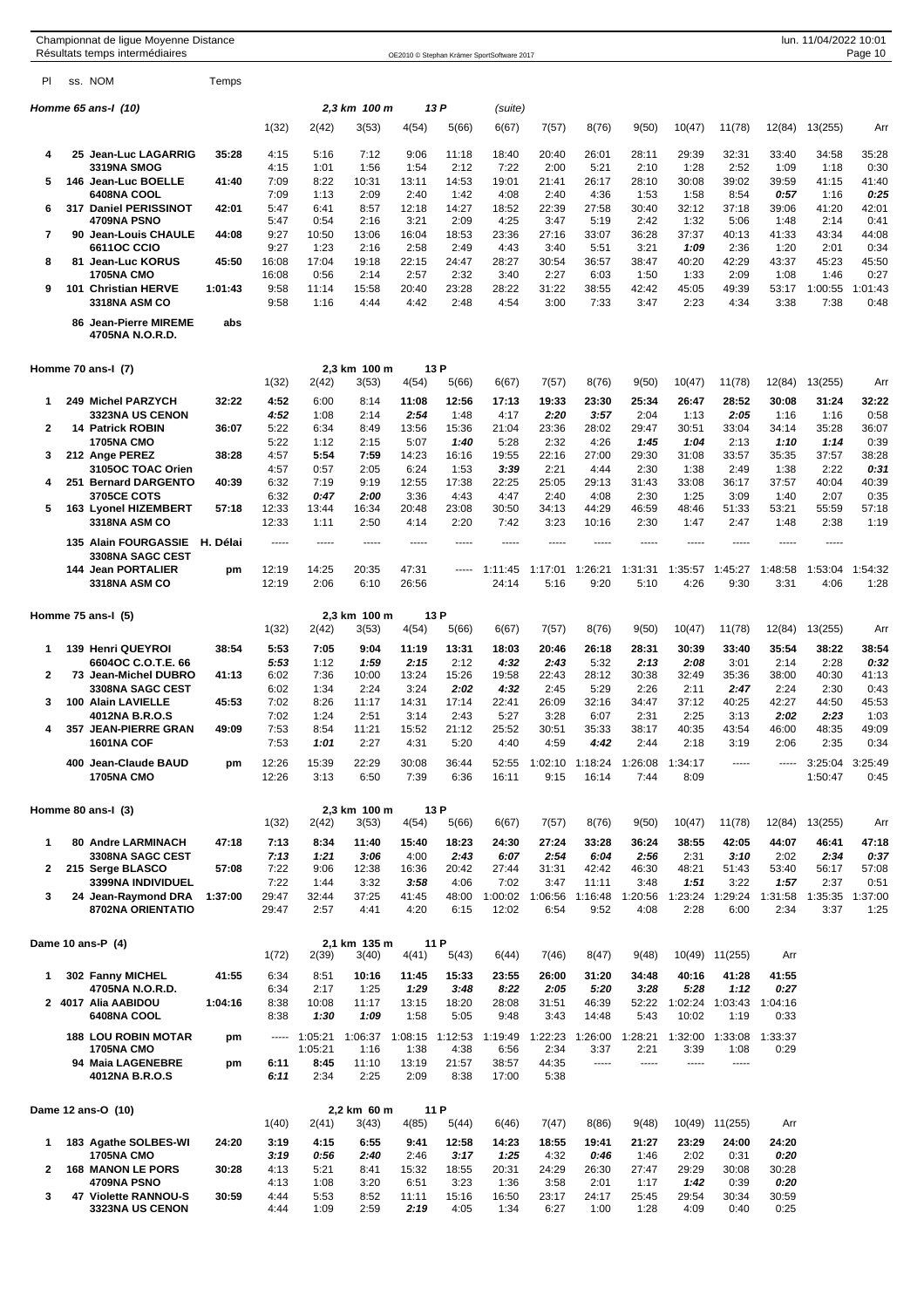| PI<br>ss. NOM<br>Temps<br>11 P<br>Dame 12 ans-O (10)<br>2,2 km 60 m<br>(suite)<br>1(40)<br>2(41)<br>3(43)<br>4(85)<br>5(44)<br>7(47)<br>8(86)<br>9(48)<br>10(49) 11(255)<br>6(46)<br>Arr<br>119 Maïa CHAGNON<br>35:58<br>5:51<br>7:20<br>10:55<br>15:01<br>20:21<br>22:11<br>25:18<br>26:09<br>27:36<br>34:58<br>35:29<br>35:58<br>4<br><b>2407NA POP</b><br>5:51<br>1:29<br>3:35<br>4:06<br>5:20<br>1:50<br>3:07<br>0:51<br>1:27<br>7:22<br>0:31<br>0:29<br>9 Alice DOUNON MON<br>5<br>36:29<br>4:35<br>5:43<br>9:26<br>13:31<br>17:26<br>19:27<br>23:14<br>24:37<br>30:50<br>35:27<br>36:04<br>36:29<br>3308NA SAGC CEST<br>4:35<br>1:08<br>3:43<br>4:05<br>3:55<br>2:01<br>3:47<br>1:23<br>4:37<br>0:37<br>0:25<br>6:13<br>37:23<br>305 MAELLE CABOCHE<br>37:23<br>5:05<br>6:34<br>10:28<br>18:18<br>22:31<br>24:34<br>27:08<br>27:54<br>29:09<br>36:28<br>36:58<br>6<br>6408NA COOL<br>5:05<br>1:29<br>3:54<br>7:50<br>4:13<br>2:03<br>2:34<br>0:46<br>1:15<br>7:19<br>0:30<br>0:25<br>32:51<br>7<br>77 Chloé ETCHEN<br>39:31<br>7:44<br>9:27<br>14:08<br>17:37<br>21:55<br>24:57<br>28:56<br>30:22<br>37:21<br>38:18<br>39:31<br><b>3319NA SMOG</b><br>7:44<br>3:29<br>3:02<br>3:59<br>2:29<br>4:30<br>1:43<br>4:41<br>4:18<br>1:26<br>0:57<br>1:13<br>22:58<br>25:15<br>42:46<br>47:14<br>192 Oyona GANTCH<br>47:14<br>4:33<br>5:48<br>9:24<br>18:23<br>40:47<br>41:41<br>45:56<br>46:49<br>8<br>3319NA SMOG<br>4:33<br>1:15<br>3:36<br>8:59<br>4:35<br>2:17<br>15:32<br>0:54<br>1:05<br>3:10<br>0:53<br>0:25<br>22:18<br>29:12<br>9<br>67 Charline POULAIN<br>51:22<br>4:51<br>6:22<br>10:25<br>26:55<br>44:43<br>45:39<br>46:44<br>49:59<br>50:51<br>51:22<br><b>3319NA SMOG</b><br>4:51<br>1:31<br>4:03<br>11:53<br>4:37<br>2:17<br>15:31<br>0:56<br>1:05<br>3:15<br>0:52<br>0:31<br>7:33<br>12:27<br>10<br>99 Lucie PESANDO-DO<br>58:12<br>8:44<br>27:22<br>31:16<br>45:07<br>49:13<br>52:06<br>53:47<br>56:43<br>57:48<br>58:12<br>4705NA N.O.R.D.<br>7:33<br>3:43<br>14:55<br>3:54<br>13:51<br>4:06<br>2:53<br>2:56<br>1:05<br>0:24<br>1:11<br>1:41<br>2,3 km 145 m<br>11 P<br>Dame 14 ans-Nbis (19)<br>1(72)<br>2(41)<br>3(53)<br>4(43)<br>5(58)<br>7(48)<br>8(78)<br>9(84)<br>10(62)<br>11(255)<br>6(46)<br>Arr<br>85 Emma BARRIERE<br>24:52<br>5:07<br>6:55<br>9:50<br>22:54<br>23:37<br>24:52<br>1<br>1:53<br>16:01<br>17:03<br>19:53<br>21:40<br>24:30<br>0:22<br><b>3319NA SMOG</b><br>1:53<br>3:14<br>1:48<br>2:55<br>6:11<br>1:02<br>2:50<br>1:47<br>1:14<br>0:43<br>0:53<br>2<br><b>182 Lilie ROQUIER</b><br>26:36<br>2:20<br>5:39<br>8:49<br>11:25<br>18:01<br>18:58<br>21:35<br>23:06<br>24:43<br>25:22<br>26:11<br>26:36<br><b>1705NA CMO</b><br>2:20<br>3:19<br>3:10<br>2:36<br>6:36<br>0:57<br>2:37<br>1:31<br>1:37<br>0:39<br>0:49<br>0:25<br>288 inès PINNA<br>28:36<br>3:18<br>13:28<br>20:00<br>20:55<br>23:42<br>25:14<br>26:46<br>27:26<br>28:13<br>28:36<br>3<br>6:41<br>10:50<br>3204OC CARTO 32<br>3:18<br>3:23<br>4:09<br>2:38<br>6:32<br>0:55<br>2:47<br>1:32<br>1:32<br>0:40<br>0:47<br>0:23<br>25:06<br>177 Camille BARRE<br>28:58<br>2:03<br>5:45<br>7:49<br>10:15<br>17:27<br>18:25<br>24:02<br>26:33<br>27:22<br>28:35<br>28:58<br>4<br><b>1705NA CMO</b><br>2:03<br>3:42<br>2:04<br>2:26<br>7:12<br>0:58<br>5:37<br>1:04<br>1:27<br>0:49<br>1:13<br>0:23<br>5<br>187 Zélie ZANATTA<br>29:51<br>2:13<br>4:52<br>6:33<br>11:06<br>17:09<br>18:16<br>24:19<br>26:02<br>27:54<br>28:31<br>29:31<br>29:51<br><b>1705NA CMO</b><br>2:13<br>2:39<br>1:41<br>4:33<br>6:03<br>1:07<br>6:03<br>1:43<br>1:52<br>0:37<br>1:00<br>0:20<br>22:54<br>31:31<br>33:23<br>35:13<br>37:13<br>241 Louise GUILLOT<br>37:13<br>3:10<br>11:38<br>15:04<br>21:43<br>28:29<br>36:45<br>6<br>6:48<br><b>1705NA CMO</b><br>3:10<br>3:38<br>4:50<br>3:26<br>6:39<br>1:11<br>5:35<br>3:02<br>1:52<br>1:50<br>1:32<br>0:28<br>7<br>37:21<br>42 Eden CHEVALIER<br>37:46<br>2:30<br>6:10<br>9:03<br>12:13<br>19:43<br>20:52<br>28:33<br>31:13<br>34:47<br>35:39<br>37:46<br>8702NA ORIENTATIO<br>2:30<br>2:53<br>3:10<br>7:30<br>1:09<br>7:41<br>2:40<br>3:34<br>0:52<br>1:42<br>0:25<br>3:40<br>32:31<br>327 Camille COUNIL<br>41:31<br>3:12<br>6:55<br>8:35<br>13:21<br>21:02<br>27:40<br>35:58<br>38:26<br>39:26<br>41:02<br>41:31<br>8<br>1905NA BriveCorrèz<br>3:12<br>3:43<br>1:40<br>4:46<br>7:41<br>6:38<br>4:51<br>3:27<br>2:28<br>1:00<br>1:36<br>0:29<br>22:14<br>9<br>60 Orlane FONTAINE<br>42:45<br>3:21<br>7:02<br>9:29<br>13:48<br>23:25<br>36:25<br>38:01<br>40:27<br>41:06<br>42:19<br>42:45<br>2:27<br><b>3308NA SAGC CEST</b><br>3:21<br>4:19<br>8:26<br>2:26<br>0:39<br>0:26<br>3:41<br>1:11<br>13:00<br>1:36<br>1:13<br>22 Eve POCHET<br>10<br>44:01<br>3:02<br>6:15<br>11:35<br>15:12<br>30:15<br>31:28<br>36:00<br>38:25<br>40:37<br>42:07<br>43:35<br>44:01<br>3308NA SAGC CEST<br>3:02<br>3:13<br>5:20<br>3:37<br>15:03<br>1:13<br>4:32<br>2:25<br>2:12<br>1:30<br>1:28<br>0:26<br>274 Marilou TOURON-L<br>11<br>47:04<br>3:46<br>9:24<br>13:51<br>20:02<br>29:51<br>31:21<br>38:49<br>41:40<br>44:20<br>45:18<br>46:37<br>47:04<br>4705NA N.O.R.D.<br>3:46<br>5:38<br>4:27<br>7:28<br>2:51<br>2:40<br>6:11<br>9:49<br>1:30<br>0:58<br>1:19<br>0:27<br>52:24<br>392 Jeanne SERRET SO<br>55:09<br>12:24<br>17:15<br>19:39<br>24:12<br>34:10<br>35:27<br>45:42<br>49:38<br>53:21<br>54:42<br>55:09<br>12<br>3323NA US CENON<br>12:24<br>4:51<br>2:24<br>4:33<br>9:58<br>1:17<br>10:15<br>3:56<br>2:46<br>0:57<br>1:21<br>0:27<br>55:54<br>29:22<br>30:37<br>52:24<br>13<br>325 Elise BOURDET<br>3:12<br>8:24<br>11:46<br>17:16<br>46:33<br>48:35<br>51:31<br>55:31<br>55:54<br>1905NA BriveCorrèz<br>12:06<br>3:12<br>5:12<br>3:22<br>5:30<br>15:56<br>2:02<br>2:56<br>0:53<br>3:07<br>0:23<br>1:15<br>331 Clarisse ROUCHER<br>12:04<br>14:58<br>27:45<br>36:35<br>37:47<br>45:52<br>1:03:00 1:04:19<br>1:04:46<br>4:05<br>58:53<br>1:01:57<br>1:04:46<br>14<br>2:54<br>1:12<br>3:04<br>1:03<br>1:19<br>1905NA BriveCorrèz<br>4:05<br>7:59<br>12:47<br>8:50<br>8:05<br>13:01<br>0:27<br>326 Lea CLEMENT<br>1:25:54<br>1:14:22 1:20:26<br>1:23:01 1:25:21<br>1:25:54<br>15<br>7:01<br>15:25<br>19:25<br>27:46<br>53:41<br>56:22<br>1:09:10<br>1905NA BriveCorrèz<br>7:01<br>8:24<br>4:00<br>8:21<br>25:55<br>2:41<br>12:48<br>5:12<br>6:04<br>2:35<br>2:20<br>0:33<br>31:34<br>49:07<br>53:17<br>7:24<br>303 Camille MICHEL<br>12:19<br>21:01<br>30:12<br>52:49<br>pm<br>-----<br>-----<br>-----<br>-----<br>-----<br>12:19<br>4705NA N.O.R.D.<br>8:42<br>9:11<br>1:22<br>17:33<br>3:42<br>0:28<br>28:34<br>15:41<br>35:34<br>51:52<br>$*74$<br>*87<br>*47<br>*49<br>10:44<br>1:02:17 1:02:43<br>273 Rose DUBOC<br>19:40<br>41:00<br>41:53<br>58:09<br>8:25<br>pm<br>-----<br>-----<br>-----<br>4705NA N.O.R.D.<br>4:08<br>10:44<br>8:56<br>21:20<br>0:53<br>16:16<br>0:26<br>30:10<br>32:37<br>52:04<br>1:01:36<br>14:38<br>$*87$<br>$*74$<br>*46<br>*47<br>*49<br>234 Audrey BULLA<br>abs<br>8702NA ORIENTATIO<br>18 Aglaé TALON<br>abs<br>8607NA Poitiers CO<br>12 P<br>2,7 km 120 m<br>Dame 16 ans-Mbis (18)<br>1(39)<br>2(52)<br>3(56)<br>4(73)<br>5(88)<br>6(66)<br>7(67)<br>8(74)<br>9(50)<br>10(78)<br>11(84)<br>12(255)<br>Arr<br>27:09<br>2:32<br>8:32<br>9:23<br>25:20<br>26:44<br>27:09<br>264 Fanny DELAHAYE<br>5:40<br>11:49<br>12:50<br>16:10<br>19:11<br>21:44<br>24:31<br>1<br>2:32<br>2:33<br>0:25<br>4705NA N.O.R.D.<br>3:08<br>2:52<br>0:51<br>2:26<br>1:01<br>3:20<br>3:01<br>2:47<br>0:49<br>1:24<br>2<br>186 Mahaut ZANATTA<br>28:29<br>2:03<br>4:48<br>7:16<br>8:06<br>10:28<br>11:15<br>15:04<br>17:52<br>24:00<br>26:02<br>26:49<br>28:08<br>28:29<br><b>1705NA CMO</b><br>2:03<br>2:45<br>2:28<br>0:50<br>2:22<br>0:47<br>3:49<br>2:48<br>6:08<br>2:02<br>0:47<br>1:19<br>0:21<br>34:27<br>32:40<br>3<br><b>88 Astrid DUMAIL</b><br>3:08<br>6:53<br>10:20<br>11:21<br>15:11<br>16:22<br>21:03<br>24:43<br>28:04<br>31:28<br>34:03<br>34:27<br>3319NA SMOG<br>1:23<br>0:24<br>3:08<br>3:45<br>3:27<br>1:01<br>3:50<br>1:11<br>4:41<br>3:40<br>3:21<br>3:24<br>1:12<br>218 Lola LE BORGNE-C<br>35:21<br>4:45<br>8:04<br>11:20<br>12:14<br>15:35<br>16:39<br>20:30<br>23:57<br>27:08<br>31:16<br>32:49<br>35:00<br>35:21<br>4<br><b>3323NA US CENON</b><br>4:45<br>3:19<br>3:16<br>0:54<br>3:21<br>1:04<br>3:51<br>3:27<br>3:11<br>4:08<br>1:33<br>2:11<br>0:21<br>5<br>35:29<br>22:48<br>32:38<br>41 Satine CHEVALIER<br>2:55<br>6:06<br>9:42<br>10:56<br>14:12<br>15:19<br>19:23<br>25:58<br>30:51<br>35:05<br>35:29<br>3:25<br>2:27<br>0:24<br>8702NA ORIENTATIO<br>2:55<br>3:11<br>3:36<br>1:14<br>3:16<br>1:07<br>4:04<br>3:10<br>4:53<br>1:47<br>6<br>334 Nahia CALMETTES<br>35:57<br>3:20<br>6:37<br>9:53<br>10:42<br>14:02<br>15:10<br>22:10<br>33:19<br>35:29<br>35:57<br>18:41<br>26:57<br>31:06<br><b>4601OC FINO46</b><br>3:20<br>3:17<br>3:16<br>0:49<br>3:20<br>1:08<br>3:31<br>3:29<br>4:47<br>4:09<br>2:13<br>2:10<br>0:28<br>7<br>176 Charlotte BARRE<br>37:36<br>3:09<br>6:47<br>10:24<br>11:31<br>15:42<br>17:03<br>21:58<br>26:09<br>29:58<br>34:11<br>35:25<br>37:07<br>37:36 |  | Championnat de ligue Moyenne Distance<br>Résultats temps intermédiaires |      |      |      |      | OE2010 © Stephan Krämer SportSoftware 2017 |      |      |      |      |      |      |      | lun. 11/04/2022 10:01 | Page 11 |
|-------------------------------------------------------------------------------------------------------------------------------------------------------------------------------------------------------------------------------------------------------------------------------------------------------------------------------------------------------------------------------------------------------------------------------------------------------------------------------------------------------------------------------------------------------------------------------------------------------------------------------------------------------------------------------------------------------------------------------------------------------------------------------------------------------------------------------------------------------------------------------------------------------------------------------------------------------------------------------------------------------------------------------------------------------------------------------------------------------------------------------------------------------------------------------------------------------------------------------------------------------------------------------------------------------------------------------------------------------------------------------------------------------------------------------------------------------------------------------------------------------------------------------------------------------------------------------------------------------------------------------------------------------------------------------------------------------------------------------------------------------------------------------------------------------------------------------------------------------------------------------------------------------------------------------------------------------------------------------------------------------------------------------------------------------------------------------------------------------------------------------------------------------------------------------------------------------------------------------------------------------------------------------------------------------------------------------------------------------------------------------------------------------------------------------------------------------------------------------------------------------------------------------------------------------------------------------------------------------------------------------------------------------------------------------------------------------------------------------------------------------------------------------------------------------------------------------------------------------------------------------------------------------------------------------------------------------------------------------------------------------------------------------------------------------------------------------------------------------------------------------------------------------------------------------------------------------------------------------------------------------------------------------------------------------------------------------------------------------------------------------------------------------------------------------------------------------------------------------------------------------------------------------------------------------------------------------------------------------------------------------------------------------------------------------------------------------------------------------------------------------------------------------------------------------------------------------------------------------------------------------------------------------------------------------------------------------------------------------------------------------------------------------------------------------------------------------------------------------------------------------------------------------------------------------------------------------------------------------------------------------------------------------------------------------------------------------------------------------------------------------------------------------------------------------------------------------------------------------------------------------------------------------------------------------------------------------------------------------------------------------------------------------------------------------------------------------------------------------------------------------------------------------------------------------------------------------------------------------------------------------------------------------------------------------------------------------------------------------------------------------------------------------------------------------------------------------------------------------------------------------------------------------------------------------------------------------------------------------------------------------------------------------------------------------------------------------------------------------------------------------------------------------------------------------------------------------------------------------------------------------------------------------------------------------------------------------------------------------------------------------------------------------------------------------------------------------------------------------------------------------------------------------------------------------------------------------------------------------------------------------------------------------------------------------------------------------------------------------------------------------------------------------------------------------------------------------------------------------------------------------------------------------------------------------------------------------------------------------------------------------------------------------------------------------------------------------------------------------------------------------------------------------------------------------------------------------------------------------------------------------------------------------------------------------------------------------------------------------------------------------------------------------------------------------------------------------------------------------------------------------------------------------------------------------------------------------------------------------------------------------------------------------------------------------------------------------------------------------------------------------------------------------------------------------------------------------------------------------------------------------------------------------------------------------------------------------------------------------------------------------------------------------------------------------------------------------------------------------------------------------------------------------------------------------------------------------------------------------------------------------------------------------------------------------------------------------------------------------------------------------------------------------------------------------------------------------------------------------------------------------------------------------------------------------------------------------------------------------------------------------------------------------------------------------------------------------------------------------------------------------------------------------------------------------------------------------------------------------------------------------------------------------------------------------------------------------------------------------------------------------------------------------------------------------------------------------------------------------------------------------------------------------------------------------------------------------------------------------------------------------------------------------------------------------------------------------------------------------------------------------------------------------------------------------------------------------------------------------------------------------------------------------------------------------------------------------------------------------------------------------------------------------------------------------------------------------------------------------------------------------------------------------------------------------------|--|-------------------------------------------------------------------------|------|------|------|------|--------------------------------------------|------|------|------|------|------|------|------|-----------------------|---------|
|                                                                                                                                                                                                                                                                                                                                                                                                                                                                                                                                                                                                                                                                                                                                                                                                                                                                                                                                                                                                                                                                                                                                                                                                                                                                                                                                                                                                                                                                                                                                                                                                                                                                                                                                                                                                                                                                                                                                                                                                                                                                                                                                                                                                                                                                                                                                                                                                                                                                                                                                                                                                                                                                                                                                                                                                                                                                                                                                                                                                                                                                                                                                                                                                                                                                                                                                                                                                                                                                                                                                                                                                                                                                                                                                                                                                                                                                                                                                                                                                                                                                                                                                                                                                                                                                                                                                                                                                                                                                                                                                                                                                                                                                                                                                                                                                                                                                                                                                                                                                                                                                                                                                                                                                                                                                                                                                                                                                                                                                                                                                                                                                                                                                                                                                                                                                                                                                                                                                                                                                                                                                                                                                                                                                                                                                                                                                                                                                                                                                                                                                                                                                                                                                                                                                                                                                                                                                                                                                                                                                                                                                                                                                                                                                                                                                                                                                                                                                                                                                                                                                                                                                                                                                                                                                                                                                                                                                                                                                                                                                                                                                                                                                                                                                                                                                                                                                                                                                                                                                                                                                                                                                                                                                                                                                                                                                                                                                                                                                                                                                                                                             |  |                                                                         |      |      |      |      |                                            |      |      |      |      |      |      |      |                       |         |
|                                                                                                                                                                                                                                                                                                                                                                                                                                                                                                                                                                                                                                                                                                                                                                                                                                                                                                                                                                                                                                                                                                                                                                                                                                                                                                                                                                                                                                                                                                                                                                                                                                                                                                                                                                                                                                                                                                                                                                                                                                                                                                                                                                                                                                                                                                                                                                                                                                                                                                                                                                                                                                                                                                                                                                                                                                                                                                                                                                                                                                                                                                                                                                                                                                                                                                                                                                                                                                                                                                                                                                                                                                                                                                                                                                                                                                                                                                                                                                                                                                                                                                                                                                                                                                                                                                                                                                                                                                                                                                                                                                                                                                                                                                                                                                                                                                                                                                                                                                                                                                                                                                                                                                                                                                                                                                                                                                                                                                                                                                                                                                                                                                                                                                                                                                                                                                                                                                                                                                                                                                                                                                                                                                                                                                                                                                                                                                                                                                                                                                                                                                                                                                                                                                                                                                                                                                                                                                                                                                                                                                                                                                                                                                                                                                                                                                                                                                                                                                                                                                                                                                                                                                                                                                                                                                                                                                                                                                                                                                                                                                                                                                                                                                                                                                                                                                                                                                                                                                                                                                                                                                                                                                                                                                                                                                                                                                                                                                                                                                                                                                                             |  |                                                                         |      |      |      |      |                                            |      |      |      |      |      |      |      |                       |         |
|                                                                                                                                                                                                                                                                                                                                                                                                                                                                                                                                                                                                                                                                                                                                                                                                                                                                                                                                                                                                                                                                                                                                                                                                                                                                                                                                                                                                                                                                                                                                                                                                                                                                                                                                                                                                                                                                                                                                                                                                                                                                                                                                                                                                                                                                                                                                                                                                                                                                                                                                                                                                                                                                                                                                                                                                                                                                                                                                                                                                                                                                                                                                                                                                                                                                                                                                                                                                                                                                                                                                                                                                                                                                                                                                                                                                                                                                                                                                                                                                                                                                                                                                                                                                                                                                                                                                                                                                                                                                                                                                                                                                                                                                                                                                                                                                                                                                                                                                                                                                                                                                                                                                                                                                                                                                                                                                                                                                                                                                                                                                                                                                                                                                                                                                                                                                                                                                                                                                                                                                                                                                                                                                                                                                                                                                                                                                                                                                                                                                                                                                                                                                                                                                                                                                                                                                                                                                                                                                                                                                                                                                                                                                                                                                                                                                                                                                                                                                                                                                                                                                                                                                                                                                                                                                                                                                                                                                                                                                                                                                                                                                                                                                                                                                                                                                                                                                                                                                                                                                                                                                                                                                                                                                                                                                                                                                                                                                                                                                                                                                                                                             |  |                                                                         |      |      |      |      |                                            |      |      |      |      |      |      |      |                       |         |
|                                                                                                                                                                                                                                                                                                                                                                                                                                                                                                                                                                                                                                                                                                                                                                                                                                                                                                                                                                                                                                                                                                                                                                                                                                                                                                                                                                                                                                                                                                                                                                                                                                                                                                                                                                                                                                                                                                                                                                                                                                                                                                                                                                                                                                                                                                                                                                                                                                                                                                                                                                                                                                                                                                                                                                                                                                                                                                                                                                                                                                                                                                                                                                                                                                                                                                                                                                                                                                                                                                                                                                                                                                                                                                                                                                                                                                                                                                                                                                                                                                                                                                                                                                                                                                                                                                                                                                                                                                                                                                                                                                                                                                                                                                                                                                                                                                                                                                                                                                                                                                                                                                                                                                                                                                                                                                                                                                                                                                                                                                                                                                                                                                                                                                                                                                                                                                                                                                                                                                                                                                                                                                                                                                                                                                                                                                                                                                                                                                                                                                                                                                                                                                                                                                                                                                                                                                                                                                                                                                                                                                                                                                                                                                                                                                                                                                                                                                                                                                                                                                                                                                                                                                                                                                                                                                                                                                                                                                                                                                                                                                                                                                                                                                                                                                                                                                                                                                                                                                                                                                                                                                                                                                                                                                                                                                                                                                                                                                                                                                                                                                                             |  |                                                                         |      |      |      |      |                                            |      |      |      |      |      |      |      |                       |         |
|                                                                                                                                                                                                                                                                                                                                                                                                                                                                                                                                                                                                                                                                                                                                                                                                                                                                                                                                                                                                                                                                                                                                                                                                                                                                                                                                                                                                                                                                                                                                                                                                                                                                                                                                                                                                                                                                                                                                                                                                                                                                                                                                                                                                                                                                                                                                                                                                                                                                                                                                                                                                                                                                                                                                                                                                                                                                                                                                                                                                                                                                                                                                                                                                                                                                                                                                                                                                                                                                                                                                                                                                                                                                                                                                                                                                                                                                                                                                                                                                                                                                                                                                                                                                                                                                                                                                                                                                                                                                                                                                                                                                                                                                                                                                                                                                                                                                                                                                                                                                                                                                                                                                                                                                                                                                                                                                                                                                                                                                                                                                                                                                                                                                                                                                                                                                                                                                                                                                                                                                                                                                                                                                                                                                                                                                                                                                                                                                                                                                                                                                                                                                                                                                                                                                                                                                                                                                                                                                                                                                                                                                                                                                                                                                                                                                                                                                                                                                                                                                                                                                                                                                                                                                                                                                                                                                                                                                                                                                                                                                                                                                                                                                                                                                                                                                                                                                                                                                                                                                                                                                                                                                                                                                                                                                                                                                                                                                                                                                                                                                                                                             |  |                                                                         |      |      |      |      |                                            |      |      |      |      |      |      |      |                       |         |
|                                                                                                                                                                                                                                                                                                                                                                                                                                                                                                                                                                                                                                                                                                                                                                                                                                                                                                                                                                                                                                                                                                                                                                                                                                                                                                                                                                                                                                                                                                                                                                                                                                                                                                                                                                                                                                                                                                                                                                                                                                                                                                                                                                                                                                                                                                                                                                                                                                                                                                                                                                                                                                                                                                                                                                                                                                                                                                                                                                                                                                                                                                                                                                                                                                                                                                                                                                                                                                                                                                                                                                                                                                                                                                                                                                                                                                                                                                                                                                                                                                                                                                                                                                                                                                                                                                                                                                                                                                                                                                                                                                                                                                                                                                                                                                                                                                                                                                                                                                                                                                                                                                                                                                                                                                                                                                                                                                                                                                                                                                                                                                                                                                                                                                                                                                                                                                                                                                                                                                                                                                                                                                                                                                                                                                                                                                                                                                                                                                                                                                                                                                                                                                                                                                                                                                                                                                                                                                                                                                                                                                                                                                                                                                                                                                                                                                                                                                                                                                                                                                                                                                                                                                                                                                                                                                                                                                                                                                                                                                                                                                                                                                                                                                                                                                                                                                                                                                                                                                                                                                                                                                                                                                                                                                                                                                                                                                                                                                                                                                                                                                                             |  |                                                                         |      |      |      |      |                                            |      |      |      |      |      |      |      |                       |         |
|                                                                                                                                                                                                                                                                                                                                                                                                                                                                                                                                                                                                                                                                                                                                                                                                                                                                                                                                                                                                                                                                                                                                                                                                                                                                                                                                                                                                                                                                                                                                                                                                                                                                                                                                                                                                                                                                                                                                                                                                                                                                                                                                                                                                                                                                                                                                                                                                                                                                                                                                                                                                                                                                                                                                                                                                                                                                                                                                                                                                                                                                                                                                                                                                                                                                                                                                                                                                                                                                                                                                                                                                                                                                                                                                                                                                                                                                                                                                                                                                                                                                                                                                                                                                                                                                                                                                                                                                                                                                                                                                                                                                                                                                                                                                                                                                                                                                                                                                                                                                                                                                                                                                                                                                                                                                                                                                                                                                                                                                                                                                                                                                                                                                                                                                                                                                                                                                                                                                                                                                                                                                                                                                                                                                                                                                                                                                                                                                                                                                                                                                                                                                                                                                                                                                                                                                                                                                                                                                                                                                                                                                                                                                                                                                                                                                                                                                                                                                                                                                                                                                                                                                                                                                                                                                                                                                                                                                                                                                                                                                                                                                                                                                                                                                                                                                                                                                                                                                                                                                                                                                                                                                                                                                                                                                                                                                                                                                                                                                                                                                                                                             |  |                                                                         |      |      |      |      |                                            |      |      |      |      |      |      |      |                       |         |
|                                                                                                                                                                                                                                                                                                                                                                                                                                                                                                                                                                                                                                                                                                                                                                                                                                                                                                                                                                                                                                                                                                                                                                                                                                                                                                                                                                                                                                                                                                                                                                                                                                                                                                                                                                                                                                                                                                                                                                                                                                                                                                                                                                                                                                                                                                                                                                                                                                                                                                                                                                                                                                                                                                                                                                                                                                                                                                                                                                                                                                                                                                                                                                                                                                                                                                                                                                                                                                                                                                                                                                                                                                                                                                                                                                                                                                                                                                                                                                                                                                                                                                                                                                                                                                                                                                                                                                                                                                                                                                                                                                                                                                                                                                                                                                                                                                                                                                                                                                                                                                                                                                                                                                                                                                                                                                                                                                                                                                                                                                                                                                                                                                                                                                                                                                                                                                                                                                                                                                                                                                                                                                                                                                                                                                                                                                                                                                                                                                                                                                                                                                                                                                                                                                                                                                                                                                                                                                                                                                                                                                                                                                                                                                                                                                                                                                                                                                                                                                                                                                                                                                                                                                                                                                                                                                                                                                                                                                                                                                                                                                                                                                                                                                                                                                                                                                                                                                                                                                                                                                                                                                                                                                                                                                                                                                                                                                                                                                                                                                                                                                                             |  |                                                                         |      |      |      |      |                                            |      |      |      |      |      |      |      |                       |         |
|                                                                                                                                                                                                                                                                                                                                                                                                                                                                                                                                                                                                                                                                                                                                                                                                                                                                                                                                                                                                                                                                                                                                                                                                                                                                                                                                                                                                                                                                                                                                                                                                                                                                                                                                                                                                                                                                                                                                                                                                                                                                                                                                                                                                                                                                                                                                                                                                                                                                                                                                                                                                                                                                                                                                                                                                                                                                                                                                                                                                                                                                                                                                                                                                                                                                                                                                                                                                                                                                                                                                                                                                                                                                                                                                                                                                                                                                                                                                                                                                                                                                                                                                                                                                                                                                                                                                                                                                                                                                                                                                                                                                                                                                                                                                                                                                                                                                                                                                                                                                                                                                                                                                                                                                                                                                                                                                                                                                                                                                                                                                                                                                                                                                                                                                                                                                                                                                                                                                                                                                                                                                                                                                                                                                                                                                                                                                                                                                                                                                                                                                                                                                                                                                                                                                                                                                                                                                                                                                                                                                                                                                                                                                                                                                                                                                                                                                                                                                                                                                                                                                                                                                                                                                                                                                                                                                                                                                                                                                                                                                                                                                                                                                                                                                                                                                                                                                                                                                                                                                                                                                                                                                                                                                                                                                                                                                                                                                                                                                                                                                                                                             |  |                                                                         |      |      |      |      |                                            |      |      |      |      |      |      |      |                       |         |
|                                                                                                                                                                                                                                                                                                                                                                                                                                                                                                                                                                                                                                                                                                                                                                                                                                                                                                                                                                                                                                                                                                                                                                                                                                                                                                                                                                                                                                                                                                                                                                                                                                                                                                                                                                                                                                                                                                                                                                                                                                                                                                                                                                                                                                                                                                                                                                                                                                                                                                                                                                                                                                                                                                                                                                                                                                                                                                                                                                                                                                                                                                                                                                                                                                                                                                                                                                                                                                                                                                                                                                                                                                                                                                                                                                                                                                                                                                                                                                                                                                                                                                                                                                                                                                                                                                                                                                                                                                                                                                                                                                                                                                                                                                                                                                                                                                                                                                                                                                                                                                                                                                                                                                                                                                                                                                                                                                                                                                                                                                                                                                                                                                                                                                                                                                                                                                                                                                                                                                                                                                                                                                                                                                                                                                                                                                                                                                                                                                                                                                                                                                                                                                                                                                                                                                                                                                                                                                                                                                                                                                                                                                                                                                                                                                                                                                                                                                                                                                                                                                                                                                                                                                                                                                                                                                                                                                                                                                                                                                                                                                                                                                                                                                                                                                                                                                                                                                                                                                                                                                                                                                                                                                                                                                                                                                                                                                                                                                                                                                                                                                                             |  |                                                                         |      |      |      |      |                                            |      |      |      |      |      |      |      |                       |         |
|                                                                                                                                                                                                                                                                                                                                                                                                                                                                                                                                                                                                                                                                                                                                                                                                                                                                                                                                                                                                                                                                                                                                                                                                                                                                                                                                                                                                                                                                                                                                                                                                                                                                                                                                                                                                                                                                                                                                                                                                                                                                                                                                                                                                                                                                                                                                                                                                                                                                                                                                                                                                                                                                                                                                                                                                                                                                                                                                                                                                                                                                                                                                                                                                                                                                                                                                                                                                                                                                                                                                                                                                                                                                                                                                                                                                                                                                                                                                                                                                                                                                                                                                                                                                                                                                                                                                                                                                                                                                                                                                                                                                                                                                                                                                                                                                                                                                                                                                                                                                                                                                                                                                                                                                                                                                                                                                                                                                                                                                                                                                                                                                                                                                                                                                                                                                                                                                                                                                                                                                                                                                                                                                                                                                                                                                                                                                                                                                                                                                                                                                                                                                                                                                                                                                                                                                                                                                                                                                                                                                                                                                                                                                                                                                                                                                                                                                                                                                                                                                                                                                                                                                                                                                                                                                                                                                                                                                                                                                                                                                                                                                                                                                                                                                                                                                                                                                                                                                                                                                                                                                                                                                                                                                                                                                                                                                                                                                                                                                                                                                                                                             |  |                                                                         |      |      |      |      |                                            |      |      |      |      |      |      |      |                       |         |
|                                                                                                                                                                                                                                                                                                                                                                                                                                                                                                                                                                                                                                                                                                                                                                                                                                                                                                                                                                                                                                                                                                                                                                                                                                                                                                                                                                                                                                                                                                                                                                                                                                                                                                                                                                                                                                                                                                                                                                                                                                                                                                                                                                                                                                                                                                                                                                                                                                                                                                                                                                                                                                                                                                                                                                                                                                                                                                                                                                                                                                                                                                                                                                                                                                                                                                                                                                                                                                                                                                                                                                                                                                                                                                                                                                                                                                                                                                                                                                                                                                                                                                                                                                                                                                                                                                                                                                                                                                                                                                                                                                                                                                                                                                                                                                                                                                                                                                                                                                                                                                                                                                                                                                                                                                                                                                                                                                                                                                                                                                                                                                                                                                                                                                                                                                                                                                                                                                                                                                                                                                                                                                                                                                                                                                                                                                                                                                                                                                                                                                                                                                                                                                                                                                                                                                                                                                                                                                                                                                                                                                                                                                                                                                                                                                                                                                                                                                                                                                                                                                                                                                                                                                                                                                                                                                                                                                                                                                                                                                                                                                                                                                                                                                                                                                                                                                                                                                                                                                                                                                                                                                                                                                                                                                                                                                                                                                                                                                                                                                                                                                                             |  |                                                                         |      |      |      |      |                                            |      |      |      |      |      |      |      |                       |         |
|                                                                                                                                                                                                                                                                                                                                                                                                                                                                                                                                                                                                                                                                                                                                                                                                                                                                                                                                                                                                                                                                                                                                                                                                                                                                                                                                                                                                                                                                                                                                                                                                                                                                                                                                                                                                                                                                                                                                                                                                                                                                                                                                                                                                                                                                                                                                                                                                                                                                                                                                                                                                                                                                                                                                                                                                                                                                                                                                                                                                                                                                                                                                                                                                                                                                                                                                                                                                                                                                                                                                                                                                                                                                                                                                                                                                                                                                                                                                                                                                                                                                                                                                                                                                                                                                                                                                                                                                                                                                                                                                                                                                                                                                                                                                                                                                                                                                                                                                                                                                                                                                                                                                                                                                                                                                                                                                                                                                                                                                                                                                                                                                                                                                                                                                                                                                                                                                                                                                                                                                                                                                                                                                                                                                                                                                                                                                                                                                                                                                                                                                                                                                                                                                                                                                                                                                                                                                                                                                                                                                                                                                                                                                                                                                                                                                                                                                                                                                                                                                                                                                                                                                                                                                                                                                                                                                                                                                                                                                                                                                                                                                                                                                                                                                                                                                                                                                                                                                                                                                                                                                                                                                                                                                                                                                                                                                                                                                                                                                                                                                                                                             |  |                                                                         |      |      |      |      |                                            |      |      |      |      |      |      |      |                       |         |
|                                                                                                                                                                                                                                                                                                                                                                                                                                                                                                                                                                                                                                                                                                                                                                                                                                                                                                                                                                                                                                                                                                                                                                                                                                                                                                                                                                                                                                                                                                                                                                                                                                                                                                                                                                                                                                                                                                                                                                                                                                                                                                                                                                                                                                                                                                                                                                                                                                                                                                                                                                                                                                                                                                                                                                                                                                                                                                                                                                                                                                                                                                                                                                                                                                                                                                                                                                                                                                                                                                                                                                                                                                                                                                                                                                                                                                                                                                                                                                                                                                                                                                                                                                                                                                                                                                                                                                                                                                                                                                                                                                                                                                                                                                                                                                                                                                                                                                                                                                                                                                                                                                                                                                                                                                                                                                                                                                                                                                                                                                                                                                                                                                                                                                                                                                                                                                                                                                                                                                                                                                                                                                                                                                                                                                                                                                                                                                                                                                                                                                                                                                                                                                                                                                                                                                                                                                                                                                                                                                                                                                                                                                                                                                                                                                                                                                                                                                                                                                                                                                                                                                                                                                                                                                                                                                                                                                                                                                                                                                                                                                                                                                                                                                                                                                                                                                                                                                                                                                                                                                                                                                                                                                                                                                                                                                                                                                                                                                                                                                                                                                                             |  |                                                                         |      |      |      |      |                                            |      |      |      |      |      |      |      |                       |         |
|                                                                                                                                                                                                                                                                                                                                                                                                                                                                                                                                                                                                                                                                                                                                                                                                                                                                                                                                                                                                                                                                                                                                                                                                                                                                                                                                                                                                                                                                                                                                                                                                                                                                                                                                                                                                                                                                                                                                                                                                                                                                                                                                                                                                                                                                                                                                                                                                                                                                                                                                                                                                                                                                                                                                                                                                                                                                                                                                                                                                                                                                                                                                                                                                                                                                                                                                                                                                                                                                                                                                                                                                                                                                                                                                                                                                                                                                                                                                                                                                                                                                                                                                                                                                                                                                                                                                                                                                                                                                                                                                                                                                                                                                                                                                                                                                                                                                                                                                                                                                                                                                                                                                                                                                                                                                                                                                                                                                                                                                                                                                                                                                                                                                                                                                                                                                                                                                                                                                                                                                                                                                                                                                                                                                                                                                                                                                                                                                                                                                                                                                                                                                                                                                                                                                                                                                                                                                                                                                                                                                                                                                                                                                                                                                                                                                                                                                                                                                                                                                                                                                                                                                                                                                                                                                                                                                                                                                                                                                                                                                                                                                                                                                                                                                                                                                                                                                                                                                                                                                                                                                                                                                                                                                                                                                                                                                                                                                                                                                                                                                                                                             |  |                                                                         |      |      |      |      |                                            |      |      |      |      |      |      |      |                       |         |
|                                                                                                                                                                                                                                                                                                                                                                                                                                                                                                                                                                                                                                                                                                                                                                                                                                                                                                                                                                                                                                                                                                                                                                                                                                                                                                                                                                                                                                                                                                                                                                                                                                                                                                                                                                                                                                                                                                                                                                                                                                                                                                                                                                                                                                                                                                                                                                                                                                                                                                                                                                                                                                                                                                                                                                                                                                                                                                                                                                                                                                                                                                                                                                                                                                                                                                                                                                                                                                                                                                                                                                                                                                                                                                                                                                                                                                                                                                                                                                                                                                                                                                                                                                                                                                                                                                                                                                                                                                                                                                                                                                                                                                                                                                                                                                                                                                                                                                                                                                                                                                                                                                                                                                                                                                                                                                                                                                                                                                                                                                                                                                                                                                                                                                                                                                                                                                                                                                                                                                                                                                                                                                                                                                                                                                                                                                                                                                                                                                                                                                                                                                                                                                                                                                                                                                                                                                                                                                                                                                                                                                                                                                                                                                                                                                                                                                                                                                                                                                                                                                                                                                                                                                                                                                                                                                                                                                                                                                                                                                                                                                                                                                                                                                                                                                                                                                                                                                                                                                                                                                                                                                                                                                                                                                                                                                                                                                                                                                                                                                                                                                                             |  |                                                                         |      |      |      |      |                                            |      |      |      |      |      |      |      |                       |         |
|                                                                                                                                                                                                                                                                                                                                                                                                                                                                                                                                                                                                                                                                                                                                                                                                                                                                                                                                                                                                                                                                                                                                                                                                                                                                                                                                                                                                                                                                                                                                                                                                                                                                                                                                                                                                                                                                                                                                                                                                                                                                                                                                                                                                                                                                                                                                                                                                                                                                                                                                                                                                                                                                                                                                                                                                                                                                                                                                                                                                                                                                                                                                                                                                                                                                                                                                                                                                                                                                                                                                                                                                                                                                                                                                                                                                                                                                                                                                                                                                                                                                                                                                                                                                                                                                                                                                                                                                                                                                                                                                                                                                                                                                                                                                                                                                                                                                                                                                                                                                                                                                                                                                                                                                                                                                                                                                                                                                                                                                                                                                                                                                                                                                                                                                                                                                                                                                                                                                                                                                                                                                                                                                                                                                                                                                                                                                                                                                                                                                                                                                                                                                                                                                                                                                                                                                                                                                                                                                                                                                                                                                                                                                                                                                                                                                                                                                                                                                                                                                                                                                                                                                                                                                                                                                                                                                                                                                                                                                                                                                                                                                                                                                                                                                                                                                                                                                                                                                                                                                                                                                                                                                                                                                                                                                                                                                                                                                                                                                                                                                                                                             |  |                                                                         |      |      |      |      |                                            |      |      |      |      |      |      |      |                       |         |
|                                                                                                                                                                                                                                                                                                                                                                                                                                                                                                                                                                                                                                                                                                                                                                                                                                                                                                                                                                                                                                                                                                                                                                                                                                                                                                                                                                                                                                                                                                                                                                                                                                                                                                                                                                                                                                                                                                                                                                                                                                                                                                                                                                                                                                                                                                                                                                                                                                                                                                                                                                                                                                                                                                                                                                                                                                                                                                                                                                                                                                                                                                                                                                                                                                                                                                                                                                                                                                                                                                                                                                                                                                                                                                                                                                                                                                                                                                                                                                                                                                                                                                                                                                                                                                                                                                                                                                                                                                                                                                                                                                                                                                                                                                                                                                                                                                                                                                                                                                                                                                                                                                                                                                                                                                                                                                                                                                                                                                                                                                                                                                                                                                                                                                                                                                                                                                                                                                                                                                                                                                                                                                                                                                                                                                                                                                                                                                                                                                                                                                                                                                                                                                                                                                                                                                                                                                                                                                                                                                                                                                                                                                                                                                                                                                                                                                                                                                                                                                                                                                                                                                                                                                                                                                                                                                                                                                                                                                                                                                                                                                                                                                                                                                                                                                                                                                                                                                                                                                                                                                                                                                                                                                                                                                                                                                                                                                                                                                                                                                                                                                                             |  |                                                                         |      |      |      |      |                                            |      |      |      |      |      |      |      |                       |         |
|                                                                                                                                                                                                                                                                                                                                                                                                                                                                                                                                                                                                                                                                                                                                                                                                                                                                                                                                                                                                                                                                                                                                                                                                                                                                                                                                                                                                                                                                                                                                                                                                                                                                                                                                                                                                                                                                                                                                                                                                                                                                                                                                                                                                                                                                                                                                                                                                                                                                                                                                                                                                                                                                                                                                                                                                                                                                                                                                                                                                                                                                                                                                                                                                                                                                                                                                                                                                                                                                                                                                                                                                                                                                                                                                                                                                                                                                                                                                                                                                                                                                                                                                                                                                                                                                                                                                                                                                                                                                                                                                                                                                                                                                                                                                                                                                                                                                                                                                                                                                                                                                                                                                                                                                                                                                                                                                                                                                                                                                                                                                                                                                                                                                                                                                                                                                                                                                                                                                                                                                                                                                                                                                                                                                                                                                                                                                                                                                                                                                                                                                                                                                                                                                                                                                                                                                                                                                                                                                                                                                                                                                                                                                                                                                                                                                                                                                                                                                                                                                                                                                                                                                                                                                                                                                                                                                                                                                                                                                                                                                                                                                                                                                                                                                                                                                                                                                                                                                                                                                                                                                                                                                                                                                                                                                                                                                                                                                                                                                                                                                                                                             |  |                                                                         |      |      |      |      |                                            |      |      |      |      |      |      |      |                       |         |
|                                                                                                                                                                                                                                                                                                                                                                                                                                                                                                                                                                                                                                                                                                                                                                                                                                                                                                                                                                                                                                                                                                                                                                                                                                                                                                                                                                                                                                                                                                                                                                                                                                                                                                                                                                                                                                                                                                                                                                                                                                                                                                                                                                                                                                                                                                                                                                                                                                                                                                                                                                                                                                                                                                                                                                                                                                                                                                                                                                                                                                                                                                                                                                                                                                                                                                                                                                                                                                                                                                                                                                                                                                                                                                                                                                                                                                                                                                                                                                                                                                                                                                                                                                                                                                                                                                                                                                                                                                                                                                                                                                                                                                                                                                                                                                                                                                                                                                                                                                                                                                                                                                                                                                                                                                                                                                                                                                                                                                                                                                                                                                                                                                                                                                                                                                                                                                                                                                                                                                                                                                                                                                                                                                                                                                                                                                                                                                                                                                                                                                                                                                                                                                                                                                                                                                                                                                                                                                                                                                                                                                                                                                                                                                                                                                                                                                                                                                                                                                                                                                                                                                                                                                                                                                                                                                                                                                                                                                                                                                                                                                                                                                                                                                                                                                                                                                                                                                                                                                                                                                                                                                                                                                                                                                                                                                                                                                                                                                                                                                                                                                                             |  |                                                                         |      |      |      |      |                                            |      |      |      |      |      |      |      |                       |         |
|                                                                                                                                                                                                                                                                                                                                                                                                                                                                                                                                                                                                                                                                                                                                                                                                                                                                                                                                                                                                                                                                                                                                                                                                                                                                                                                                                                                                                                                                                                                                                                                                                                                                                                                                                                                                                                                                                                                                                                                                                                                                                                                                                                                                                                                                                                                                                                                                                                                                                                                                                                                                                                                                                                                                                                                                                                                                                                                                                                                                                                                                                                                                                                                                                                                                                                                                                                                                                                                                                                                                                                                                                                                                                                                                                                                                                                                                                                                                                                                                                                                                                                                                                                                                                                                                                                                                                                                                                                                                                                                                                                                                                                                                                                                                                                                                                                                                                                                                                                                                                                                                                                                                                                                                                                                                                                                                                                                                                                                                                                                                                                                                                                                                                                                                                                                                                                                                                                                                                                                                                                                                                                                                                                                                                                                                                                                                                                                                                                                                                                                                                                                                                                                                                                                                                                                                                                                                                                                                                                                                                                                                                                                                                                                                                                                                                                                                                                                                                                                                                                                                                                                                                                                                                                                                                                                                                                                                                                                                                                                                                                                                                                                                                                                                                                                                                                                                                                                                                                                                                                                                                                                                                                                                                                                                                                                                                                                                                                                                                                                                                                                             |  |                                                                         |      |      |      |      |                                            |      |      |      |      |      |      |      |                       |         |
|                                                                                                                                                                                                                                                                                                                                                                                                                                                                                                                                                                                                                                                                                                                                                                                                                                                                                                                                                                                                                                                                                                                                                                                                                                                                                                                                                                                                                                                                                                                                                                                                                                                                                                                                                                                                                                                                                                                                                                                                                                                                                                                                                                                                                                                                                                                                                                                                                                                                                                                                                                                                                                                                                                                                                                                                                                                                                                                                                                                                                                                                                                                                                                                                                                                                                                                                                                                                                                                                                                                                                                                                                                                                                                                                                                                                                                                                                                                                                                                                                                                                                                                                                                                                                                                                                                                                                                                                                                                                                                                                                                                                                                                                                                                                                                                                                                                                                                                                                                                                                                                                                                                                                                                                                                                                                                                                                                                                                                                                                                                                                                                                                                                                                                                                                                                                                                                                                                                                                                                                                                                                                                                                                                                                                                                                                                                                                                                                                                                                                                                                                                                                                                                                                                                                                                                                                                                                                                                                                                                                                                                                                                                                                                                                                                                                                                                                                                                                                                                                                                                                                                                                                                                                                                                                                                                                                                                                                                                                                                                                                                                                                                                                                                                                                                                                                                                                                                                                                                                                                                                                                                                                                                                                                                                                                                                                                                                                                                                                                                                                                                                             |  |                                                                         |      |      |      |      |                                            |      |      |      |      |      |      |      |                       |         |
|                                                                                                                                                                                                                                                                                                                                                                                                                                                                                                                                                                                                                                                                                                                                                                                                                                                                                                                                                                                                                                                                                                                                                                                                                                                                                                                                                                                                                                                                                                                                                                                                                                                                                                                                                                                                                                                                                                                                                                                                                                                                                                                                                                                                                                                                                                                                                                                                                                                                                                                                                                                                                                                                                                                                                                                                                                                                                                                                                                                                                                                                                                                                                                                                                                                                                                                                                                                                                                                                                                                                                                                                                                                                                                                                                                                                                                                                                                                                                                                                                                                                                                                                                                                                                                                                                                                                                                                                                                                                                                                                                                                                                                                                                                                                                                                                                                                                                                                                                                                                                                                                                                                                                                                                                                                                                                                                                                                                                                                                                                                                                                                                                                                                                                                                                                                                                                                                                                                                                                                                                                                                                                                                                                                                                                                                                                                                                                                                                                                                                                                                                                                                                                                                                                                                                                                                                                                                                                                                                                                                                                                                                                                                                                                                                                                                                                                                                                                                                                                                                                                                                                                                                                                                                                                                                                                                                                                                                                                                                                                                                                                                                                                                                                                                                                                                                                                                                                                                                                                                                                                                                                                                                                                                                                                                                                                                                                                                                                                                                                                                                                                             |  |                                                                         |      |      |      |      |                                            |      |      |      |      |      |      |      |                       |         |
|                                                                                                                                                                                                                                                                                                                                                                                                                                                                                                                                                                                                                                                                                                                                                                                                                                                                                                                                                                                                                                                                                                                                                                                                                                                                                                                                                                                                                                                                                                                                                                                                                                                                                                                                                                                                                                                                                                                                                                                                                                                                                                                                                                                                                                                                                                                                                                                                                                                                                                                                                                                                                                                                                                                                                                                                                                                                                                                                                                                                                                                                                                                                                                                                                                                                                                                                                                                                                                                                                                                                                                                                                                                                                                                                                                                                                                                                                                                                                                                                                                                                                                                                                                                                                                                                                                                                                                                                                                                                                                                                                                                                                                                                                                                                                                                                                                                                                                                                                                                                                                                                                                                                                                                                                                                                                                                                                                                                                                                                                                                                                                                                                                                                                                                                                                                                                                                                                                                                                                                                                                                                                                                                                                                                                                                                                                                                                                                                                                                                                                                                                                                                                                                                                                                                                                                                                                                                                                                                                                                                                                                                                                                                                                                                                                                                                                                                                                                                                                                                                                                                                                                                                                                                                                                                                                                                                                                                                                                                                                                                                                                                                                                                                                                                                                                                                                                                                                                                                                                                                                                                                                                                                                                                                                                                                                                                                                                                                                                                                                                                                                                             |  |                                                                         |      |      |      |      |                                            |      |      |      |      |      |      |      |                       |         |
|                                                                                                                                                                                                                                                                                                                                                                                                                                                                                                                                                                                                                                                                                                                                                                                                                                                                                                                                                                                                                                                                                                                                                                                                                                                                                                                                                                                                                                                                                                                                                                                                                                                                                                                                                                                                                                                                                                                                                                                                                                                                                                                                                                                                                                                                                                                                                                                                                                                                                                                                                                                                                                                                                                                                                                                                                                                                                                                                                                                                                                                                                                                                                                                                                                                                                                                                                                                                                                                                                                                                                                                                                                                                                                                                                                                                                                                                                                                                                                                                                                                                                                                                                                                                                                                                                                                                                                                                                                                                                                                                                                                                                                                                                                                                                                                                                                                                                                                                                                                                                                                                                                                                                                                                                                                                                                                                                                                                                                                                                                                                                                                                                                                                                                                                                                                                                                                                                                                                                                                                                                                                                                                                                                                                                                                                                                                                                                                                                                                                                                                                                                                                                                                                                                                                                                                                                                                                                                                                                                                                                                                                                                                                                                                                                                                                                                                                                                                                                                                                                                                                                                                                                                                                                                                                                                                                                                                                                                                                                                                                                                                                                                                                                                                                                                                                                                                                                                                                                                                                                                                                                                                                                                                                                                                                                                                                                                                                                                                                                                                                                                                             |  |                                                                         |      |      |      |      |                                            |      |      |      |      |      |      |      |                       |         |
|                                                                                                                                                                                                                                                                                                                                                                                                                                                                                                                                                                                                                                                                                                                                                                                                                                                                                                                                                                                                                                                                                                                                                                                                                                                                                                                                                                                                                                                                                                                                                                                                                                                                                                                                                                                                                                                                                                                                                                                                                                                                                                                                                                                                                                                                                                                                                                                                                                                                                                                                                                                                                                                                                                                                                                                                                                                                                                                                                                                                                                                                                                                                                                                                                                                                                                                                                                                                                                                                                                                                                                                                                                                                                                                                                                                                                                                                                                                                                                                                                                                                                                                                                                                                                                                                                                                                                                                                                                                                                                                                                                                                                                                                                                                                                                                                                                                                                                                                                                                                                                                                                                                                                                                                                                                                                                                                                                                                                                                                                                                                                                                                                                                                                                                                                                                                                                                                                                                                                                                                                                                                                                                                                                                                                                                                                                                                                                                                                                                                                                                                                                                                                                                                                                                                                                                                                                                                                                                                                                                                                                                                                                                                                                                                                                                                                                                                                                                                                                                                                                                                                                                                                                                                                                                                                                                                                                                                                                                                                                                                                                                                                                                                                                                                                                                                                                                                                                                                                                                                                                                                                                                                                                                                                                                                                                                                                                                                                                                                                                                                                                                             |  |                                                                         |      |      |      |      |                                            |      |      |      |      |      |      |      |                       |         |
|                                                                                                                                                                                                                                                                                                                                                                                                                                                                                                                                                                                                                                                                                                                                                                                                                                                                                                                                                                                                                                                                                                                                                                                                                                                                                                                                                                                                                                                                                                                                                                                                                                                                                                                                                                                                                                                                                                                                                                                                                                                                                                                                                                                                                                                                                                                                                                                                                                                                                                                                                                                                                                                                                                                                                                                                                                                                                                                                                                                                                                                                                                                                                                                                                                                                                                                                                                                                                                                                                                                                                                                                                                                                                                                                                                                                                                                                                                                                                                                                                                                                                                                                                                                                                                                                                                                                                                                                                                                                                                                                                                                                                                                                                                                                                                                                                                                                                                                                                                                                                                                                                                                                                                                                                                                                                                                                                                                                                                                                                                                                                                                                                                                                                                                                                                                                                                                                                                                                                                                                                                                                                                                                                                                                                                                                                                                                                                                                                                                                                                                                                                                                                                                                                                                                                                                                                                                                                                                                                                                                                                                                                                                                                                                                                                                                                                                                                                                                                                                                                                                                                                                                                                                                                                                                                                                                                                                                                                                                                                                                                                                                                                                                                                                                                                                                                                                                                                                                                                                                                                                                                                                                                                                                                                                                                                                                                                                                                                                                                                                                                                                             |  |                                                                         |      |      |      |      |                                            |      |      |      |      |      |      |      |                       |         |
|                                                                                                                                                                                                                                                                                                                                                                                                                                                                                                                                                                                                                                                                                                                                                                                                                                                                                                                                                                                                                                                                                                                                                                                                                                                                                                                                                                                                                                                                                                                                                                                                                                                                                                                                                                                                                                                                                                                                                                                                                                                                                                                                                                                                                                                                                                                                                                                                                                                                                                                                                                                                                                                                                                                                                                                                                                                                                                                                                                                                                                                                                                                                                                                                                                                                                                                                                                                                                                                                                                                                                                                                                                                                                                                                                                                                                                                                                                                                                                                                                                                                                                                                                                                                                                                                                                                                                                                                                                                                                                                                                                                                                                                                                                                                                                                                                                                                                                                                                                                                                                                                                                                                                                                                                                                                                                                                                                                                                                                                                                                                                                                                                                                                                                                                                                                                                                                                                                                                                                                                                                                                                                                                                                                                                                                                                                                                                                                                                                                                                                                                                                                                                                                                                                                                                                                                                                                                                                                                                                                                                                                                                                                                                                                                                                                                                                                                                                                                                                                                                                                                                                                                                                                                                                                                                                                                                                                                                                                                                                                                                                                                                                                                                                                                                                                                                                                                                                                                                                                                                                                                                                                                                                                                                                                                                                                                                                                                                                                                                                                                                                                             |  |                                                                         |      |      |      |      |                                            |      |      |      |      |      |      |      |                       |         |
|                                                                                                                                                                                                                                                                                                                                                                                                                                                                                                                                                                                                                                                                                                                                                                                                                                                                                                                                                                                                                                                                                                                                                                                                                                                                                                                                                                                                                                                                                                                                                                                                                                                                                                                                                                                                                                                                                                                                                                                                                                                                                                                                                                                                                                                                                                                                                                                                                                                                                                                                                                                                                                                                                                                                                                                                                                                                                                                                                                                                                                                                                                                                                                                                                                                                                                                                                                                                                                                                                                                                                                                                                                                                                                                                                                                                                                                                                                                                                                                                                                                                                                                                                                                                                                                                                                                                                                                                                                                                                                                                                                                                                                                                                                                                                                                                                                                                                                                                                                                                                                                                                                                                                                                                                                                                                                                                                                                                                                                                                                                                                                                                                                                                                                                                                                                                                                                                                                                                                                                                                                                                                                                                                                                                                                                                                                                                                                                                                                                                                                                                                                                                                                                                                                                                                                                                                                                                                                                                                                                                                                                                                                                                                                                                                                                                                                                                                                                                                                                                                                                                                                                                                                                                                                                                                                                                                                                                                                                                                                                                                                                                                                                                                                                                                                                                                                                                                                                                                                                                                                                                                                                                                                                                                                                                                                                                                                                                                                                                                                                                                                                             |  |                                                                         |      |      |      |      |                                            |      |      |      |      |      |      |      |                       |         |
|                                                                                                                                                                                                                                                                                                                                                                                                                                                                                                                                                                                                                                                                                                                                                                                                                                                                                                                                                                                                                                                                                                                                                                                                                                                                                                                                                                                                                                                                                                                                                                                                                                                                                                                                                                                                                                                                                                                                                                                                                                                                                                                                                                                                                                                                                                                                                                                                                                                                                                                                                                                                                                                                                                                                                                                                                                                                                                                                                                                                                                                                                                                                                                                                                                                                                                                                                                                                                                                                                                                                                                                                                                                                                                                                                                                                                                                                                                                                                                                                                                                                                                                                                                                                                                                                                                                                                                                                                                                                                                                                                                                                                                                                                                                                                                                                                                                                                                                                                                                                                                                                                                                                                                                                                                                                                                                                                                                                                                                                                                                                                                                                                                                                                                                                                                                                                                                                                                                                                                                                                                                                                                                                                                                                                                                                                                                                                                                                                                                                                                                                                                                                                                                                                                                                                                                                                                                                                                                                                                                                                                                                                                                                                                                                                                                                                                                                                                                                                                                                                                                                                                                                                                                                                                                                                                                                                                                                                                                                                                                                                                                                                                                                                                                                                                                                                                                                                                                                                                                                                                                                                                                                                                                                                                                                                                                                                                                                                                                                                                                                                                                             |  |                                                                         |      |      |      |      |                                            |      |      |      |      |      |      |      |                       |         |
|                                                                                                                                                                                                                                                                                                                                                                                                                                                                                                                                                                                                                                                                                                                                                                                                                                                                                                                                                                                                                                                                                                                                                                                                                                                                                                                                                                                                                                                                                                                                                                                                                                                                                                                                                                                                                                                                                                                                                                                                                                                                                                                                                                                                                                                                                                                                                                                                                                                                                                                                                                                                                                                                                                                                                                                                                                                                                                                                                                                                                                                                                                                                                                                                                                                                                                                                                                                                                                                                                                                                                                                                                                                                                                                                                                                                                                                                                                                                                                                                                                                                                                                                                                                                                                                                                                                                                                                                                                                                                                                                                                                                                                                                                                                                                                                                                                                                                                                                                                                                                                                                                                                                                                                                                                                                                                                                                                                                                                                                                                                                                                                                                                                                                                                                                                                                                                                                                                                                                                                                                                                                                                                                                                                                                                                                                                                                                                                                                                                                                                                                                                                                                                                                                                                                                                                                                                                                                                                                                                                                                                                                                                                                                                                                                                                                                                                                                                                                                                                                                                                                                                                                                                                                                                                                                                                                                                                                                                                                                                                                                                                                                                                                                                                                                                                                                                                                                                                                                                                                                                                                                                                                                                                                                                                                                                                                                                                                                                                                                                                                                                                             |  |                                                                         |      |      |      |      |                                            |      |      |      |      |      |      |      |                       |         |
|                                                                                                                                                                                                                                                                                                                                                                                                                                                                                                                                                                                                                                                                                                                                                                                                                                                                                                                                                                                                                                                                                                                                                                                                                                                                                                                                                                                                                                                                                                                                                                                                                                                                                                                                                                                                                                                                                                                                                                                                                                                                                                                                                                                                                                                                                                                                                                                                                                                                                                                                                                                                                                                                                                                                                                                                                                                                                                                                                                                                                                                                                                                                                                                                                                                                                                                                                                                                                                                                                                                                                                                                                                                                                                                                                                                                                                                                                                                                                                                                                                                                                                                                                                                                                                                                                                                                                                                                                                                                                                                                                                                                                                                                                                                                                                                                                                                                                                                                                                                                                                                                                                                                                                                                                                                                                                                                                                                                                                                                                                                                                                                                                                                                                                                                                                                                                                                                                                                                                                                                                                                                                                                                                                                                                                                                                                                                                                                                                                                                                                                                                                                                                                                                                                                                                                                                                                                                                                                                                                                                                                                                                                                                                                                                                                                                                                                                                                                                                                                                                                                                                                                                                                                                                                                                                                                                                                                                                                                                                                                                                                                                                                                                                                                                                                                                                                                                                                                                                                                                                                                                                                                                                                                                                                                                                                                                                                                                                                                                                                                                                                                             |  |                                                                         |      |      |      |      |                                            |      |      |      |      |      |      |      |                       |         |
|                                                                                                                                                                                                                                                                                                                                                                                                                                                                                                                                                                                                                                                                                                                                                                                                                                                                                                                                                                                                                                                                                                                                                                                                                                                                                                                                                                                                                                                                                                                                                                                                                                                                                                                                                                                                                                                                                                                                                                                                                                                                                                                                                                                                                                                                                                                                                                                                                                                                                                                                                                                                                                                                                                                                                                                                                                                                                                                                                                                                                                                                                                                                                                                                                                                                                                                                                                                                                                                                                                                                                                                                                                                                                                                                                                                                                                                                                                                                                                                                                                                                                                                                                                                                                                                                                                                                                                                                                                                                                                                                                                                                                                                                                                                                                                                                                                                                                                                                                                                                                                                                                                                                                                                                                                                                                                                                                                                                                                                                                                                                                                                                                                                                                                                                                                                                                                                                                                                                                                                                                                                                                                                                                                                                                                                                                                                                                                                                                                                                                                                                                                                                                                                                                                                                                                                                                                                                                                                                                                                                                                                                                                                                                                                                                                                                                                                                                                                                                                                                                                                                                                                                                                                                                                                                                                                                                                                                                                                                                                                                                                                                                                                                                                                                                                                                                                                                                                                                                                                                                                                                                                                                                                                                                                                                                                                                                                                                                                                                                                                                                                                             |  |                                                                         |      |      |      |      |                                            |      |      |      |      |      |      |      |                       |         |
|                                                                                                                                                                                                                                                                                                                                                                                                                                                                                                                                                                                                                                                                                                                                                                                                                                                                                                                                                                                                                                                                                                                                                                                                                                                                                                                                                                                                                                                                                                                                                                                                                                                                                                                                                                                                                                                                                                                                                                                                                                                                                                                                                                                                                                                                                                                                                                                                                                                                                                                                                                                                                                                                                                                                                                                                                                                                                                                                                                                                                                                                                                                                                                                                                                                                                                                                                                                                                                                                                                                                                                                                                                                                                                                                                                                                                                                                                                                                                                                                                                                                                                                                                                                                                                                                                                                                                                                                                                                                                                                                                                                                                                                                                                                                                                                                                                                                                                                                                                                                                                                                                                                                                                                                                                                                                                                                                                                                                                                                                                                                                                                                                                                                                                                                                                                                                                                                                                                                                                                                                                                                                                                                                                                                                                                                                                                                                                                                                                                                                                                                                                                                                                                                                                                                                                                                                                                                                                                                                                                                                                                                                                                                                                                                                                                                                                                                                                                                                                                                                                                                                                                                                                                                                                                                                                                                                                                                                                                                                                                                                                                                                                                                                                                                                                                                                                                                                                                                                                                                                                                                                                                                                                                                                                                                                                                                                                                                                                                                                                                                                                                             |  |                                                                         |      |      |      |      |                                            |      |      |      |      |      |      |      |                       |         |
|                                                                                                                                                                                                                                                                                                                                                                                                                                                                                                                                                                                                                                                                                                                                                                                                                                                                                                                                                                                                                                                                                                                                                                                                                                                                                                                                                                                                                                                                                                                                                                                                                                                                                                                                                                                                                                                                                                                                                                                                                                                                                                                                                                                                                                                                                                                                                                                                                                                                                                                                                                                                                                                                                                                                                                                                                                                                                                                                                                                                                                                                                                                                                                                                                                                                                                                                                                                                                                                                                                                                                                                                                                                                                                                                                                                                                                                                                                                                                                                                                                                                                                                                                                                                                                                                                                                                                                                                                                                                                                                                                                                                                                                                                                                                                                                                                                                                                                                                                                                                                                                                                                                                                                                                                                                                                                                                                                                                                                                                                                                                                                                                                                                                                                                                                                                                                                                                                                                                                                                                                                                                                                                                                                                                                                                                                                                                                                                                                                                                                                                                                                                                                                                                                                                                                                                                                                                                                                                                                                                                                                                                                                                                                                                                                                                                                                                                                                                                                                                                                                                                                                                                                                                                                                                                                                                                                                                                                                                                                                                                                                                                                                                                                                                                                                                                                                                                                                                                                                                                                                                                                                                                                                                                                                                                                                                                                                                                                                                                                                                                                                                             |  |                                                                         |      |      |      |      |                                            |      |      |      |      |      |      |      |                       |         |
|                                                                                                                                                                                                                                                                                                                                                                                                                                                                                                                                                                                                                                                                                                                                                                                                                                                                                                                                                                                                                                                                                                                                                                                                                                                                                                                                                                                                                                                                                                                                                                                                                                                                                                                                                                                                                                                                                                                                                                                                                                                                                                                                                                                                                                                                                                                                                                                                                                                                                                                                                                                                                                                                                                                                                                                                                                                                                                                                                                                                                                                                                                                                                                                                                                                                                                                                                                                                                                                                                                                                                                                                                                                                                                                                                                                                                                                                                                                                                                                                                                                                                                                                                                                                                                                                                                                                                                                                                                                                                                                                                                                                                                                                                                                                                                                                                                                                                                                                                                                                                                                                                                                                                                                                                                                                                                                                                                                                                                                                                                                                                                                                                                                                                                                                                                                                                                                                                                                                                                                                                                                                                                                                                                                                                                                                                                                                                                                                                                                                                                                                                                                                                                                                                                                                                                                                                                                                                                                                                                                                                                                                                                                                                                                                                                                                                                                                                                                                                                                                                                                                                                                                                                                                                                                                                                                                                                                                                                                                                                                                                                                                                                                                                                                                                                                                                                                                                                                                                                                                                                                                                                                                                                                                                                                                                                                                                                                                                                                                                                                                                                                             |  |                                                                         |      |      |      |      |                                            |      |      |      |      |      |      |      |                       |         |
|                                                                                                                                                                                                                                                                                                                                                                                                                                                                                                                                                                                                                                                                                                                                                                                                                                                                                                                                                                                                                                                                                                                                                                                                                                                                                                                                                                                                                                                                                                                                                                                                                                                                                                                                                                                                                                                                                                                                                                                                                                                                                                                                                                                                                                                                                                                                                                                                                                                                                                                                                                                                                                                                                                                                                                                                                                                                                                                                                                                                                                                                                                                                                                                                                                                                                                                                                                                                                                                                                                                                                                                                                                                                                                                                                                                                                                                                                                                                                                                                                                                                                                                                                                                                                                                                                                                                                                                                                                                                                                                                                                                                                                                                                                                                                                                                                                                                                                                                                                                                                                                                                                                                                                                                                                                                                                                                                                                                                                                                                                                                                                                                                                                                                                                                                                                                                                                                                                                                                                                                                                                                                                                                                                                                                                                                                                                                                                                                                                                                                                                                                                                                                                                                                                                                                                                                                                                                                                                                                                                                                                                                                                                                                                                                                                                                                                                                                                                                                                                                                                                                                                                                                                                                                                                                                                                                                                                                                                                                                                                                                                                                                                                                                                                                                                                                                                                                                                                                                                                                                                                                                                                                                                                                                                                                                                                                                                                                                                                                                                                                                                                             |  |                                                                         |      |      |      |      |                                            |      |      |      |      |      |      |      |                       |         |
|                                                                                                                                                                                                                                                                                                                                                                                                                                                                                                                                                                                                                                                                                                                                                                                                                                                                                                                                                                                                                                                                                                                                                                                                                                                                                                                                                                                                                                                                                                                                                                                                                                                                                                                                                                                                                                                                                                                                                                                                                                                                                                                                                                                                                                                                                                                                                                                                                                                                                                                                                                                                                                                                                                                                                                                                                                                                                                                                                                                                                                                                                                                                                                                                                                                                                                                                                                                                                                                                                                                                                                                                                                                                                                                                                                                                                                                                                                                                                                                                                                                                                                                                                                                                                                                                                                                                                                                                                                                                                                                                                                                                                                                                                                                                                                                                                                                                                                                                                                                                                                                                                                                                                                                                                                                                                                                                                                                                                                                                                                                                                                                                                                                                                                                                                                                                                                                                                                                                                                                                                                                                                                                                                                                                                                                                                                                                                                                                                                                                                                                                                                                                                                                                                                                                                                                                                                                                                                                                                                                                                                                                                                                                                                                                                                                                                                                                                                                                                                                                                                                                                                                                                                                                                                                                                                                                                                                                                                                                                                                                                                                                                                                                                                                                                                                                                                                                                                                                                                                                                                                                                                                                                                                                                                                                                                                                                                                                                                                                                                                                                                                             |  |                                                                         |      |      |      |      |                                            |      |      |      |      |      |      |      |                       |         |
|                                                                                                                                                                                                                                                                                                                                                                                                                                                                                                                                                                                                                                                                                                                                                                                                                                                                                                                                                                                                                                                                                                                                                                                                                                                                                                                                                                                                                                                                                                                                                                                                                                                                                                                                                                                                                                                                                                                                                                                                                                                                                                                                                                                                                                                                                                                                                                                                                                                                                                                                                                                                                                                                                                                                                                                                                                                                                                                                                                                                                                                                                                                                                                                                                                                                                                                                                                                                                                                                                                                                                                                                                                                                                                                                                                                                                                                                                                                                                                                                                                                                                                                                                                                                                                                                                                                                                                                                                                                                                                                                                                                                                                                                                                                                                                                                                                                                                                                                                                                                                                                                                                                                                                                                                                                                                                                                                                                                                                                                                                                                                                                                                                                                                                                                                                                                                                                                                                                                                                                                                                                                                                                                                                                                                                                                                                                                                                                                                                                                                                                                                                                                                                                                                                                                                                                                                                                                                                                                                                                                                                                                                                                                                                                                                                                                                                                                                                                                                                                                                                                                                                                                                                                                                                                                                                                                                                                                                                                                                                                                                                                                                                                                                                                                                                                                                                                                                                                                                                                                                                                                                                                                                                                                                                                                                                                                                                                                                                                                                                                                                                                             |  |                                                                         |      |      |      |      |                                            |      |      |      |      |      |      |      |                       | *39     |
|                                                                                                                                                                                                                                                                                                                                                                                                                                                                                                                                                                                                                                                                                                                                                                                                                                                                                                                                                                                                                                                                                                                                                                                                                                                                                                                                                                                                                                                                                                                                                                                                                                                                                                                                                                                                                                                                                                                                                                                                                                                                                                                                                                                                                                                                                                                                                                                                                                                                                                                                                                                                                                                                                                                                                                                                                                                                                                                                                                                                                                                                                                                                                                                                                                                                                                                                                                                                                                                                                                                                                                                                                                                                                                                                                                                                                                                                                                                                                                                                                                                                                                                                                                                                                                                                                                                                                                                                                                                                                                                                                                                                                                                                                                                                                                                                                                                                                                                                                                                                                                                                                                                                                                                                                                                                                                                                                                                                                                                                                                                                                                                                                                                                                                                                                                                                                                                                                                                                                                                                                                                                                                                                                                                                                                                                                                                                                                                                                                                                                                                                                                                                                                                                                                                                                                                                                                                                                                                                                                                                                                                                                                                                                                                                                                                                                                                                                                                                                                                                                                                                                                                                                                                                                                                                                                                                                                                                                                                                                                                                                                                                                                                                                                                                                                                                                                                                                                                                                                                                                                                                                                                                                                                                                                                                                                                                                                                                                                                                                                                                                                                             |  |                                                                         |      |      |      |      |                                            |      |      |      |      |      |      |      |                       |         |
|                                                                                                                                                                                                                                                                                                                                                                                                                                                                                                                                                                                                                                                                                                                                                                                                                                                                                                                                                                                                                                                                                                                                                                                                                                                                                                                                                                                                                                                                                                                                                                                                                                                                                                                                                                                                                                                                                                                                                                                                                                                                                                                                                                                                                                                                                                                                                                                                                                                                                                                                                                                                                                                                                                                                                                                                                                                                                                                                                                                                                                                                                                                                                                                                                                                                                                                                                                                                                                                                                                                                                                                                                                                                                                                                                                                                                                                                                                                                                                                                                                                                                                                                                                                                                                                                                                                                                                                                                                                                                                                                                                                                                                                                                                                                                                                                                                                                                                                                                                                                                                                                                                                                                                                                                                                                                                                                                                                                                                                                                                                                                                                                                                                                                                                                                                                                                                                                                                                                                                                                                                                                                                                                                                                                                                                                                                                                                                                                                                                                                                                                                                                                                                                                                                                                                                                                                                                                                                                                                                                                                                                                                                                                                                                                                                                                                                                                                                                                                                                                                                                                                                                                                                                                                                                                                                                                                                                                                                                                                                                                                                                                                                                                                                                                                                                                                                                                                                                                                                                                                                                                                                                                                                                                                                                                                                                                                                                                                                                                                                                                                                                             |  |                                                                         |      |      |      |      |                                            |      |      |      |      |      |      |      |                       |         |
|                                                                                                                                                                                                                                                                                                                                                                                                                                                                                                                                                                                                                                                                                                                                                                                                                                                                                                                                                                                                                                                                                                                                                                                                                                                                                                                                                                                                                                                                                                                                                                                                                                                                                                                                                                                                                                                                                                                                                                                                                                                                                                                                                                                                                                                                                                                                                                                                                                                                                                                                                                                                                                                                                                                                                                                                                                                                                                                                                                                                                                                                                                                                                                                                                                                                                                                                                                                                                                                                                                                                                                                                                                                                                                                                                                                                                                                                                                                                                                                                                                                                                                                                                                                                                                                                                                                                                                                                                                                                                                                                                                                                                                                                                                                                                                                                                                                                                                                                                                                                                                                                                                                                                                                                                                                                                                                                                                                                                                                                                                                                                                                                                                                                                                                                                                                                                                                                                                                                                                                                                                                                                                                                                                                                                                                                                                                                                                                                                                                                                                                                                                                                                                                                                                                                                                                                                                                                                                                                                                                                                                                                                                                                                                                                                                                                                                                                                                                                                                                                                                                                                                                                                                                                                                                                                                                                                                                                                                                                                                                                                                                                                                                                                                                                                                                                                                                                                                                                                                                                                                                                                                                                                                                                                                                                                                                                                                                                                                                                                                                                                                                             |  |                                                                         |      |      |      |      |                                            |      |      |      |      |      |      |      |                       | *39     |
|                                                                                                                                                                                                                                                                                                                                                                                                                                                                                                                                                                                                                                                                                                                                                                                                                                                                                                                                                                                                                                                                                                                                                                                                                                                                                                                                                                                                                                                                                                                                                                                                                                                                                                                                                                                                                                                                                                                                                                                                                                                                                                                                                                                                                                                                                                                                                                                                                                                                                                                                                                                                                                                                                                                                                                                                                                                                                                                                                                                                                                                                                                                                                                                                                                                                                                                                                                                                                                                                                                                                                                                                                                                                                                                                                                                                                                                                                                                                                                                                                                                                                                                                                                                                                                                                                                                                                                                                                                                                                                                                                                                                                                                                                                                                                                                                                                                                                                                                                                                                                                                                                                                                                                                                                                                                                                                                                                                                                                                                                                                                                                                                                                                                                                                                                                                                                                                                                                                                                                                                                                                                                                                                                                                                                                                                                                                                                                                                                                                                                                                                                                                                                                                                                                                                                                                                                                                                                                                                                                                                                                                                                                                                                                                                                                                                                                                                                                                                                                                                                                                                                                                                                                                                                                                                                                                                                                                                                                                                                                                                                                                                                                                                                                                                                                                                                                                                                                                                                                                                                                                                                                                                                                                                                                                                                                                                                                                                                                                                                                                                                                                             |  |                                                                         |      |      |      |      |                                            |      |      |      |      |      |      |      |                       |         |
|                                                                                                                                                                                                                                                                                                                                                                                                                                                                                                                                                                                                                                                                                                                                                                                                                                                                                                                                                                                                                                                                                                                                                                                                                                                                                                                                                                                                                                                                                                                                                                                                                                                                                                                                                                                                                                                                                                                                                                                                                                                                                                                                                                                                                                                                                                                                                                                                                                                                                                                                                                                                                                                                                                                                                                                                                                                                                                                                                                                                                                                                                                                                                                                                                                                                                                                                                                                                                                                                                                                                                                                                                                                                                                                                                                                                                                                                                                                                                                                                                                                                                                                                                                                                                                                                                                                                                                                                                                                                                                                                                                                                                                                                                                                                                                                                                                                                                                                                                                                                                                                                                                                                                                                                                                                                                                                                                                                                                                                                                                                                                                                                                                                                                                                                                                                                                                                                                                                                                                                                                                                                                                                                                                                                                                                                                                                                                                                                                                                                                                                                                                                                                                                                                                                                                                                                                                                                                                                                                                                                                                                                                                                                                                                                                                                                                                                                                                                                                                                                                                                                                                                                                                                                                                                                                                                                                                                                                                                                                                                                                                                                                                                                                                                                                                                                                                                                                                                                                                                                                                                                                                                                                                                                                                                                                                                                                                                                                                                                                                                                                                                             |  |                                                                         |      |      |      |      |                                            |      |      |      |      |      |      |      |                       |         |
|                                                                                                                                                                                                                                                                                                                                                                                                                                                                                                                                                                                                                                                                                                                                                                                                                                                                                                                                                                                                                                                                                                                                                                                                                                                                                                                                                                                                                                                                                                                                                                                                                                                                                                                                                                                                                                                                                                                                                                                                                                                                                                                                                                                                                                                                                                                                                                                                                                                                                                                                                                                                                                                                                                                                                                                                                                                                                                                                                                                                                                                                                                                                                                                                                                                                                                                                                                                                                                                                                                                                                                                                                                                                                                                                                                                                                                                                                                                                                                                                                                                                                                                                                                                                                                                                                                                                                                                                                                                                                                                                                                                                                                                                                                                                                                                                                                                                                                                                                                                                                                                                                                                                                                                                                                                                                                                                                                                                                                                                                                                                                                                                                                                                                                                                                                                                                                                                                                                                                                                                                                                                                                                                                                                                                                                                                                                                                                                                                                                                                                                                                                                                                                                                                                                                                                                                                                                                                                                                                                                                                                                                                                                                                                                                                                                                                                                                                                                                                                                                                                                                                                                                                                                                                                                                                                                                                                                                                                                                                                                                                                                                                                                                                                                                                                                                                                                                                                                                                                                                                                                                                                                                                                                                                                                                                                                                                                                                                                                                                                                                                                                             |  |                                                                         |      |      |      |      |                                            |      |      |      |      |      |      |      |                       |         |
|                                                                                                                                                                                                                                                                                                                                                                                                                                                                                                                                                                                                                                                                                                                                                                                                                                                                                                                                                                                                                                                                                                                                                                                                                                                                                                                                                                                                                                                                                                                                                                                                                                                                                                                                                                                                                                                                                                                                                                                                                                                                                                                                                                                                                                                                                                                                                                                                                                                                                                                                                                                                                                                                                                                                                                                                                                                                                                                                                                                                                                                                                                                                                                                                                                                                                                                                                                                                                                                                                                                                                                                                                                                                                                                                                                                                                                                                                                                                                                                                                                                                                                                                                                                                                                                                                                                                                                                                                                                                                                                                                                                                                                                                                                                                                                                                                                                                                                                                                                                                                                                                                                                                                                                                                                                                                                                                                                                                                                                                                                                                                                                                                                                                                                                                                                                                                                                                                                                                                                                                                                                                                                                                                                                                                                                                                                                                                                                                                                                                                                                                                                                                                                                                                                                                                                                                                                                                                                                                                                                                                                                                                                                                                                                                                                                                                                                                                                                                                                                                                                                                                                                                                                                                                                                                                                                                                                                                                                                                                                                                                                                                                                                                                                                                                                                                                                                                                                                                                                                                                                                                                                                                                                                                                                                                                                                                                                                                                                                                                                                                                                                             |  |                                                                         |      |      |      |      |                                            |      |      |      |      |      |      |      |                       |         |
|                                                                                                                                                                                                                                                                                                                                                                                                                                                                                                                                                                                                                                                                                                                                                                                                                                                                                                                                                                                                                                                                                                                                                                                                                                                                                                                                                                                                                                                                                                                                                                                                                                                                                                                                                                                                                                                                                                                                                                                                                                                                                                                                                                                                                                                                                                                                                                                                                                                                                                                                                                                                                                                                                                                                                                                                                                                                                                                                                                                                                                                                                                                                                                                                                                                                                                                                                                                                                                                                                                                                                                                                                                                                                                                                                                                                                                                                                                                                                                                                                                                                                                                                                                                                                                                                                                                                                                                                                                                                                                                                                                                                                                                                                                                                                                                                                                                                                                                                                                                                                                                                                                                                                                                                                                                                                                                                                                                                                                                                                                                                                                                                                                                                                                                                                                                                                                                                                                                                                                                                                                                                                                                                                                                                                                                                                                                                                                                                                                                                                                                                                                                                                                                                                                                                                                                                                                                                                                                                                                                                                                                                                                                                                                                                                                                                                                                                                                                                                                                                                                                                                                                                                                                                                                                                                                                                                                                                                                                                                                                                                                                                                                                                                                                                                                                                                                                                                                                                                                                                                                                                                                                                                                                                                                                                                                                                                                                                                                                                                                                                                                                             |  |                                                                         |      |      |      |      |                                            |      |      |      |      |      |      |      |                       |         |
|                                                                                                                                                                                                                                                                                                                                                                                                                                                                                                                                                                                                                                                                                                                                                                                                                                                                                                                                                                                                                                                                                                                                                                                                                                                                                                                                                                                                                                                                                                                                                                                                                                                                                                                                                                                                                                                                                                                                                                                                                                                                                                                                                                                                                                                                                                                                                                                                                                                                                                                                                                                                                                                                                                                                                                                                                                                                                                                                                                                                                                                                                                                                                                                                                                                                                                                                                                                                                                                                                                                                                                                                                                                                                                                                                                                                                                                                                                                                                                                                                                                                                                                                                                                                                                                                                                                                                                                                                                                                                                                                                                                                                                                                                                                                                                                                                                                                                                                                                                                                                                                                                                                                                                                                                                                                                                                                                                                                                                                                                                                                                                                                                                                                                                                                                                                                                                                                                                                                                                                                                                                                                                                                                                                                                                                                                                                                                                                                                                                                                                                                                                                                                                                                                                                                                                                                                                                                                                                                                                                                                                                                                                                                                                                                                                                                                                                                                                                                                                                                                                                                                                                                                                                                                                                                                                                                                                                                                                                                                                                                                                                                                                                                                                                                                                                                                                                                                                                                                                                                                                                                                                                                                                                                                                                                                                                                                                                                                                                                                                                                                                                             |  |                                                                         |      |      |      |      |                                            |      |      |      |      |      |      |      |                       |         |
|                                                                                                                                                                                                                                                                                                                                                                                                                                                                                                                                                                                                                                                                                                                                                                                                                                                                                                                                                                                                                                                                                                                                                                                                                                                                                                                                                                                                                                                                                                                                                                                                                                                                                                                                                                                                                                                                                                                                                                                                                                                                                                                                                                                                                                                                                                                                                                                                                                                                                                                                                                                                                                                                                                                                                                                                                                                                                                                                                                                                                                                                                                                                                                                                                                                                                                                                                                                                                                                                                                                                                                                                                                                                                                                                                                                                                                                                                                                                                                                                                                                                                                                                                                                                                                                                                                                                                                                                                                                                                                                                                                                                                                                                                                                                                                                                                                                                                                                                                                                                                                                                                                                                                                                                                                                                                                                                                                                                                                                                                                                                                                                                                                                                                                                                                                                                                                                                                                                                                                                                                                                                                                                                                                                                                                                                                                                                                                                                                                                                                                                                                                                                                                                                                                                                                                                                                                                                                                                                                                                                                                                                                                                                                                                                                                                                                                                                                                                                                                                                                                                                                                                                                                                                                                                                                                                                                                                                                                                                                                                                                                                                                                                                                                                                                                                                                                                                                                                                                                                                                                                                                                                                                                                                                                                                                                                                                                                                                                                                                                                                                                                             |  |                                                                         |      |      |      |      |                                            |      |      |      |      |      |      |      |                       |         |
|                                                                                                                                                                                                                                                                                                                                                                                                                                                                                                                                                                                                                                                                                                                                                                                                                                                                                                                                                                                                                                                                                                                                                                                                                                                                                                                                                                                                                                                                                                                                                                                                                                                                                                                                                                                                                                                                                                                                                                                                                                                                                                                                                                                                                                                                                                                                                                                                                                                                                                                                                                                                                                                                                                                                                                                                                                                                                                                                                                                                                                                                                                                                                                                                                                                                                                                                                                                                                                                                                                                                                                                                                                                                                                                                                                                                                                                                                                                                                                                                                                                                                                                                                                                                                                                                                                                                                                                                                                                                                                                                                                                                                                                                                                                                                                                                                                                                                                                                                                                                                                                                                                                                                                                                                                                                                                                                                                                                                                                                                                                                                                                                                                                                                                                                                                                                                                                                                                                                                                                                                                                                                                                                                                                                                                                                                                                                                                                                                                                                                                                                                                                                                                                                                                                                                                                                                                                                                                                                                                                                                                                                                                                                                                                                                                                                                                                                                                                                                                                                                                                                                                                                                                                                                                                                                                                                                                                                                                                                                                                                                                                                                                                                                                                                                                                                                                                                                                                                                                                                                                                                                                                                                                                                                                                                                                                                                                                                                                                                                                                                                                                             |  |                                                                         |      |      |      |      |                                            |      |      |      |      |      |      |      |                       |         |
|                                                                                                                                                                                                                                                                                                                                                                                                                                                                                                                                                                                                                                                                                                                                                                                                                                                                                                                                                                                                                                                                                                                                                                                                                                                                                                                                                                                                                                                                                                                                                                                                                                                                                                                                                                                                                                                                                                                                                                                                                                                                                                                                                                                                                                                                                                                                                                                                                                                                                                                                                                                                                                                                                                                                                                                                                                                                                                                                                                                                                                                                                                                                                                                                                                                                                                                                                                                                                                                                                                                                                                                                                                                                                                                                                                                                                                                                                                                                                                                                                                                                                                                                                                                                                                                                                                                                                                                                                                                                                                                                                                                                                                                                                                                                                                                                                                                                                                                                                                                                                                                                                                                                                                                                                                                                                                                                                                                                                                                                                                                                                                                                                                                                                                                                                                                                                                                                                                                                                                                                                                                                                                                                                                                                                                                                                                                                                                                                                                                                                                                                                                                                                                                                                                                                                                                                                                                                                                                                                                                                                                                                                                                                                                                                                                                                                                                                                                                                                                                                                                                                                                                                                                                                                                                                                                                                                                                                                                                                                                                                                                                                                                                                                                                                                                                                                                                                                                                                                                                                                                                                                                                                                                                                                                                                                                                                                                                                                                                                                                                                                                                             |  |                                                                         |      |      |      |      |                                            |      |      |      |      |      |      |      |                       |         |
|                                                                                                                                                                                                                                                                                                                                                                                                                                                                                                                                                                                                                                                                                                                                                                                                                                                                                                                                                                                                                                                                                                                                                                                                                                                                                                                                                                                                                                                                                                                                                                                                                                                                                                                                                                                                                                                                                                                                                                                                                                                                                                                                                                                                                                                                                                                                                                                                                                                                                                                                                                                                                                                                                                                                                                                                                                                                                                                                                                                                                                                                                                                                                                                                                                                                                                                                                                                                                                                                                                                                                                                                                                                                                                                                                                                                                                                                                                                                                                                                                                                                                                                                                                                                                                                                                                                                                                                                                                                                                                                                                                                                                                                                                                                                                                                                                                                                                                                                                                                                                                                                                                                                                                                                                                                                                                                                                                                                                                                                                                                                                                                                                                                                                                                                                                                                                                                                                                                                                                                                                                                                                                                                                                                                                                                                                                                                                                                                                                                                                                                                                                                                                                                                                                                                                                                                                                                                                                                                                                                                                                                                                                                                                                                                                                                                                                                                                                                                                                                                                                                                                                                                                                                                                                                                                                                                                                                                                                                                                                                                                                                                                                                                                                                                                                                                                                                                                                                                                                                                                                                                                                                                                                                                                                                                                                                                                                                                                                                                                                                                                                                             |  |                                                                         |      |      |      |      |                                            |      |      |      |      |      |      |      |                       |         |
|                                                                                                                                                                                                                                                                                                                                                                                                                                                                                                                                                                                                                                                                                                                                                                                                                                                                                                                                                                                                                                                                                                                                                                                                                                                                                                                                                                                                                                                                                                                                                                                                                                                                                                                                                                                                                                                                                                                                                                                                                                                                                                                                                                                                                                                                                                                                                                                                                                                                                                                                                                                                                                                                                                                                                                                                                                                                                                                                                                                                                                                                                                                                                                                                                                                                                                                                                                                                                                                                                                                                                                                                                                                                                                                                                                                                                                                                                                                                                                                                                                                                                                                                                                                                                                                                                                                                                                                                                                                                                                                                                                                                                                                                                                                                                                                                                                                                                                                                                                                                                                                                                                                                                                                                                                                                                                                                                                                                                                                                                                                                                                                                                                                                                                                                                                                                                                                                                                                                                                                                                                                                                                                                                                                                                                                                                                                                                                                                                                                                                                                                                                                                                                                                                                                                                                                                                                                                                                                                                                                                                                                                                                                                                                                                                                                                                                                                                                                                                                                                                                                                                                                                                                                                                                                                                                                                                                                                                                                                                                                                                                                                                                                                                                                                                                                                                                                                                                                                                                                                                                                                                                                                                                                                                                                                                                                                                                                                                                                                                                                                                                                             |  |                                                                         |      |      |      |      |                                            |      |      |      |      |      |      |      |                       |         |
|                                                                                                                                                                                                                                                                                                                                                                                                                                                                                                                                                                                                                                                                                                                                                                                                                                                                                                                                                                                                                                                                                                                                                                                                                                                                                                                                                                                                                                                                                                                                                                                                                                                                                                                                                                                                                                                                                                                                                                                                                                                                                                                                                                                                                                                                                                                                                                                                                                                                                                                                                                                                                                                                                                                                                                                                                                                                                                                                                                                                                                                                                                                                                                                                                                                                                                                                                                                                                                                                                                                                                                                                                                                                                                                                                                                                                                                                                                                                                                                                                                                                                                                                                                                                                                                                                                                                                                                                                                                                                                                                                                                                                                                                                                                                                                                                                                                                                                                                                                                                                                                                                                                                                                                                                                                                                                                                                                                                                                                                                                                                                                                                                                                                                                                                                                                                                                                                                                                                                                                                                                                                                                                                                                                                                                                                                                                                                                                                                                                                                                                                                                                                                                                                                                                                                                                                                                                                                                                                                                                                                                                                                                                                                                                                                                                                                                                                                                                                                                                                                                                                                                                                                                                                                                                                                                                                                                                                                                                                                                                                                                                                                                                                                                                                                                                                                                                                                                                                                                                                                                                                                                                                                                                                                                                                                                                                                                                                                                                                                                                                                                                             |  |                                                                         |      |      |      |      |                                            |      |      |      |      |      |      |      |                       |         |
|                                                                                                                                                                                                                                                                                                                                                                                                                                                                                                                                                                                                                                                                                                                                                                                                                                                                                                                                                                                                                                                                                                                                                                                                                                                                                                                                                                                                                                                                                                                                                                                                                                                                                                                                                                                                                                                                                                                                                                                                                                                                                                                                                                                                                                                                                                                                                                                                                                                                                                                                                                                                                                                                                                                                                                                                                                                                                                                                                                                                                                                                                                                                                                                                                                                                                                                                                                                                                                                                                                                                                                                                                                                                                                                                                                                                                                                                                                                                                                                                                                                                                                                                                                                                                                                                                                                                                                                                                                                                                                                                                                                                                                                                                                                                                                                                                                                                                                                                                                                                                                                                                                                                                                                                                                                                                                                                                                                                                                                                                                                                                                                                                                                                                                                                                                                                                                                                                                                                                                                                                                                                                                                                                                                                                                                                                                                                                                                                                                                                                                                                                                                                                                                                                                                                                                                                                                                                                                                                                                                                                                                                                                                                                                                                                                                                                                                                                                                                                                                                                                                                                                                                                                                                                                                                                                                                                                                                                                                                                                                                                                                                                                                                                                                                                                                                                                                                                                                                                                                                                                                                                                                                                                                                                                                                                                                                                                                                                                                                                                                                                                                             |  |                                                                         |      |      |      |      |                                            |      |      |      |      |      |      |      |                       |         |
|                                                                                                                                                                                                                                                                                                                                                                                                                                                                                                                                                                                                                                                                                                                                                                                                                                                                                                                                                                                                                                                                                                                                                                                                                                                                                                                                                                                                                                                                                                                                                                                                                                                                                                                                                                                                                                                                                                                                                                                                                                                                                                                                                                                                                                                                                                                                                                                                                                                                                                                                                                                                                                                                                                                                                                                                                                                                                                                                                                                                                                                                                                                                                                                                                                                                                                                                                                                                                                                                                                                                                                                                                                                                                                                                                                                                                                                                                                                                                                                                                                                                                                                                                                                                                                                                                                                                                                                                                                                                                                                                                                                                                                                                                                                                                                                                                                                                                                                                                                                                                                                                                                                                                                                                                                                                                                                                                                                                                                                                                                                                                                                                                                                                                                                                                                                                                                                                                                                                                                                                                                                                                                                                                                                                                                                                                                                                                                                                                                                                                                                                                                                                                                                                                                                                                                                                                                                                                                                                                                                                                                                                                                                                                                                                                                                                                                                                                                                                                                                                                                                                                                                                                                                                                                                                                                                                                                                                                                                                                                                                                                                                                                                                                                                                                                                                                                                                                                                                                                                                                                                                                                                                                                                                                                                                                                                                                                                                                                                                                                                                                                                             |  |                                                                         |      |      |      |      |                                            |      |      |      |      |      |      |      |                       |         |
|                                                                                                                                                                                                                                                                                                                                                                                                                                                                                                                                                                                                                                                                                                                                                                                                                                                                                                                                                                                                                                                                                                                                                                                                                                                                                                                                                                                                                                                                                                                                                                                                                                                                                                                                                                                                                                                                                                                                                                                                                                                                                                                                                                                                                                                                                                                                                                                                                                                                                                                                                                                                                                                                                                                                                                                                                                                                                                                                                                                                                                                                                                                                                                                                                                                                                                                                                                                                                                                                                                                                                                                                                                                                                                                                                                                                                                                                                                                                                                                                                                                                                                                                                                                                                                                                                                                                                                                                                                                                                                                                                                                                                                                                                                                                                                                                                                                                                                                                                                                                                                                                                                                                                                                                                                                                                                                                                                                                                                                                                                                                                                                                                                                                                                                                                                                                                                                                                                                                                                                                                                                                                                                                                                                                                                                                                                                                                                                                                                                                                                                                                                                                                                                                                                                                                                                                                                                                                                                                                                                                                                                                                                                                                                                                                                                                                                                                                                                                                                                                                                                                                                                                                                                                                                                                                                                                                                                                                                                                                                                                                                                                                                                                                                                                                                                                                                                                                                                                                                                                                                                                                                                                                                                                                                                                                                                                                                                                                                                                                                                                                                                             |  |                                                                         |      |      |      |      |                                            |      |      |      |      |      |      |      |                       |         |
|                                                                                                                                                                                                                                                                                                                                                                                                                                                                                                                                                                                                                                                                                                                                                                                                                                                                                                                                                                                                                                                                                                                                                                                                                                                                                                                                                                                                                                                                                                                                                                                                                                                                                                                                                                                                                                                                                                                                                                                                                                                                                                                                                                                                                                                                                                                                                                                                                                                                                                                                                                                                                                                                                                                                                                                                                                                                                                                                                                                                                                                                                                                                                                                                                                                                                                                                                                                                                                                                                                                                                                                                                                                                                                                                                                                                                                                                                                                                                                                                                                                                                                                                                                                                                                                                                                                                                                                                                                                                                                                                                                                                                                                                                                                                                                                                                                                                                                                                                                                                                                                                                                                                                                                                                                                                                                                                                                                                                                                                                                                                                                                                                                                                                                                                                                                                                                                                                                                                                                                                                                                                                                                                                                                                                                                                                                                                                                                                                                                                                                                                                                                                                                                                                                                                                                                                                                                                                                                                                                                                                                                                                                                                                                                                                                                                                                                                                                                                                                                                                                                                                                                                                                                                                                                                                                                                                                                                                                                                                                                                                                                                                                                                                                                                                                                                                                                                                                                                                                                                                                                                                                                                                                                                                                                                                                                                                                                                                                                                                                                                                                                             |  | <b>1705NA CMO</b>                                                       | 3:09 | 3:38 | 3:37 | 1:07 | 4:11                                       | 1:21 | 4:55 | 4:11 | 3:49 | 4:13 | 1:14 | 1:42 | 0:29                  |         |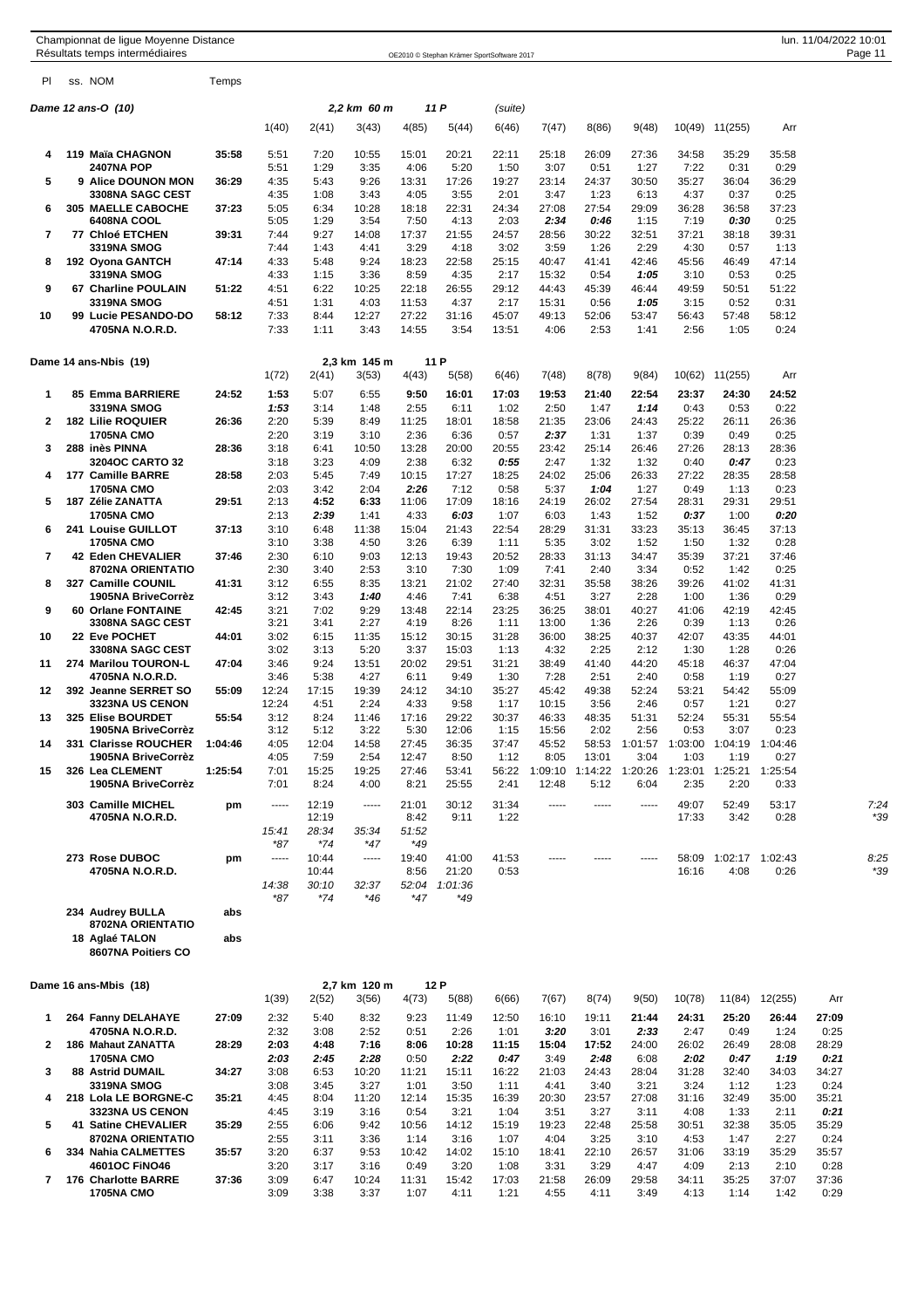|              |     | Championnat de ligue Moyenne Distance<br>Résultats temps intermédiaires |         |                                 |                                  |                                  |                                  |                                | OE2010 © Stephan Krämer SportSoftware 2017 |               |               |                  |                  |                       |                 | lun. 11/04/2022 10:01   | Page 12         |
|--------------|-----|-------------------------------------------------------------------------|---------|---------------------------------|----------------------------------|----------------------------------|----------------------------------|--------------------------------|--------------------------------------------|---------------|---------------|------------------|------------------|-----------------------|-----------------|-------------------------|-----------------|
| PI           |     | ss. NOM                                                                 | Temps   |                                 |                                  |                                  |                                  |                                |                                            |               |               |                  |                  |                       |                 |                         |                 |
|              |     | Dame 16 ans-Mbis (18)                                                   |         |                                 |                                  | 2,7 km 120 m                     |                                  | 12 P                           | (suite)                                    |               |               |                  |                  |                       |                 |                         |                 |
|              |     |                                                                         |         | 1(39)                           | 2(52)                            | 3(56)                            | 4(73)                            | 5(88)                          | 6(66)                                      | 7(67)         | 8(74)         | 9(50)            | 10(78)           | 11(84)                | 12(255)         | Arr                     |                 |
| 8            | 198 | <b>Romane LAUTRETE</b>                                                  | 38:40   | 3:42                            | 7:14                             | 11:04                            | 12:08                            | 15:30                          | 17:31                                      | 21:39         | 25:21         | 28:56            | 35:02            | 36:22                 | 38:08           | 38:40                   |                 |
| 9            |     | 3319NA SMOG<br>385 Ambre MARIE                                          | 47:53   | 3:42<br>4:24                    | 3:32<br>8:20                     | 3:50<br>12:18                    | 1:04<br>13:16                    | 3:22<br>17:14                  | 2:01<br>19:37                              | 4:08<br>23:32 | 3:42<br>27:46 | 3:35<br>32:15    | 6:06<br>43:39    | 1:20<br>45:15         | 1:46<br>47:19   | 0:32<br>47:53           |                 |
|              |     | <b>2407NA POP</b>                                                       |         | 4:24                            | 3:56                             | 3:58                             | 0:58                             | 3:58                           | 2:23                                       | 3:55          | 4:14          | 4:29             | 11:24            | 1:36                  | 2:04            | 0:34                    |                 |
| 10           |     | 61 Anaelle FONTAINE                                                     | 48:35   | 3:32                            | 7:05                             | 13:51                            | 14:45                            | 20:32                          | 22:10                                      | 27:22         | 31:29         | 37:22            | 44:23            | 46:11                 | 48:13           | 48:35                   |                 |
|              |     | 3308NA SAGC CEST                                                        | 48:40   | 3:32<br>3:04                    | 3:33                             | 6:46                             | 0:54                             | 5:47                           | 1:38                                       | 5:12          | 4:07          | 5:53             | 7:01             | 1:48                  | 2:02            | 0:22                    |                 |
| 11           |     | 233 Maewenn BULLA<br>8702NA ORIENTATIO                                  |         | 3:04                            | 7:06<br>4:02                     | 11:16<br>4:10                    | 12:44<br>1:28                    | 16:15<br>3:31                  | 18:45<br>2:30                              | 25:05<br>6:20 | 31:04<br>5:59 | 34:55<br>3:51    | 44:14<br>9:19    | 45:40<br>1:26         | 48:06<br>2:26   | 48:40<br>0:34           |                 |
| 12           |     | 329 Emma DUFOUR                                                         | 1:06:50 | 6:21                            | 11:08                            | 18:14                            | 19:26                            | 27:20                          | 28:43                                      | 41:00         | 45:56         | 51:24            | 1:00:30          | 1:03:30               | 1:06:25         | 1:06:50                 |                 |
|              |     | 1905NA BriveCorrèz                                                      |         | 6:21<br>5:46                    | 4:47                             | 7:06                             | 1:12                             | 7:54                           | 1:23                                       | 12:17         | 4:56          | 5:28             | 9:06             | 3:00                  | 2:55            | 0:25                    |                 |
| 13           |     | <b>180 MARGOT GOUJON</b><br><b>1705NA CMO</b>                           | 1:14:00 | 5:46<br>24:15                   | 11:47<br>6:01                    | 16:23<br>4:36                    | 17:35<br>1:12                    | 26:18<br>8:43                  | 28:01<br>1:43                              | 37:21<br>9:20 | 44:22<br>7:01 | 54:31<br>10:09   | 1:09:35<br>15:04 | 1:11:05<br>1:30       | 1:13:36<br>2:31 | 1:14:00<br>0:24         |                 |
| 14           |     | <b>167 SARAH DA ROCHA</b>                                               | 1:16:57 | $*54$<br>7:38                   | 18:02                            | 22:37                            | 23:28                            | 33:08                          | 34:26                                      | 39:03         | 43:48         | 1:01:35          |                  | 1:07:47 1:13:30       | 1:16:27         | 1:16:57                 |                 |
|              |     | 4709NA PSNO                                                             |         | 7:38                            | 10:24                            | 4:35                             | 0:51                             | 9:40                           | 1:18                                       | 4:37          | 4:45          | 17:47            | 6:12             | 5:43                  | 2:57            | 0:30                    |                 |
| 15           |     | <b>184 PAULINE TURCAT</b><br><b>1705NA CMO</b>                          | 1:18:02 | 5:14<br>5:14<br>28:13<br>*54    | 12:17<br>7:03                    | 20:33<br>8:16                    | 21:37<br>1:04                    | 30:13<br>8:36                  | 32:03<br>1:50                              | 41:23<br>9:20 | 48:26<br>7:03 | 58:27<br>10:01   | 1:13:32<br>15:05 | 1:15:13<br>1:41       | 1:17:40<br>2:27 | 1:18:02<br>0:22         |                 |
| 16           |     | <b>330 MARIE LOU FABRE</b>                                              | 1:21:37 | 5:27                            | 9:33                             | 24:36                            | 25:22                            | 37:28                          | 38:47                                      | 42:56         | 52:28         | 1:08:58          |                  | 1:17:05 1:19:03       | 1:21:13         | 1:21:37                 |                 |
| 17           |     | 1905NA BriveCorrèz<br>387 Adélia LEVRAUD                                | 1:24:44 | 5:27<br>25:19                   | 4:06<br>29:55                    | 15:03<br>35:42                   | 0:46<br>38:33                    | 12:06<br>44:47                 | 1:19<br>46:47                              | 4:09<br>53:49 | 9:32<br>59:12 | 16:30<br>1:05:31 | 8:07<br>1:19:15  | 1:58<br>1:21:23       | 2:10<br>1:24:13 | 0:24<br>1:24:44         |                 |
|              |     | <b>2407NA POP</b>                                                       |         | 25:19                           | 4:36                             | 5:47                             | 2:51                             | 6:14                           | 2:00                                       | 7:02          | 5:23          | 6:19             | 13:44            | 2:08                  | 2:50            | 0:31                    |                 |
| 18           |     | 259 Aélis BRUNET                                                        | 1:34:00 | 5:40                            | 10:39                            | 16:42                            | 18:11                            | 37:08                          | 41:25                                      | 46:54         | 52:26         | 1:01:26          | 1:25:07          | 1:28:48               | 1:33:24         | 1:34:00                 |                 |
|              |     | 4705NA N.O.R.D.                                                         |         | 5:40                            | 4:59                             | 6:03                             | 1:29                             | 18:57                          | 4:17                                       | 5:29          | 5:32          | 9:00             | 23:41            | 3:41                  | 4:36            | 0:36                    |                 |
|              |     | Dame 18 ans-F (6)                                                       |         | 1(35)<br>15(255)                | 2(55)<br>Arr                     | 2,6 km 175 m<br>3(57)            | 4(68)                            | 15 P<br>5(64)                  | 6(81)                                      | 7(69)         | 8(45)         | 9(70)            | 10(63)           | 11(77)                | 12(50)          | 13(78)                  | 14(62)          |
| $\mathbf 1$  |     | 282 Emilie DIEZ                                                         | 35:44   | 3:13                            | 4:37                             | 7:37                             | 10:14                            | 12:53                          | 15:02                                      | 16:49         | 17:37         | 20:11            | 21:42            | 23:45                 | 25:16           | 32:31                   | 34:30           |
|              |     | 3204OC CARTO 32                                                         |         | 3:13<br>35:21                   | 1:24<br>35:44                    | 3:00                             | 2:37                             | 2:39                           | 2:09                                       | 1:47          | 0:48          | 2:34             | 1:31             | 2:03                  | 1:31            | 7:15                    | 1:59            |
| $\mathbf{2}$ |     | 343 Amélie PRADELLE                                                     | 35:52   | 0:51<br>3:30                    | 0:23<br>5:03                     | 8:11                             | 10:51                            | 13:43                          | 16:18                                      | 18:41         | 19:34         | 22:08            | 23:40            | 25:39                 | 27:25           | 33:10                   | 34:23           |
|              |     | 4601OC FINO46                                                           |         | 3:30<br>35:28<br>1:05           | 1:33<br>35:52<br>0:24            | 3:08                             | 2:40                             | 2:52                           | 2:35                                       | 2:23          | 0:53          | 2:34             | 1:32             | 1:59                  | 1:46            | 5:45                    | 1:13            |
| 3            |     | 179 Agathe GATINEAU                                                     | 38:49   | 3:04                            | 5:07                             | 7:55                             | 10:43                            | 13:34                          | 16:13                                      | 18:39         | 19:57         | 23:28            | 24:50            | 27:04                 | 29:01           | 35:26                   | 37:27           |
|              |     | <b>1705NA CMO</b>                                                       |         | 3:04<br>38:28<br>1:01           | 2:03<br>38:49<br>0:21            | 2:48                             | 2:48                             | 2:51                           | 2:39                                       | 2:26          | 1:18          | 3:31             | 1:22             | 2:14                  | 1:57            | 6:25                    | 2:01            |
| 4            |     | 79 Capucine ROSSARD                                                     | 40:47   | 3:51                            | 5:17                             | 8:45                             | 12:37                            | 15:23                          | 18:04                                      | 20:26         | 21:46         | 25:09            | 26:36            | 28:57                 | 30:48           | 36:29                   | 39:12           |
|              |     | <b>2407NA POP</b>                                                       |         | 3:51<br>40:25<br>1:13           | 1:26<br>40:47<br>0:22            | 3:28                             | 3:52                             | 2:46                           | 2:41                                       | 2:22          | 1:20          | 3:23             | 1:27             | 2:21                  | 1:51            | 5:41                    | 2:43            |
| 5            |     | 118 Chloé CHAGNON                                                       | 53:44   | 5:17                            | 7:54                             | 12:28                            | 15:56                            | 20:48                          | 25:10                                      | 28:25         | 29:53         | 33:23            | 35:56            | 38:32                 | 41:07           | 49:32                   | 52:08           |
|              |     | <b>2407NA POP</b>                                                       |         | 5:17<br>53:14<br>1:06           | 2:37<br>53:44<br>0:30            | 4:34                             | 3:28                             | 4:52                           | 4:22                                       | 3:15          | 1:28          | 3:30             | 2:33             | 2:36                  | 2:35            | 8:25                    | 2:36            |
|              |     | 287 Siliza PINNA<br>3204OC CARTO 32                                     | abs     |                                 |                                  |                                  |                                  |                                |                                            |               |               |                  |                  |                       |                 |                         |                 |
|              |     | Dame 20 ans-eD (3)                                                      |         |                                 |                                  | 3,4 km 145 m                     |                                  | 17 P                           |                                            |               |               |                  |                  |                       |                 |                         |                 |
|              |     |                                                                         |         | 1(34)<br>15(84)                 | 2(53)<br>16(49)                  | 3(54)<br>17(255)                 | 4(66)<br>Arr                     | 5(67)                          | 6(74)                                      | 7(68)         | 8(45)         | 9(81)            | 10(65)           | 11(71)                | 12(63)          | 13(77)                  | 14(86)          |
| 1            |     | 291 Rose Lou DUPUY<br>1905NA BriveCorrèz                                | 58:55   | 2:21<br>2:21<br>56:03           | 10:41<br>8:20<br>57:49           | 13:27<br>2:46<br>58:26           | 15:08<br>1:41<br>58:55           | 19:17<br>4:09                  | 23:35<br>4:18                              | 25:34<br>1:59 | 30:08<br>4:34 | 34:16<br>4:08    | 38:35<br>4:19    | 42:43<br>4:08         | 46:49<br>4:06   | 48:56<br>2:07           | 52:28<br>3:32   |
|              |     |                                                                         |         | 3:35                            | 1:46                             | 0:37                             | 0:29                             |                                |                                            |               |               |                  |                  |                       |                 |                         |                 |
| $\mathbf{2}$ |     | 19 Julie THIZON<br>8607NA Poitiers CO                                   | 1:07:11 | 2:21<br>2:21<br>1:04:39         | 9:40<br>7:19<br>1:06:12          | 12:06<br>2:26<br>1:06:47         | 14:11<br>2:05<br>1:07:11         | 18:30<br>4:19                  | 22:35<br>4:05                              | 25:59<br>3:24 | 29:43<br>3:44 | 32:45<br>3:02    | 39:18<br>6:33    | 45:51<br>6:33         | 50:29<br>4:38   | 52:51<br>2:22           | 1:01:34<br>8:43 |
| 3            |     | 16 Anaëlle TALON<br>8607NA Poitiers CO                                  | 1:31:14 | 3:05<br>6:45<br>6:45<br>1:28:08 | 1:33<br>15:50<br>9:05<br>1:30:00 | 0:35<br>24:37<br>8:47<br>1:30:45 | 0:24<br>26:25<br>1:48<br>1:31:14 | 31:54<br>5:29                  | 36:12<br>4:18                              | 38:17<br>2:05 | 47:32<br>9:15 | 52:18<br>4:46    | 3:15             | 55:33 1:02:00<br>6:27 | 1:07:46<br>5:46 | 1:10:34 1:17:56<br>2:48 | 7:22            |
|              |     | Dame 21 ans-eB (9)                                                      |         | 10:12                           | 1:52                             | 0:45<br>3,9 km 150 m             | 0:29                             | 19 P                           |                                            |               |               |                  |                  |                       |                 |                         |                 |
|              |     |                                                                         |         | 1(34)<br>15(75)                 | 2(53)<br>16(60)                  | 3(54)<br>17(61)                  | 4(38)<br>18(62)                  | 5(67)<br>19(255)               | 6(57)<br>Arr                               | 7(68)         | 8(59)         | 9(82)            | 10(83)           | 11(65)                | 12(69)          | 13(70)                  | 14(80)          |
| 1            |     | 229 Jenny GUILBAUD<br>4709NA PSNO                                       | 54:14   | 2:17<br>2:17<br>44:40<br>1:56   | 8:01<br>5:44<br>47:54<br>3:14    | 10:08<br>2:07<br>51:25<br>3:31   | 11:36<br>1:28<br>52:54<br>1:29   | 17:19<br>5:43<br>53:47<br>0:53 | 19:37<br>2:18<br>54:14<br>0:27             | 22:41<br>3:04 | 25:00<br>2:19 | 28:34<br>3:34    | 31:29<br>2:55    | 33:59<br>2:30         | 36:21<br>2:22   | 39:33<br>3:12           | 42:44<br>3:11   |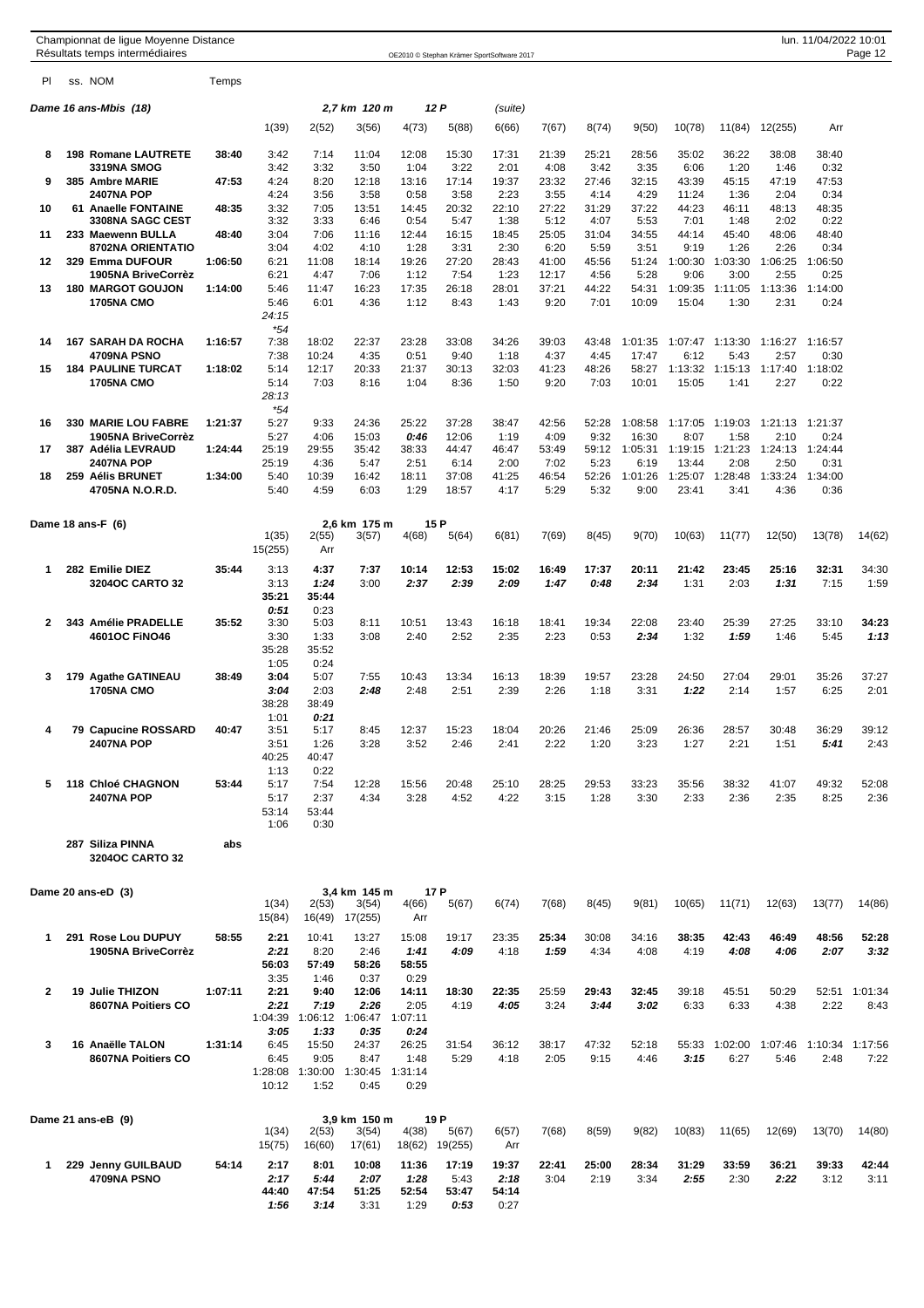|    | Championnat de ligue Moyenne Distance<br>Résultats temps intermédiaires |         |                                 |                                   |                                   |                                  |                                   | OE2010 © Stephan Krämer SportSoftware 2017 |                 |                      |                          |                          |                      |                      | lun. 11/04/2022 10:01   | Page 13                  |
|----|-------------------------------------------------------------------------|---------|---------------------------------|-----------------------------------|-----------------------------------|----------------------------------|-----------------------------------|--------------------------------------------|-----------------|----------------------|--------------------------|--------------------------|----------------------|----------------------|-------------------------|--------------------------|
| PI | ss. NOM                                                                 | Temps   |                                 |                                   |                                   |                                  |                                   |                                            |                 |                      |                          |                          |                      |                      |                         |                          |
|    | Dame 21 ans-eB (9)                                                      |         |                                 |                                   | 3,9 km   150 m                    |                                  | 19 P                              | (suite)                                    |                 |                      |                          |                          |                      |                      |                         |                          |
|    |                                                                         |         | 1(34)<br>15(75)                 | 2(53)<br>16(60)                   | 3(54)<br>17(61)                   | 4(38)<br>18(62)                  | 5(67)<br>19(255)                  | 6(57)<br>Arr                               | 7(68)           | 8(59)                | 9(82)                    | 10(83)                   | 11(65)               | 12(69)               | 13(70)                  | 14(80)                   |
| 2  | 277 Maeva DESMOULIN<br>4709NA PSNO                                      | 1:12:54 | 2:17<br>2:17<br>52:51           | 8:57<br>6:40<br>59:20             | 13:08<br>4:11<br>1:09:04          | 16:20<br>3:12<br>1:10:32         | 22:38<br>6:18<br>1:12:28          | 24:58<br>2:20<br>1:12:54                   | 28:13<br>3:15   | 30:18<br>2:05        | 34:12<br>3:54            | 37:22<br>3:10            | 39:44<br>2:22        | 43:06<br>3:22        | 47:18<br>4:12           | 49:58<br>2:40            |
| 3  | 354 Lisa BAUCHART<br>4709NA PSNO                                        | 1:27:22 | 2:53<br>7:27<br>7:27            | 6:29<br>16:34<br>9:07             | 9:44<br>19:51<br>3:17             | 1:28<br>21:39<br>1:48            | 1:56<br>27:14<br>5:35             | 0:26<br>29:40<br>2:26                      | 32:56<br>3:16   | 35:46<br>2:50        | 41:07<br>5:21            | 45:12<br>4:05            | 47:38<br>2:26        | 50:52<br>3:14        | 54:41<br>3:49           | 57:31<br>2:50            |
|    |                                                                         |         | 1:10:28<br>12:57                | 1:17:35<br>7:07                   | 1:22:22<br>4:47                   | 1:25:25<br>3:03                  | 1:26:52<br>1:27                   | 1:27:22<br>0:30                            |                 |                      |                          |                          |                      |                      |                         |                          |
| 4  | 78 Laura ADAM<br>3308NA SAGC CEST                                       | 1:27:56 | 3:58<br>3:58<br>1:13:54         | 21:58<br>18:00<br>1:18:33         | 25:06<br>3:08<br>1:23:54          | 27:18<br>2:12<br>1:26:11         | 33:51<br>6:33<br>1:27:23          | 36:44<br>2:53<br>1:27:56                   | 40:30<br>3:46   | 43:38<br>3:08        | 48:39<br>5:01            | 52:25<br>3:46            | 55:43<br>3:18        | 1:00:25<br>4:42      | 1:06:52<br>6:27         | 1:10:05<br>3:13          |
| 5  | 289 Amandine ROUCOL<br>3204OC CARTO 32                                  | 1:28:55 | 3:49<br>3:24<br>3:24            | 4:39<br>16:32<br>13:08            | 5:21<br>21:59<br>5:27             | 2:17<br>23:50<br>1:51            | 1:12<br>29:28<br>5:38             | 0:33<br>31:56<br>2:28                      | 34:58<br>3:02   | 37:54<br>2:56        | 41:45<br>3:51            | 46:18<br>4:33            | 49:29<br>3:11        | 53:46<br>4:17        | 58:36<br>4:50           | 1:06:01<br>7:25          |
| 6  | <b>364 MATHILDE LANDAIS</b>                                             | 1:29:49 | 1:09:42<br>3:41<br>4:02         | 1:16:09<br>6:27<br>14:21          | 1:23:48<br>7:39<br>17:41          | 1:26:47<br>2:59<br>19:43         | 1:28:24<br>1:37<br>24:36          | 1:28:55<br>0:31<br>27:14                   | 30:23           | 33:47                | 37:32                    | 41:32                    | 45:55                | 50:27                | 55:58                   | 1:00:10                  |
|    | <b>1601NA COF</b>                                                       |         | 4:02<br>1:12:40<br>12:30        | 10:19<br>1:19:15<br>6:35          | 3:20<br>1:25:03<br>5:48           | 2:02<br>1:27:37<br>2:34          | 4:53<br>1:29:16<br>1:39           | 2:38<br>1:29:49<br>0:33                    | 3:09            | 3:24                 | 3:45                     | 4:00                     | 4:23                 | 4:32                 | 5:31                    | 4:12                     |
| 7  | 254 Fanny SIMON<br>1905NA BriveCorrèz                                   | 1:36:44 | 8:53<br>8:53<br>1:21:37<br>3:44 | 20:36<br>11:43<br>1:25:07<br>3:30 | 25:19<br>4:43<br>1:31:12<br>6:05  | 27:26<br>2:07<br>1:34:10<br>2:58 | 33:54<br>6:28<br>1:36:10<br>2:00  | 37:48<br>3:54<br>1:36:44<br>0:34           | 45:09<br>7:21   | 48:11<br>3:02        | 54:55<br>6:44            | 59:06<br>4:11            | 1:02:15<br>3:09      | 1:07:30<br>5:15      | 1:14:06<br>6:36         | 1:17:53<br>3:47          |
|    | 255 Philippine SIMON<br>1905NA BriveCorrèz                              | pm      | -----<br>$- - - - -$            | 57:43<br>57:43<br>-----           | 1:02:40<br>4:57<br>-----          | -----<br>-----                   | 1:07:03<br>4:23<br>2:18:29        | 1:10:17<br>3:14<br>2:19:05                 | 1:13:48<br>3:31 | 48:08                | 1:23:03<br>9:15<br>55:27 | 1:26:14<br>3:11<br>59:00 | -----<br>1:12:59     | 1:17:55              | 1:21:04                 | 2:05:33                  |
| nc | <b>153 Anais GIACINTI</b><br><b>PASS'O PASS'O</b>                       | 1:04:41 | 4:45<br>4:45<br>55:04           | 11:53<br>7:08<br>58:30            | 14:49<br>2:56<br>1:01:52          | 16:34<br>1:45<br>1:03:12         | 52:15<br>22:07<br>5:33<br>1:04:12 | 0:36<br>25:31<br>3:24<br>1:04:41           | 28:25<br>2:54   | *33<br>30:54<br>2:29 | *38<br>34:17<br>3:23     | *73<br>37:37<br>3:20     | *58<br>41:00<br>3:23 | *64<br>43:35<br>2:35 | *81<br>46:45<br>3:10    | *63<br>53:08<br>6:23     |
|    |                                                                         |         | 1:56                            | 3:26                              | 3:22                              | 1:20                             | 1:00                              | 0:29                                       |                 |                      |                          |                          |                      |                      |                         |                          |
|    | Dame 35 ans-D (4)                                                       |         | 1(34)<br>15(84)                 | 2(53)<br>16(49)                   | 3,4 km 145 m<br>3(54)<br>17(255)  | 4(66)<br>Arr                     | 17 P<br>5(67)                     | 6(74)                                      | 7(68)           | 8(45)                | 9(81)                    | 10(65)                   | 11(71)               | 12(63)               | 13(77)                  | 14(86)                   |
| 1  | 384 Emilie DANEL<br>3308NA SAGC CEST                                    | 1:18:46 | 3:16<br>3:16<br>1:15:23<br>4:08 | 13:21<br>10:05<br>1:17:43<br>2:20 | 16:16<br>2:55<br>1:18:19<br>0:36  | 18:44<br>2:28<br>1:18:46<br>0:27 | 27:42<br>8:58                     | 31:39<br>3:57                              | 33:50<br>2:11   | 43:07<br>9:17        | 46:53<br>3:46            | 48:50<br>1:57            | 53:45<br>4:55        | 58:45<br>5:00        | 1:01:07<br>2:22         | 1:11:15<br>10:08         |
| 2  | 393 SANDRA MATTEI<br><b>1601NA COF</b>                                  | 1:35:49 | 4:35<br>4:35<br>1:31:33<br>5:27 | 26:16<br>21:41<br>1:34:44<br>3:11 | 29:36<br>3:20<br>1:35:18<br>0:34  | 31:58<br>2:22<br>1:35:49<br>0:31 | 36:27<br>4:29                     | 41:15<br>4:48                              | 43:23<br>2:08   | 50:15<br>6:52        | 54:52<br>4:37            | 56:19<br>1:27            | 1:03:17<br>6:58      | 1:13:30<br>10:13     | 1:15:41 1:26:06<br>2:11 | 10:25                    |
|    | 244 Emilie JIMBLET<br>8607NA Poitiers CO                                | pm      | 7:24<br>7:24<br>1:57:32<br>8:42 | 1.1111<br>2:01:35<br>4:03         | 22:02<br>14:38<br>2:02:50<br>1:15 | 24:10<br>2:08<br>2:03:33<br>0:43 | 33:35<br>9:25                     | 39:31<br>5:56                              | 43:09<br>3:38   | 47:49<br>4:40        | 59:32<br>11:43           | 1:09:27<br>9:55          | 1:23:07<br>13:40     | 1:29:08<br>6:01      | 4:20                    | 1:33:28 1:48:50<br>15:22 |
|    | 227 Valérie PARIZOTTO<br>4705NA N.O.R.D.                                | abs     |                                 |                                   |                                   |                                  |                                   |                                            |                 |                      |                          |                          |                      |                      |                         |                          |
|    | Dame 40 ans-F (15)                                                      |         | 1(35)<br>15(255)                | 2(55)<br>Arr                      | 2,6 km 175 m<br>3(57)             | 4(68)                            | 15 P<br>5(64)                     | 6(81)                                      | 7(69)           | 8(45)                | 9(70)                    | 10(63)                   | 11(77)               | 12(50)               | 13(78)                  | 14(62)                   |
| 1  | <b>178 Marie COMPAGNON</b><br><b>1705NA CMO</b>                         | 32:59   | 3:11<br>3:11<br>32:35<br>0:44   | 4:55<br>1:44<br>32:59<br>0:24     | 9:27<br>4:32                      | 11:58<br>2:31                    | 14:29<br>2:31                     | 16:52<br>2:23                              | 18:27<br>1:35   | 19:19<br>0:52        | 21:08<br>1:49            | 22:38<br>1:30            | 24:34<br>1:56        | 26:13<br>1:39        | 29:22<br>3:09           | 31:51<br>2:29            |
| 2  | 126 Sandra LEFUMAT<br>3323NA US CENON                                   | 34:56   | 2:42<br>2:42<br>34:33<br>0:52   | 4:38<br>1:56<br>34:56<br>0:23     | 7:43<br>3:05                      | 9:53<br>2:10                     | 13:25<br>3:32                     | 18:45<br>5:20                              | 20:25<br>1:40   | 21:21<br>0:56        | 23:16<br>1:55            | 24:13<br>0:57            | 26:10<br>1:57        | 27:49<br>1:39        | 31:15<br>3:26           | 33:41<br>2:26            |
| 3  | <b>149 Marianne PAULY</b><br><b>1705NA CMO</b>                          | 36:48   | 7:24<br>7:24<br>36:22<br>0:46   | 9:32<br>2:08<br>36:48<br>0:26     | 13:20<br>3:48                     | 15:48<br>2:28                    | 18:27<br>2:39                     | 20:20<br>1:53                              | 23:19<br>2:59   | 24:04<br>0:45        | 25:50<br>1:46            | 27:17<br>1:27            | 29:24<br>2:07        | 30:57<br>1:33        | 34:02<br>3:05           | 35:36<br>1:34            |
| 4  | 208 Corine SOLBES<br><b>1705NA CMO</b>                                  | 42:44   | 3:42<br>3:42<br>42:23<br>0:59   | 5:20<br>1:38<br>42:44<br>0:21     | 9:03<br>3:43                      | 12:01<br>2:58                    | 15:26<br>3:25                     | 18:35<br>3:09                              | 21:22<br>2:47   | 22:35<br>1:13        | 26:20<br>3:45            | 27:53<br>1:33            | 31:16<br>3:23        | 33:23<br>2:07        | 39:20<br>5:57           | 41:24<br>2:04            |
| 5  | 261 Béatrice LEPREUX<br>8702NA ORIENTATIO                               | 45:19   | 3:23<br>3:23<br>44:47<br>1:26   | 5:40<br>2:17<br>45:19<br>0:32     | 10:28<br>4:48                     | 13:37<br>3:09                    | 18:01<br>4:24                     | 20:32<br>2:31                              | 24:37<br>4:05   | 25:48<br>1:11        | 28:23<br>2:35            | 30:00<br>1:37            | 32:02<br>2:02        | 34:04<br>2:02        | 41:42<br>7:38           | 43:21<br>1:39            |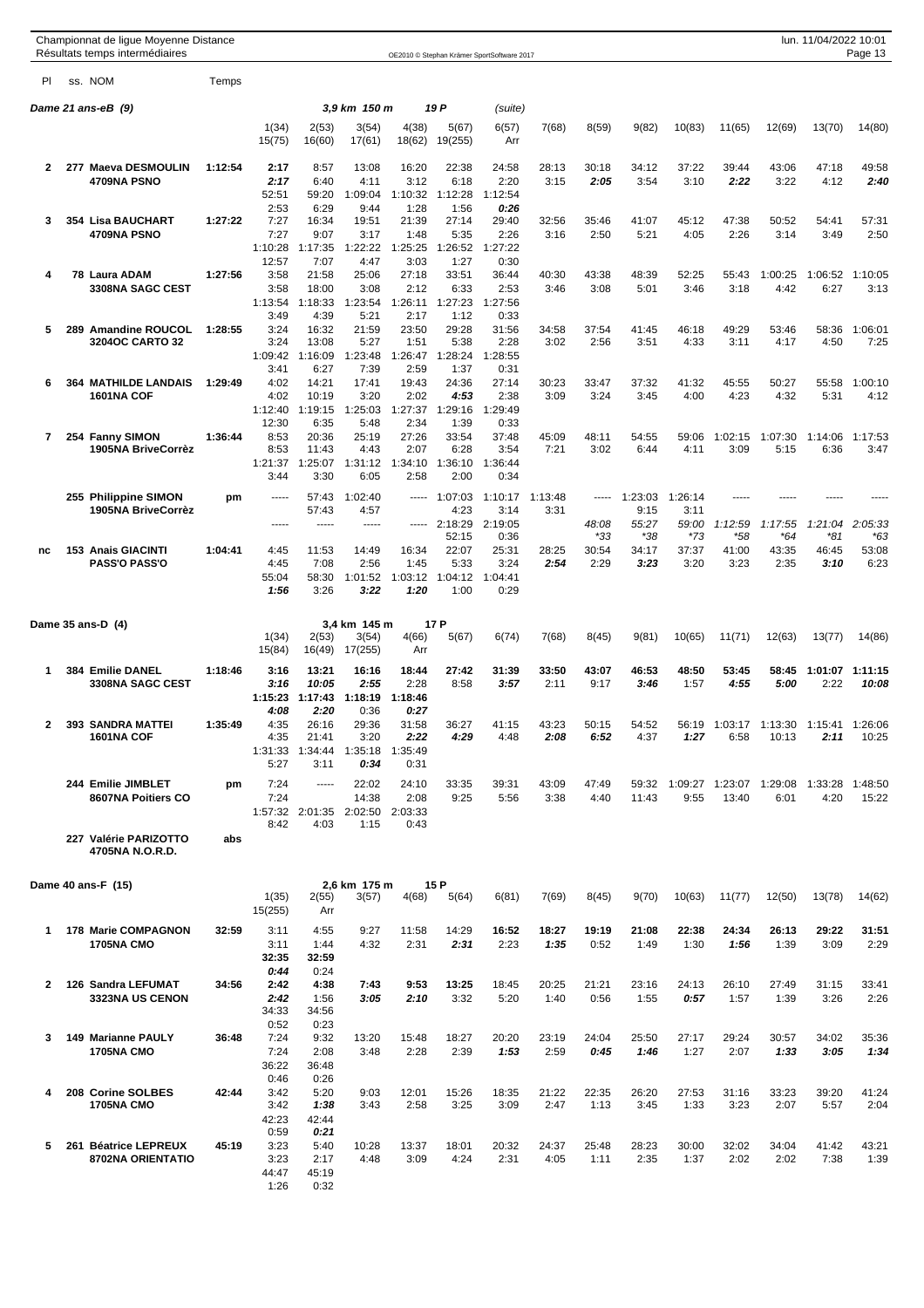|           | Championnat de ligue Moyenne Distance<br>Résultats temps intermédiaires |         |                                 |                                          |               |               |                | OE2010 © Stephan Krämer SportSoftware 2017 |               |               |               |                 |                 |                 | lun. 11/04/2022 10:01 | Page 14          |
|-----------|-------------------------------------------------------------------------|---------|---------------------------------|------------------------------------------|---------------|---------------|----------------|--------------------------------------------|---------------|---------------|---------------|-----------------|-----------------|-----------------|-----------------------|------------------|
| <b>PI</b> | ss. NOM                                                                 | Temps   |                                 |                                          |               |               |                |                                            |               |               |               |                 |                 |                 |                       |                  |
|           | Dame 40 ans-F (15)                                                      |         |                                 |                                          | 2,6 km 175 m  |               | 15 P           | (suite)                                    |               |               |               |                 |                 |                 |                       |                  |
|           |                                                                         |         | 1(35)<br>15(255)                | 2(55)<br>Arr                             | 3(57)         | 4(68)         | 5(64)          | 6(81)                                      | 7(69)         | 8(45)         | 9(70)         | 10(63)          | 11(77)          | 12(50)          | 13(78)                | 14(62)           |
| 6         | 339 Céline HERAULT<br>4601OC FINO46                                     | 47:33   | 4:20<br>4:20<br>46:59<br>1:26   | 7:02<br>2:42<br>47:33<br>0:34            | 13:06<br>6:04 | 16:04<br>2:58 | 19:41<br>3:37  | 22:59<br>3:18                              | 25:23<br>2:24 | 26:42<br>1:19 | 30:15<br>3:33 | 31:50<br>1:35   | 34:11<br>2:21   | 36:46<br>2:35   | 42:52<br>6:06         | 45:33<br>2:41    |
| 7         | 396 Sophie MASSIAS<br>1905NA BriveCorrèz                                | 49:06   | 11:11<br>11:11<br>48:36<br>1:19 | 14:10<br>2:59<br>49:06<br>0:30           | 17:34<br>3:24 | 20:36<br>3:02 | 23:57<br>3:21  | 26:45<br>2:48                              | 29:02<br>2:17 | 30:13<br>1:11 | 33:35<br>3:22 | 35:10<br>1:35   | 37:08<br>1:58   | 39:13<br>2:05   | 44:40<br>5:27         | 47:17<br>2:37    |
| 8         | 156 Frédérique RIBO<br>4705NA N.O.R.D.                                  | 52:25   | 3:52<br>3:52<br>51:53<br>1:27   | 6:38<br>2:46<br>52:25<br>0:32            | 10:24<br>3:46 | 14:27<br>4:03 | 18:20<br>3:53  | 21:18<br>2:58                              | 23:40<br>2:22 | 30:26<br>6:46 | 33:20<br>2:54 | 35:23<br>2:03   | 38:31<br>3:08   | 41:18<br>2:47   | 48:18<br>7:00         | 50:26<br>2:08    |
| 9         | 271 Natacha LAMBERT<br>4708NA V.A.S.C.O.                                | 53:24   | 3:49<br>3:49<br>52:53<br>1:59   | 7:00<br>3:11<br>53:24<br>0:31            | 10:27<br>3:27 | 13:55<br>3:28 | 17:30<br>3:35  | 21:23<br>3:53                              | 24:40<br>3:17 | 25:59<br>1:19 | 32:46<br>6:47 | 34:10<br>1:24   | 37:11<br>3:01   | 40:25<br>3:14   | 46:51<br>6:26         | 50:54<br>4:03    |
| 10        | 363 Quitterie GUIMBERT<br><b>3323NA US CENON</b>                        | 54:24   | 5:03<br>5:03<br>53:50<br>1:08   | 7:06<br>2:03<br>54:24<br>0:34            | 11:40<br>4:34 | 14:55<br>3:15 | 27:24<br>12:29 | 30:39<br>3:15                              | 34:16<br>3:37 | 35:45<br>1:29 | 39:24<br>3:39 | 41:05<br>1:41   | 43:14<br>2:09   | 45:41<br>2:27   | 49:51<br>4:10         | 52:42<br>2:51    |
| 11        | <b>40 Caroline CHEVALIE</b><br>8702NA ORIENTATIO                        | 56:41   | 11:15<br>11:15<br>56:10<br>1:18 | 13:17<br>2:02<br>56:41<br>0:31           | 17:19<br>4:02 | 20:56<br>3:37 | 24:44<br>3:48  | 28:30<br>3:46                              | 31:11<br>2:41 | 32:32<br>1:21 | 35:36<br>3:04 | 37:38<br>2:02   | 39:53<br>2:15   | 42:08<br>2:15   | 51:55<br>9:47         | 54:52<br>2:57    |
| 12        | 34 Mélanie COURTOIS<br>3319NA SMOG                                      | 1:01:10 | 6:06<br>6:06<br>1:00:43<br>1:09 | 9:25<br>3:19<br>1:01:10<br>0:27          | 13:36<br>4:11 | 17:17<br>3:41 | 21:29<br>4:12  | 25:52<br>4:23                              | 31:15<br>5:23 | 33:14<br>1:59 | 39:08<br>5:54 | 41:01<br>1:53   | 43:58<br>2:57   | 46:38<br>2:40   | 55:05<br>8:27         | 59:34<br>4:29    |
| 13        | 64 Bénédicte GUILLON<br>3308NA SAGC CEST                                | 1:02:27 | 4:47<br>4:47<br>1:01:46<br>1:18 | 8:01<br>3:14<br>1:02:27<br>0:41          | 13:46<br>5:45 | 17:56<br>4:10 | 23:29<br>5:33  | 27:29<br>4:00                              | 30:42<br>3:13 | 31:59<br>1:17 | 40:05<br>8:06 | 42:46<br>2:41   | 46:01<br>3:15   | 49:30<br>3:29   | 54:41<br>5:11         | 1:00:28<br>5:47  |
| 14        | 122 Florence DOMBROV<br>3308NA SAGC CEST                                | 1:39:45 | 18:16<br>18:16<br>1:51          | 22:18<br>4:02<br>1:39:13 1:39:45<br>0:32 | 28:57<br>6:39 | 33:04<br>4:07 | 38:06<br>5:02  | 41:47<br>3:41                              | 46:24<br>4:37 | 48:25<br>2:01 | 52:21<br>3:56 | 55:57<br>3:36   | 59:48<br>3:51   | 1:02:47<br>2:59 | 1:23:01<br>20:14      | 1:37:22<br>14:21 |
| 15        | 356 Morgane FALLETTA<br><b>2407NA POP</b>                               | 1:47:43 | 18:06<br>18:06<br>3:25          | 21:43<br>3:37<br>1:46:56 1:47:43<br>0:47 | 26:35<br>4:52 | 30:39<br>4:04 | 36:16<br>5:37  | 40:37<br>4:21                              | 47:19<br>6:42 | 50:49<br>3:30 | 57:57<br>7:08 | 1:01:26<br>3:29 | 1:05:35<br>4:09 | 1:09:22<br>3:47 | 1:37:47<br>28:25      | 1:43:31<br>5:44  |
|           | Dame 45 ans-J (30)                                                      |         |                                 |                                          | 2,8 km 135 m  |               | 15 P           |                                            |               |               |               |                 |                 |                 |                       |                  |
|           |                                                                         |         | 1(31)<br>15(255)                | 2(37)<br>Arr                             | 3(42)         | 4(53)         | 5(73)          | 6(54)                                      | 7(66)         | 8(55)         | 9(57)         | 10(74)          | 11(58)          | 12(68)          | 13(50)                | 14(84)           |
| 1         | 170 Delphine RODRIGU<br>4709NA PSNO                                     | 33:16   | 2:51<br>2:51<br>32:52<br>1:26   | 4:55<br>2:04<br>33:16<br>0:24            | 7:41<br>2:46  | 9:21<br>1:40  | 10:28<br>1:07  | 12:24<br>1:56                              | 14:20<br>1:56 | 17:58<br>3:38 | 20:53<br>2:55 | 23:11<br>2:18   | 24:31<br>1:20   | 25:05<br>0:34   | 26:47<br>1:42         | 31:26<br>4:39    |
| 2         | 307 Emmanuelle VALEN<br>4012NA B.R.O.S                                  | 39:46   | 2:43<br>2:43<br>39:20<br>1:21   | 5:20<br>2:37<br>39:46<br>0:26            | 7:30<br>2:10  | 8:57<br>1:27  | 10:32<br>1:35  | 12:49<br>2:17                              | 14:28<br>1:39 | 18:19<br>3:51 | 20:59<br>2:40 | 25:19<br>4:20   | 26:32<br>1:13   | 27:04<br>0:32   | 32:20<br>5:16         | 37:59<br>5:39    |
| 3         | 232 Virginie BULLA<br>8702NA ORIENTATIO                                 | 43:24   | 3:26<br>3:26<br>42:57<br>1:43   | 5:45<br>2:19<br>43:24<br>0:27            | 7:34<br>1:49  | 9:07<br>1:33  | 10:32<br>1:25  | 12:26<br>1:54                              | 14:00<br>1:34 | 17:27<br>3:27 | 20:05<br>2:38 | 22:13<br>2:08   | 23:28<br>1:15   | 24:01<br>0:33   | 30:28<br>6:27         | 41:14<br>10:46   |
| 4         | 30 Nadine PEREIRA<br>8607NA Poitiers CO                                 | 47:13   | 3:51<br>3:51<br>46:44<br>1:34   | 6:26<br>2:35<br>47:13<br>0:29            | 8:37<br>2:11  | 10:38<br>2:01 | 11:52<br>1:14  | 14:19<br>2:27                              | 16:06<br>1:47 | 22:57<br>6:51 | 26:30<br>3:33 | 29:10<br>2:40   | 30:50<br>1:40   | 31:26<br>0:36   | 39:44<br>8:18         | 45:10<br>5:26    |
| 5         | 160 Carine HUGUET<br>4705NA N.O.R.D.                                    | 47:16   | 3:03<br>3:03<br>46:46<br>1:52   | 6:15<br>3:12<br>47:16<br>0:30            | 9:53<br>3:38  | 11:50<br>1:57 | 14:07<br>2:17  | 21:10<br>7:03                              | 22:59<br>1:49 | 28:36<br>5:37 | 32:18<br>3:42 | 34:38<br>2:20   | 36:26<br>1:48   | 37:09<br>0:43   | 39:14<br>2:05         | 44:54<br>5:40    |
| 6         | 228 Laurence SERRES<br>3308NA SAGC CEST                                 | 51:06   | 7:59<br>7:59<br>50:36<br>1:35   | 10:32<br>2:33<br>51:06<br>0:30           | 12:28<br>1:56 | 15:11<br>2:43 | 16:57<br>1:46  | 21:42<br>4:45                              | 24:32<br>2:50 | 32:46<br>8:14 | 36:34<br>3:48 | 39:13<br>2:39   | 40:48<br>1:35   | 41:21<br>0:33   | 43:11<br>1:50         | 49:01<br>5:50    |
| 7         | 258 Héléne MADRANGES<br><b>3318NA ASM CO</b>                            | 51:42   | 7:11<br>7:11<br>51:08<br>1:31   | 10:08<br>2:57<br>51:42<br>0:34           | 13:29<br>3:21 | 16:08<br>2:39 | 17:23<br>1:15  | 22:11<br>4:48                              | 24:16<br>2:05 | 29:31<br>5:15 | 34:07<br>4:36 | 38:20<br>4:13   | 40:32<br>2:12   | 41:16<br>0:44   | 44:05<br>2:49         | 49:37<br>5:32    |
| 8         | 114 Géraldine PUJOL<br>3308NA SAGC CEST                                 | 52:32   | 5:17<br>5:17<br>51:54<br>3:02   | 8:18<br>3:01<br>52:32<br>0:38            | 11:25<br>3:07 | 13:35<br>2:10 | 15:01<br>1:26  | 17:49<br>2:48                              | 20:07<br>2:18 | 25:54<br>5:47 | 30:18<br>4:24 | 34:46<br>4:28   | 36:42<br>1:56   | 37:39<br>0:57   | 41:41<br>4:02         | 48:52<br>7:11    |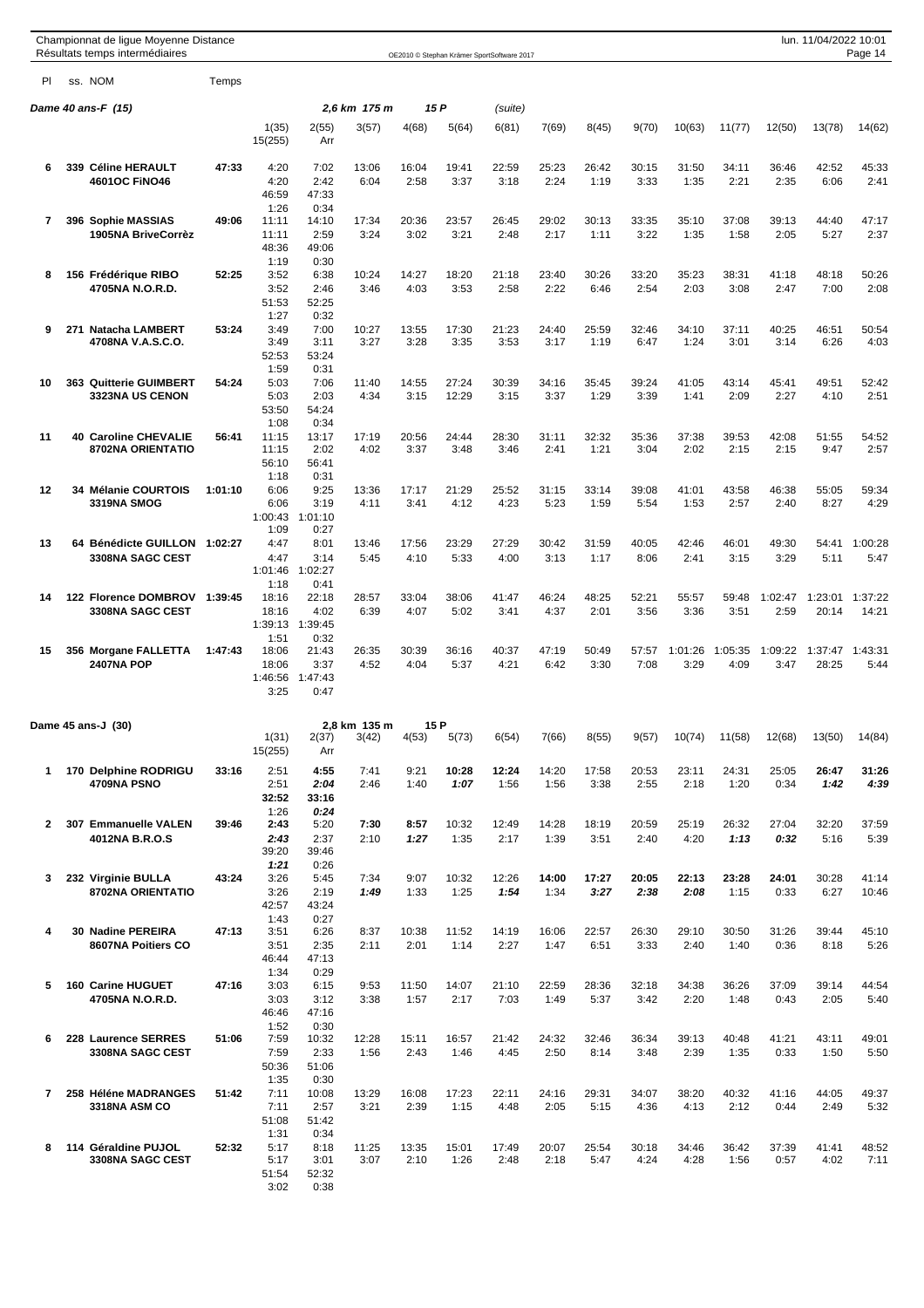|    | Championnat de ligue Moyenne Distance<br>Résultats temps intermédiaires |         |                                       |                                          |               |                                |                               | OE2010 © Stephan Krämer SportSoftware 2017 |               |                |               |               |                         |                 | lun. 11/04/2022 10:01   | Page 15          |
|----|-------------------------------------------------------------------------|---------|---------------------------------------|------------------------------------------|---------------|--------------------------------|-------------------------------|--------------------------------------------|---------------|----------------|---------------|---------------|-------------------------|-----------------|-------------------------|------------------|
| PI | ss. NOM                                                                 | Temps   |                                       |                                          |               |                                |                               |                                            |               |                |               |               |                         |                 |                         |                  |
|    | Dame 45 ans-J (30)                                                      |         |                                       |                                          | 2.8 km 135 m  |                                | 15 P                          | (suite)                                    |               |                |               |               |                         |                 |                         |                  |
|    |                                                                         |         | 1(31)<br>15(255)                      | 2(37)<br>Arr                             | 3(42)         | 4(53)                          | 5(73)                         | 6(54)                                      | 7(66)         | 8(55)          | 9(57)         | 10(74)        | 11(58)                  | 12(68)          | 13(50)                  | 14(84)           |
| 9  | 120 Stéphanie ALLAIX<br>4705NA N.O.R.D.                                 | 54:25   | 2:48<br>2:48<br>53:57                 | 9:49<br>7:01<br>54:25                    | 12:32<br>2:43 | 15:13<br>2:41                  | 17:34<br>2:21                 | 20:07<br>2:33                              | 24:01<br>3:54 | 28:38<br>4:37  | 32:38<br>4:00 | 36:02<br>3:24 | 37:44<br>1:42           | 38:38<br>0:54   | 42:21<br>3:43           | 51:59<br>9:38    |
| 10 | <b>84 Marie BARRIERE</b><br>3319NA SMOG                                 | 55:35   | 1:58<br>5:32<br>5:32<br>55:06         | 0:28<br>10:15<br>4:43<br>55:35           | 15:29<br>5:14 | 17:46<br>2:17                  | 19:43<br>1:57                 | 23:12<br>3:29                              | 26:02<br>2:50 | 31:50<br>5:48  | 35:42<br>3:52 | 40:41<br>4:59 | 42:13<br>1:32           | 43:21<br>1:08   | 45:32<br>2:11           | 51:45<br>6:13    |
| 11 | 344 Carine PRADELLE<br>4601OC FINO46                                    | 58:52   | 3:21<br>6:44<br>6:44<br>58:13<br>2:03 | 0:29<br>10:22<br>3:38<br>58:52<br>0:39   | 13:21<br>2:59 | 16:37<br>3:16                  | 17:45<br>1:08                 | 20:37<br>2:52                              | 23:00<br>2:23 | 28:13<br>5:13  | 32:49<br>4:36 | 40:02<br>7:13 | 41:46<br>1:44           | 42:40<br>0:54   | 45:38<br>2:58           | 56:10<br>10:32   |
| 12 | 300 Sabine MARQUES<br>4012NA B.R.O.S                                    | 59:01   | 9:19<br>9:19<br>58:32<br>1:46         | 15:25<br>6:06<br>59:01<br>0:29           | 18:05<br>2:40 | 19:52<br>1:47                  | 21:05<br>1:13                 | 23:22<br>2:17                              | 25:05<br>1:43 | 29:33<br>4:28  | 32:58<br>3:25 | 36:23<br>3:25 | 37:48<br>1:25           | 38:23<br>0:35   | 51:43<br>13:20          | 56:46<br>5:03    |
| 13 | 152 Bénédicte JOLLY<br>8607NA Poitiers CO                               | 1:01:44 | 10:18<br>10:18<br>1:01:13<br>2:28     | 13:39<br>3:21<br>1:01:44<br>0:31         | 17:55<br>4:16 | 20:24<br>2:29                  | 24:02<br>3:38                 | 27:42<br>3:40                              | 30:17<br>2:35 | 35:46<br>5:29  | 38:49<br>3:03 | 41:46<br>2:57 | 43:18<br>1:32           | 44:01<br>0:43   | 46:58<br>2:57           | 58:45<br>11:47   |
| 14 | 95 Jenny LAGENEBRE<br>4012NA B.R.O.S                                    | 1:02:15 | 4:09<br>4:09<br>1:01:47<br>1:57       | 14:07<br>9:58<br>1:02:15<br>0:28         | 17:32<br>3:25 | 20:05<br>2:33                  | 21:27<br>1:22                 | 25:46<br>4:19                              | 28:14<br>2:28 | 33:33<br>5:19  | 37:09<br>3:36 | 39:55<br>2:46 | 41:35<br>1:40           | 42:28<br>0:53   | 45:47<br>3:19           | 59:50<br>14:03   |
| 15 | 189 Christine BARRE<br><b>1705NA CMO</b>                                | 1:03:05 | 6:42<br>6:42<br>1:02:35<br>1:45       | 10:09<br>3:27<br>1:03:05<br>0:30         | 13:29<br>3:20 | 15:45<br>2:16                  | 17:00<br>1:15                 | 19:38<br>2:38                              | 22:38<br>3:00 | 27:48<br>5:10  | 33:59<br>6:11 | 39:38<br>5:39 | 41:02<br>1:24           | 41:46<br>0:44   | 50:51<br>9:05           | 1:00:50<br>9:59  |
| 16 | 293 Sandrine NOBLE<br>1905NA BriveCorrèz                                | 1:05:05 | 18:58<br>18:58<br>1:04:31<br>1:32     | 21:51<br>2:53<br>1:05:05<br>0:34         | 24:39<br>2:48 | 26:32<br>1:53                  | 27:54<br>1:22                 | 30:23<br>2:29                              | 31:56<br>1:33 | 38:20<br>6:24  | 41:46<br>3:26 | 44:42<br>2:56 | 46:12<br>1:30           | 48:41<br>2:29   | 57:40<br>8:59           | 1:02:59<br>5:19  |
| 17 | 389 Rose Marie MAIGRE<br>4709NA PSNO                                    | 1:06:01 | 12:34<br>12:34<br>1:05:29<br>2:09     | 16:48<br>4:14<br>1:06:01<br>0:32         | 20:57<br>4:09 | 23:52<br>2:55<br>4:10<br>$*36$ | 26:21<br>2:29<br>59:15<br>*86 | 32:26<br>6:05<br>1:01:17<br>$*78$          | 35:15<br>2:49 | 41:35<br>6:20  | 46:55<br>5:20 | 50:18<br>3:23 | 52:31<br>2:13           | 53:25<br>0:54   | 56:27<br>3:02           | 1:03:20<br>6:53  |
| 18 | 370 Christelle BOYER<br><b>2407NA POP</b>                               | 1:09:28 | 4:53<br>4:53<br>1:07:31<br>2:59       | 19:21<br>14:28<br>1:09:28<br>1:57        | 21:41<br>2:20 | 24:53<br>3:12                  | 26:52<br>1:59                 | 29:20<br>2:28                              | 31:16<br>1:56 | 36:32<br>5:16  | 40:16<br>3:44 | 43:57<br>3:41 | 45:36<br>1:39           | 46:20<br>0:44   | 53:19<br>6:59           | 1:04:32<br>11:13 |
| 19 | 71 Céline COCCHIO-J<br>4705NA N.O.R.D.                                  | 1:09:57 | 13:09<br>13:09<br>1:09:30<br>2:05     | 16:31<br>3:22<br>1:09:57<br>0:27         | 22:28<br>5:57 | 24:27<br>1:59                  | 26:43<br>2:16                 | 29:17<br>2:34                              | 34:19<br>5:02 | 40:37<br>6:18  | 44:21<br>3:44 | 46:58<br>2:37 | 48:39<br>1:41           | 50:22<br>1:43   | 56:58<br>6:36           | 1:07:25<br>10:27 |
| 20 | <b>115 Emilie CHAGNON</b><br><b>2407NA POP</b>                          | 1:12:30 | 8:45<br>8:45<br>3:10                  | 12:30<br>3:45<br>1:11:47 1:12:30<br>0:43 | 15:56<br>3:26 | 19:01<br>3:05<br>3:48<br>$*34$ | 21:13<br>2:12                 | 25:31<br>4:18                              | 28:33<br>3:02 | 43:56<br>15:23 | 49:24<br>5:28 | 53:19<br>3:55 | 55:44<br>2:25           | 57:16<br>1:32   | 1:00:53<br>3:37         | 1:08:37<br>7:44  |
| 21 | 240 Stéphanie POIVERT 1:15:27<br>1601NA COF                             |         | 13:59<br>13:59<br>1:14:49<br>2:42     | 17:30<br>3:31<br>1:15:27<br>0:38         | 22:06<br>4:36 | 24:46<br>2:40                  | 31:00<br>6:14                 | 34:44<br>3:44                              | 37:25<br>2:41 | 44:57<br>7:32  | 49:53<br>4:56 | 54:03<br>4:10 | 56:37<br>2:34           | 58:00<br>1:23   | 1:01:57 1:12:07<br>3:57 | 10:10            |
| 22 | 355 Nadège GRABARSKI 1:16:11<br>4709NA PSNO                             |         | 7:13<br>7:13<br>2:57                  | 13:05<br>5:52<br>1:15:38 1:16:11<br>0:33 | 17:49<br>4:44 | 19:59<br>2:10                  | 22:07<br>2:08                 | 41:00<br>18:53                             | 43:03<br>2:03 | 50:01<br>6:58  | 55:18<br>5:17 | 2:59          | 58:17 1:00:00<br>1:43   | 1:01:04<br>1:04 | 1:04:19 1:12:41<br>3:15 | 8:22             |
| 23 | 217 Sylvie CASTILLO<br>3323NA US CENON                                  | 1:16:53 | 21:58<br>21:58<br>1:47                | 25:07<br>3:09<br>1:16:27 1:16:53<br>0:26 | 28:14<br>3:07 | 38:16<br>10:02                 | 40:03<br>1:47                 | 42:36<br>2:33                              | 44:52<br>2:16 | 55:28<br>10:36 | 58:44<br>3:16 | 2:35          | 1:01:19 1:03:22<br>2:03 | 1:04:11<br>0:49 | 1:06:51<br>2:40         | 1:14:40<br>7:49  |
|    | 24 4014 Catherine PERROT<br>4708NA V.A.S.C.O.                           | 1:25:02 | 7:14<br>7:14<br>3:32                  | 10:51<br>3:37<br>1:24:14 1:25:02<br>0:48 | 17:15<br>6:24 | 19:25<br>2:10                  | 21:43<br>2:18                 | 34:34<br>12:51                             | 37:24<br>2:50 | 48:19<br>10:55 | 54:14<br>5:55 | 8:35          | 1:02:49 1:04:45<br>1:56 | 1:05:38<br>0:53 | 1:09:36<br>3:58         | 1:20:42<br>11:06 |
| 25 | 230 Nathalie BRISTOT<br>3308NA SAGC CEST                                | 1:29:53 | 5:58<br>5:58<br>1:28:55<br>4:22       | 12:54<br>6:56<br>1:29:53<br>0:58         | 17:01<br>4:07 | 19:46<br>2:45                  | 22:34<br>2:48                 | 30:44<br>8:10                              | 33:41<br>2:57 | 42:58<br>9:17  | 48:55<br>5:57 | 55:05<br>6:10 | 57:31<br>2:26           | 1:00:09<br>2:38 | 1:05:39<br>5:30         | 1:24:33<br>18:54 |
| 26 | 54 Anna BLANCH CAR<br>4705NA N.O.R.D.                                   | 1:30:03 | 4:22<br>4:22<br>4:04                  | 8:34<br>4:12<br>1:29:21 1:30:03<br>0:42  | 14:49<br>6:15 | 17:08<br>2:19                  | 22:48<br>5:40                 | 26:03<br>3:15                              | 35:44<br>9:41 | 42:53<br>7:09  | 48:12<br>5:19 | 52:54<br>4:42 | 54:57<br>2:03           | 55:46<br>0:49   | 1:05:48<br>10:02        | 1:25:17<br>19:29 |
| 27 | 226 Paola MOIZANT-DU<br>1905NA BriveCorrèz                              | 1:34:30 | 9:11<br>9:11<br>4:04                  | 14:04<br>4:53<br>1:33:46 1:34:30<br>0:44 | 20:00<br>5:56 | 22:37<br>2:37                  | 25:18<br>2:41                 | 29:12<br>3:54                              | 32:07<br>2:55 | 39:25<br>7:18  | 44:44<br>5:19 | 22:50         | 1:07:34 1:09:20<br>1:46 | 1:12:55<br>3:35 | 1:17:10 1:29:42<br>4:15 | 12:32            |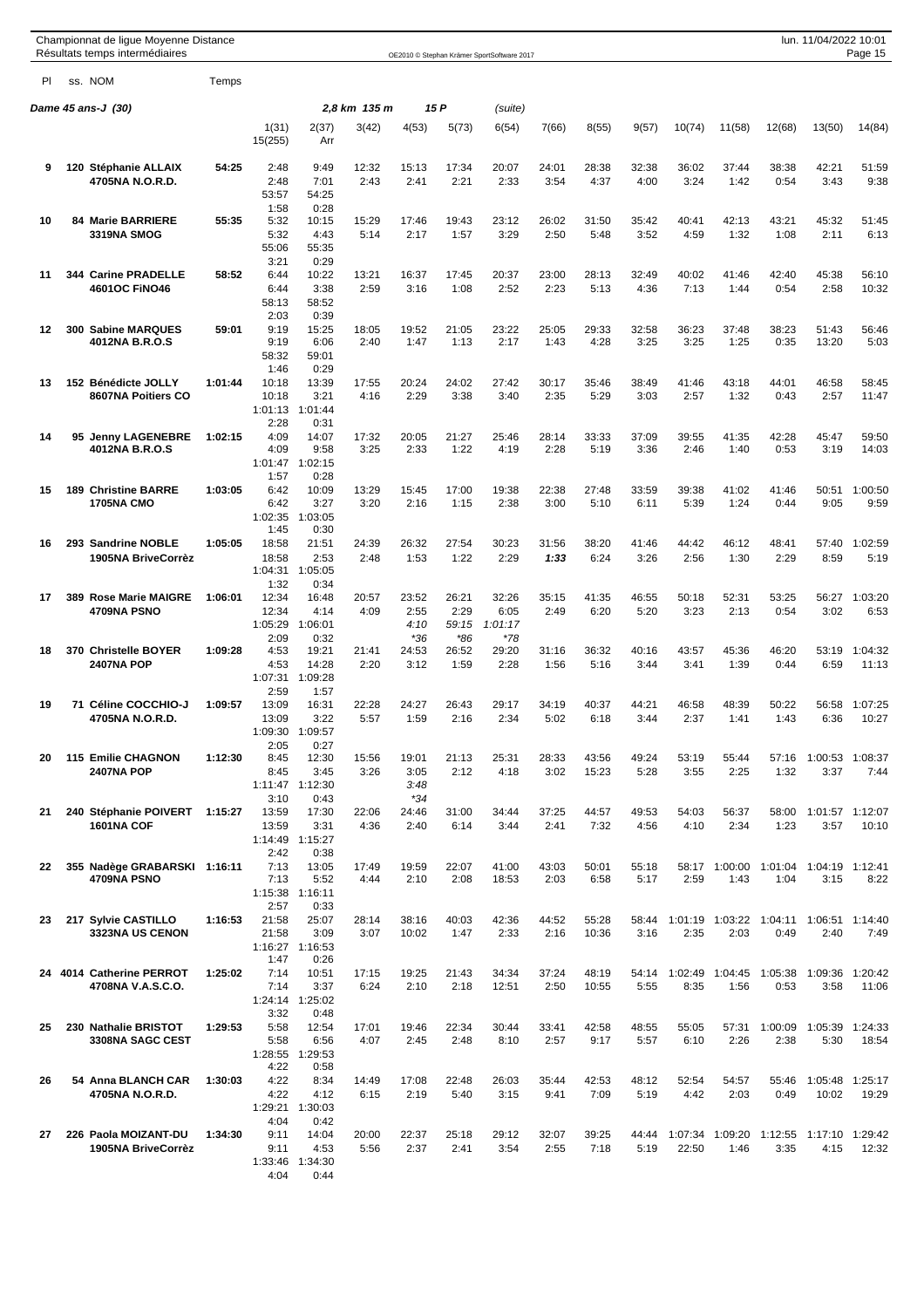|                |  | Championnat de ligue Moyenne Distance<br>Résultats temps intermédiaires |         |                                   |                                  |                       |               |                | OE2010 © Stephan Krämer SportSoftware 2017 |               |               |               |                  |                 |                 | lun. 11/04/2022 10:01   | Page 16          |
|----------------|--|-------------------------------------------------------------------------|---------|-----------------------------------|----------------------------------|-----------------------|---------------|----------------|--------------------------------------------|---------------|---------------|---------------|------------------|-----------------|-----------------|-------------------------|------------------|
| PI.            |  | ss. NOM                                                                 | Temps   |                                   |                                  |                       |               |                |                                            |               |               |               |                  |                 |                 |                         |                  |
|                |  | <b>Dame 45 ans-J (30)</b>                                               |         |                                   |                                  | 2,8 km 135 m          | 15 P          |                | (suite)                                    |               |               |               |                  |                 |                 |                         |                  |
|                |  |                                                                         |         | 1(31)<br>15(255)                  | 2(37)<br>Arr                     | 3(42)                 | 4(53)         | 5(73)          | 6(54)                                      | 7(66)         | 8(55)         | 9(57)         | 10(74)           | 11(58)          | 12(68)          | 13(50)                  | 14(84)           |
| 28             |  | <b>75 Celine ETCHEN</b><br>3319NA SMOG                                  | 1:34:53 | 9:51<br>9:51<br>1:34:13<br>3:21   | 13:34<br>3:43<br>1:34:53<br>0:40 | 18:29<br>4:55         | 20:42<br>2:13 | 31:55<br>11:13 | 35:17<br>3:22                              | 38:49<br>3:32 | 45:53<br>7:04 | 49:53<br>4:00 | 59:12<br>9:19    | 1:01:08<br>1:56 | 1:01:50<br>0:42 | 1:20:21<br>18:31        | 1:30:52<br>10:31 |
| 29             |  | 20 Agnès POCHET<br>3308NA SAGC CEST                                     | 1:46:52 | 18:34<br>18:34<br>1:46:10<br>3:21 | 23:01<br>4:27<br>1:46:52<br>0:42 | 26:34<br>3:33         | 29:50<br>3:16 | 32:09<br>2:19  | 35:49<br>3:40                              | 38:41<br>2:52 | 44:36<br>5:55 | 49:47<br>5:11 | 1:09:42<br>19:55 | 1:12:06<br>2:24 | 1:12:58<br>0:52 | 1:32:14<br>19:16        | 1:42:49<br>10:35 |
|                |  | 4013 valérie DESTEFANI<br>3204OC CARTO 32                               | abs     |                                   |                                  |                       |               |                |                                            |               |               |               |                  |                 |                 |                         |                  |
|                |  | Dame 50 ans-J (12)                                                      |         | 1(31)<br>15(255)                  | 2(37)<br>Arr                     | 2,8 km 135 m<br>3(42) | 15 P<br>4(53) | 5(73)          | 6(54)                                      | 7(66)         | 8(55)         | 9(57)         | 10(74)           | 11(58)          | 12(68)          | 13(50)                  | 14(84)           |
| $\mathbf 1$    |  | 89 Anna BERGANDER<br>3319NA SMOG                                        | 37:24   | 2:50<br>2:50<br>36:57<br>1:21     | 5:15<br>2:25<br>37:24<br>0:27    | 7:42<br>2:27          | 9:39<br>1:57  | 11:09<br>1:30  | 13:27<br>2:18                              | 15:26<br>1:59 | 19:57<br>4:31 | 23:21<br>3:24 | 25:41<br>2:20    | 27:25<br>1:44   | 28:14<br>0:49   | 30:41<br>2:27           | 35:36<br>4:55    |
| $\overline{2}$ |  | 375 Béatrice FERRY<br>1905NA BriveCorrèz                                | 56:25   | 15:01<br>15:01<br>56:02<br>2:05   | 17:49<br>2:48<br>56:25<br>0:23   | 20:46<br>2:57         | 24:01<br>3:15 | 25:40<br>1:39  | 28:06<br>2:26                              | 32:06<br>4:00 | 37:38<br>5:32 | 40:58<br>3:20 | 43:16<br>2:18    | 44:47<br>1:31   | 45:20<br>0:33   | 48:51<br>3:31           | 53:57<br>5:06    |
| 3              |  | <b>194 Annie MONNIER</b><br><b>3318NA ASM CO</b>                        | 57:45   | 4:40<br>4:40<br>57:12<br>1:47     | 7:56<br>3:16<br>57:45<br>0:33    | 16:35<br>8:39         | 19:06<br>2:31 | 25:35<br>6:29  | 27:59<br>2:24                              | 30:20<br>2:21 | 35:45<br>5:25 | 39:13<br>3:28 | 42:05<br>2:52    | 43:43<br>1:38   | 44:37<br>0:54   | 48:06<br>3:29           | 55:25<br>7:19    |
| 4              |  | 351 Claire LOZE<br><b>2407NA POP</b>                                    | 1:10:52 | 19:05<br>19:05<br>1:10:19<br>2:32 | 22:05<br>3:00<br>1:10:52<br>0:33 | 24:17<br>2:12         | 28:40<br>4:23 | 30:53<br>2:13  | 34:32<br>3:39                              | 37:42<br>3:10 | 44:06<br>6:24 | 48:39<br>4:33 | 53:34<br>4:55    | 55:26<br>1:52   | 56:17<br>0:51   | 59:23<br>3:06           | 1:07:47<br>8:24  |
| 5              |  | 223 Cécile ROCHE<br>8607NA Poitiers CO                                  | 1:11:19 | 5:17<br>5:17<br>1:10:39<br>2:26   | 8:57<br>3:40<br>1:11:19<br>0:40  | 14:12<br>5:15         | 16:32<br>2:20 | 21:03<br>4:31  | 24:00<br>2:57                              | 26:11<br>2:11 | 33:36<br>7:25 | 37:42<br>4:06 | 48:30<br>10:48   | 50:35<br>2:05   | 51:22<br>0:47   | 54:28<br>3:06           | 1:08:13<br>13:45 |
| 6              |  | 166 Maria ELIAS<br><b>3318NA ASM CO</b>                                 | 1:11:58 | 8:06<br>8:06<br>1:11:17<br>3:05   | 14:16<br>6:10<br>1:11:58<br>0:41 | 19:06<br>4:50         | 23:09<br>4:03 | 26:23<br>3:14  | 30:49<br>4:26                              | 33:33<br>2:44 | 40:52<br>7:19 | 45:49<br>4:57 | 50:50<br>5:01    | 53:14<br>2:24   | 54:13<br>0:59   | 57:37<br>3:24           | 1:08:12<br>10:35 |
| 7              |  | 313 Emmanuelle RABAL<br><b>1601NA COF</b>                               | 1:19:23 | 9:45<br>9:45<br>1:18:45<br>2:35   | 14:29<br>4:44<br>1:19:23<br>0:38 | 19:05<br>4:36         | 22:12<br>3:07 | 24:35<br>2:23  | 29:37<br>5:02                              | 33:32<br>3:55 | 40:27<br>6:55 | 45:37<br>5:10 | 54:22<br>8:45    | 56:08<br>1:46   | 56:51<br>0:43   | 1:05:51<br>9:00         | 1:16:10<br>10:19 |
| 8              |  | 4 Laurence TAUZIN<br>8607NA Poitiers CO                                 | 1:21:25 | 11:36<br>11:36<br>1:20:18<br>3:42 | 17:13<br>5:37<br>1:21:25<br>1:07 | 22:06<br>4:53         | 24:57<br>2:51 | 27:11<br>2:14  | 33:47<br>6:36                              | 37:25<br>3:38 | 44:29<br>7:04 | 49:40<br>5:11 | 54:47<br>5:07    | 57:24<br>2:37   | 58:49<br>1:25   | 1:04:58 1:16:36<br>6:09 | 11:38            |
| 9              |  | 104 Karine LIORIT<br>2407NA POP                                         | 1:24:23 | 6:22<br>6:22<br>1:23:39<br>3:36   | 12:34<br>6:12<br>1:24:23<br>0:44 | 17:49<br>5:15         | 21:22<br>3:33 | 25:38<br>4:16  | 30:46<br>5:08                              | 35:36<br>4:50 | 44:24<br>8:48 | 50:29<br>6:05 | 54:20<br>3:51    | 56:41<br>2:21   | 1:01:43<br>5:02 | 1:07:01 1:20:03<br>5:18 | 13:02            |
| 10             |  | <b>219 SYLVIE BAUDET</b><br><b>1601NA COF</b>                           | 1:27:17 | 12:44<br>12:44<br>1:26:29<br>2:33 | 21:21<br>8:37<br>1:27:17<br>0:48 | 26:39<br>5:18         | 30:16<br>3:37 | 34:35<br>4:19  | 39:57<br>5:22                              | 43:10<br>3:13 | 49:47<br>6:37 | 54:22<br>4:35 | 58:45<br>4:23    | 1:03:40<br>4:55 | 1:04:20<br>0:40 | 1:09:50<br>5:30         | 1:23:56<br>14:06 |
|                |  | 98 Sylvie DOGUET<br>4705NA N.O.R.D.                                     | pm      | 9:29<br>9:29<br>48:17<br>1:47     | 14:10<br>4:41<br>48:42<br>0:25   | 16:45<br>2:35         | 18:44<br>1:59 | 19:57<br>1:13  | 22:07<br>2:10                              | 23:53<br>1:46 | 28:19<br>4:26 | 32:46<br>4:27 | 36:31<br>3:45    | 37:54<br>1:23   | 38:33<br>0:39   | $- - - - -$             | 46:30<br>7:57    |
|                |  | 206 Sandra QUEYROI<br><b>1705NA CMO</b>                                 | abs     |                                   |                                  |                       |               |                |                                            |               |               |               |                  |                 |                 |                         |                  |
|                |  | Dame 55 ans-K (14)                                                      |         | 1(36)<br>Arr                      | 2(38)                            | 2,3 km 125 m<br>3(66) | 14 P<br>4(67) | 5(57)          | 6(74)                                      | 7(58)         | 8(68)         | 9(63)         | 10(77)           | 11(50)          | 12(86)          | 13(84)                  | 14(255)          |
| 1              |  | 151 Catherine BRODU<br>8607NA Poitiers CO                               | 35:47   | 3:15<br>3:15<br>35:47<br>0:42     | 7:11<br>3:56                     | 9:02<br>1:51          | 13:47<br>4:45 | 16:33<br>2:46  | 19:27<br>2:54                              | 21:33<br>2:06 | 22:19<br>0:46 | 23:55<br>1:36 | 26:31<br>2:36    | 28:35<br>2:04   | 30:29<br>1:54   | 33:16<br>2:47           | 35:05<br>1:49    |
| $\overline{2}$ |  | 15 Caroline SAMSON<br>8607NA Poitiers CO                                | 39:38   | 4:03<br>4:03<br>39:38<br>0:37     | 9:01<br>4:58                     | 11:29<br>2:28         | 17:54<br>6:25 | 20:26<br>2:32  | 23:46<br>3:20                              | 25:35<br>1:49 | 26:15<br>0:40 | 27:54<br>1:39 | 30:27<br>2:33    | 32:17<br>1:50   | 34:42<br>2:25   | 37:21<br>2:39           | 39:01<br>1:40    |
| 3              |  | 279 Marie BONDIVENNE<br>6408NA COOL                                     | 43:06   | 6:20<br>6:20<br>43:06<br>0:36     | 13:00<br>6:40                    | 14:47<br>1:47         | 19:09<br>4:22 | 21:30<br>2:21  | 24:19<br>2:49                              | 26:06<br>1:47 | 26:53<br>0:47 | 28:54<br>2:01 | 30:49<br>1:55    | 33:00<br>2:11   | 36:31<br>3:31   | 40:12<br>3:41           | 42:30<br>2:18    |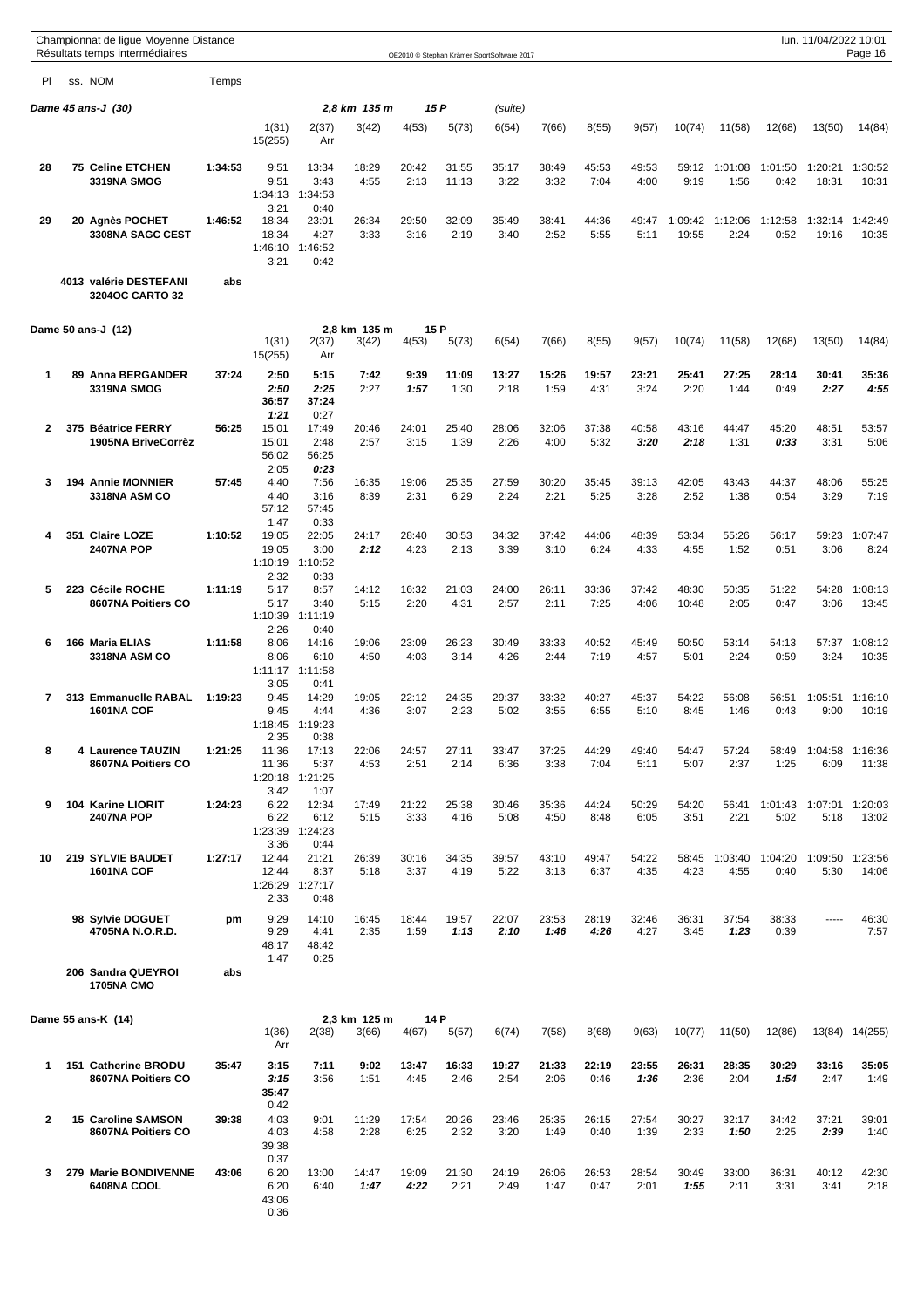|              | Championnat de ligue Moyenne Distance<br>Résultats temps intermédiaires |         |                                       |                |                                |               |               | OE2010 © Stephan Krämer SportSoftware 2017 |               |               |               |               |               |                 | lun. 11/04/2022 10:01 | Page 17         |
|--------------|-------------------------------------------------------------------------|---------|---------------------------------------|----------------|--------------------------------|---------------|---------------|--------------------------------------------|---------------|---------------|---------------|---------------|---------------|-----------------|-----------------------|-----------------|
| <b>PI</b>    | ss. NOM                                                                 | Temps   |                                       |                |                                |               |               |                                            |               |               |               |               |               |                 |                       |                 |
|              | Dame 55 ans-K (14)                                                      |         |                                       |                | 2,3 km 125 m                   |               | 14 P          | (suite)                                    |               |               |               |               |               |                 |                       |                 |
|              |                                                                         |         | 1(36)<br>Arr                          | 2(38)          | 3(66)                          | 4(67)         | 5(57)         | 6(74)                                      | 7(58)         | 8(68)         | 9(63)         | 10(77)        | 11(50)        | 12(86)          |                       | 13(84) 14(255)  |
| 4            | 138 Lydie JAULIN<br><b>1705NA CMO</b>                                   | 45:09   | 8:43<br>8:43<br>45:09                 | 11:51<br>3:08  | 13:38<br>1:47                  | 18:33<br>4:55 | 20:47<br>2:14 | 23:28<br>2:41                              | 25:07<br>1:39 | 25:46<br>0:39 | 28:34<br>2:48 | 30:47<br>2:13 | 32:50<br>2:03 | 34:59<br>2:09   | 43:02<br>8:03         | 44:39<br>1:37   |
| 5            | 201 VALERIE CLOUZEA<br><b>1601NA COF</b>                                | 46:40   | 0:30<br>4:04<br>4:04<br>46:40<br>0:30 | 9:02<br>4:58   | 10:54<br>1:52                  | 15:20<br>4:26 | 17:32<br>2:12 | 25:26<br>7:54                              | 27:05<br>1:39 | 27:48<br>0:43 | 29:40<br>1:52 | 32:21<br>2:41 | 34:12<br>1:51 | 39:09<br>4:57   | 43:27<br>4:18         | 46:10<br>2:43   |
| 6            | <b>266 PASCALE PERRAUL</b><br>1601NA COF                                | 47.24   | 6:01<br>6:01<br>47:24<br>0:31         | 10:06<br>4:05  | 12:01<br>1:55                  | 16:29<br>4:28 | 18:34<br>2:05 | 21:10<br>2:36                              | 22:48<br>1:38 | 23:30<br>0:42 | 27:41<br>4:11 | 29:52<br>2:11 | 31:46<br>1:54 | 41:03<br>9:17   | 44:40<br>3:37         | 46:53<br>2:13   |
| 7            | 391 Frédérique BROUIL<br><b>1705NA CMO</b>                              | 48:49   | 5:00<br>5:00<br>48:49<br>0:35         | 10:12<br>5:12  | 12:37<br>2:25                  | 17:55<br>5:18 | 21:32<br>3:37 | 25:02<br>3:30                              | 26:59<br>1:57 | 27:54<br>0:55 | 31:08<br>3:14 | 33:28<br>2:20 | 36:21<br>2:53 | 39:35<br>3:14   | 45:06<br>5:31         | 48:14<br>3:08   |
| 8            | 196 Marie-Pierre GONZA<br>3318NA ASM CO                                 | 53:44   | 5:54<br>5:54<br>53:44<br>0:43         | 13:10<br>7:16  | 15:24<br>2:14                  | 20:35<br>5:11 | 23:17<br>2:42 | 26:36<br>3:19                              | 28:33<br>1:57 | 29:19<br>0:46 | 33:47<br>4:28 | 36:09<br>2:22 | 38:26<br>2:17 | 44:49<br>6:23   | 50:17<br>5:28         | 53:01<br>2:44   |
| 9            | 211 Nathalie MONESTES<br>4709NA PSNO                                    | 55:03   | 10:41<br>10:41<br>55:03<br>0:33       | 14:23<br>3:42  | 16:17<br>1:54                  | 20:57<br>4:40 | 23:46<br>2:49 | 26:41<br>2:55                              | 28:31<br>1:50 | 29:39<br>1:08 | 36:46<br>7:07 | 40:04<br>3:18 | 42:34<br>2:30 | 48:20<br>5:46   | 52:39<br>4:19         | 54:30<br>1:51   |
| 10           | 348 Joëlle GUINOT<br>1905NA BriveCorrèz                                 | 55:57   | 6:38<br>6:38<br>55:57<br>0:30         | 16:59<br>10:21 | 19:06<br>2:07                  | 25:27<br>6:21 | 27:42<br>2:15 | 30:15<br>2:33                              | 31:58<br>1:43 | 32:42<br>0:44 | 38:25<br>5:43 | 42:32<br>4:07 | 45:01<br>2:29 | 47:36<br>2:35   | 52:08<br>4:32         | 55:27<br>3:19   |
| 11           | 130 Laurence GIRARD<br>3308NA SAGC CEST                                 | 1:01:54 | 3:58<br>3:58<br>1:01:54<br>0:40       | 7:31<br>3:33   | 9:23<br>1:52                   | 17:48<br>8:25 | 21:44<br>3:56 | 24:45<br>3:01                              | 26:32<br>1:47 | 27:07<br>0:35 | 32:34<br>5:27 | 35:16<br>2:42 | 37:17<br>2:01 | 55:19<br>18:02  | 59:11<br>3:52         | 1:01:14<br>2:03 |
| 12           | 316 Nathalie JORDAN-P<br>4705NA N.O.R.D.                                | 1:03:21 | 5:20<br>5:20<br>1:03:21<br>0:42       | 13:54<br>8:34  | 15:56<br>2:02                  | 25:00<br>9:04 | 30:11<br>5:11 | 34:09<br>3:58                              | 36:45<br>2:36 | 37:45<br>1:00 | 40:54<br>3:09 | 44:53<br>3:59 | 48:54<br>4:01 | 55:48<br>6:54   | 1:00:33<br>4:45       | 1:02:39<br>2:06 |
| 13           | 7 Sylvie RAYMONDAU<br>3319NA SMOG                                       | 1:09:22 | 20:36<br>20:36<br>1:09:22<br>1:07     | 26:41<br>6:05  | 29:36<br>2:55                  | 34:34<br>4:58 | 37:40<br>3:06 | 42:05<br>4:25                              | 44:18<br>2:13 | 46:00<br>1:42 | 49:07<br>3:07 | 51:46<br>2:39 | 54:32<br>2:46 | 1:00:11<br>5:39 | 1:05:08<br>4:57       | 1:08:15<br>3:07 |
|              | 275 Sylvine BROUTE<br>3323NA US CENON                                   | pm      | -----<br>1:09:21<br>0:53              | 10:03<br>10:03 | 12:27<br>2:24<br>3:27<br>$*34$ | 18:01<br>5:34 | 21:28<br>3:27 | 26:05<br>4:37                              | 28:33<br>2:28 | 29:39<br>1:06 | 32:37<br>2:58 | 35:00<br>2:23 | 39:00<br>4:00 | 57:27<br>18:27  | 1:04:44<br>7:17       | 1:08:28<br>3:44 |
|              | Dame 60 ans-K (12)                                                      |         | 1(36)                                 | 2(38)          | 2,3 km 125 m<br>3(66)          | 4(67)         | 14 P<br>5(57) | 6(74)                                      | 7(58)         | 8(68)         | 9(63)         | 10(77)        | 11(50)        | 12(86)          |                       | 13(84) 14(255)  |
| 1            | 347 Frederique LAPEYR<br>1905NA BriveCorrèz                             | 37:07   | Arr<br>3:35<br>3:35<br>37:07          | 7:25<br>3:50   | 9:14<br>1:49                   | 14:50<br>5:36 | 17:11<br>2:21 | 20:05<br>2:54                              | 21:45<br>1:40 | 22:32<br>0:47 | 24:25<br>1:53 | 26:52<br>2:27 | 29:07<br>2:15 | 31:26<br>2:19   | 34:35<br>3:09         | 36:37<br>2:02   |
| $\mathbf{2}$ | 91 Anne-Francoise LE<br>3318NA ASM CO                                   | 40:38   | 0:30<br>4:33<br>4:33<br>40:38<br>0:32 | 8:34<br>4:01   | 12:35<br>4:01                  | 17:34<br>4:59 | 19:49<br>2:15 | 22:39<br>2:50                              | 24:26<br>1:47 | 25:15<br>0:49 | 27:14<br>1:59 | 29:18<br>2:04 | 31:19<br>2:01 | 34:20<br>3:01   | 37:55<br>3:35         | 40:06<br>2:11   |
| 3            | <b>124 Line ROIRAND</b><br>4010NA BONO                                  | 46:33   | 4:59<br>4:59<br>46:33<br>0:27         | 8:13<br>3:14   | 10:05<br>1:52                  | 15:38<br>5:33 | 19:49<br>4:11 | 23:53<br>4:04                              | 25:30<br>1:37 | 26:10<br>0:40 | 28:05<br>1:55 | 30:40<br>2:35 | 33:08<br>2:28 | 40:46<br>7:38   | 44:30<br>3:44         | 46:06<br>1:36   |
| 4            | 44 Valerie SOULIE<br>3318NA ASM CO                                      | 47:22   | 4:18<br>4:18<br>47:22<br>0:44         | 10:30<br>6:12  | 13:15<br>2:45                  | 18:58<br>5:43 | 22:08<br>3:10 | 26:21<br>4:13                              | 28:29<br>2:08 | 29:22<br>0:53 | 32:12<br>2:50 | 34:39<br>2:27 | 37:15<br>2:36 | 40:22<br>3:07   | 44:25<br>4:03         | 46:38<br>2:13   |
| 5            | 27 Sylvie AUBERT LE<br>3318NA ASM CO                                    | 53:34   | 5:30<br>5:30<br>53:34<br>0:41         | 13:20<br>7:50  | 15:14<br>1:54                  | 21:24<br>6:10 | 24:44<br>3:20 | 28:24<br>3:40                              | 30:25<br>2:01 | 31:18<br>0:53 | 33:55<br>2:37 | 36:29<br>2:34 | 39:17<br>2:48 | 46:11<br>6:54   | 50:30<br>4:19         | 52:53<br>2:23   |
| 6            | 2 Patricia LANGLOIS<br><b>1799NA INDIVIDUEL</b>                         | 55:29   | 8:07<br>8:07<br>55:29<br>0:27         | 14:48<br>6:41  | 17:17<br>2:29                  | 21:36<br>4:19 | 25:00<br>3:24 | 28:11<br>3:11                              | 30:07<br>1:56 | 31:06<br>0:59 | 35:39<br>4:33 | 38:00<br>2:21 | 40:04<br>2:04 | 46:39<br>6:35   | 52:21<br>5:42         | 55:02<br>2:41   |
| 7            | 134 Pascale BOCQUET<br>8607NA Poitiers CO                               | 58:52   | 5:58<br>5:58<br>58:52<br>0:41         | 14:58<br>9:00  | 17:58<br>3:00                  | 27:06<br>9:08 | 30:17<br>3:11 | 35:23<br>5:06                              | 37:42<br>2:19 | 38:40<br>0:58 | 41:20<br>2:40 | 44:39<br>3:19 | 47:05<br>2:26 | 50:10<br>3:05   | 54:58<br>4:48         | 58:11<br>3:13   |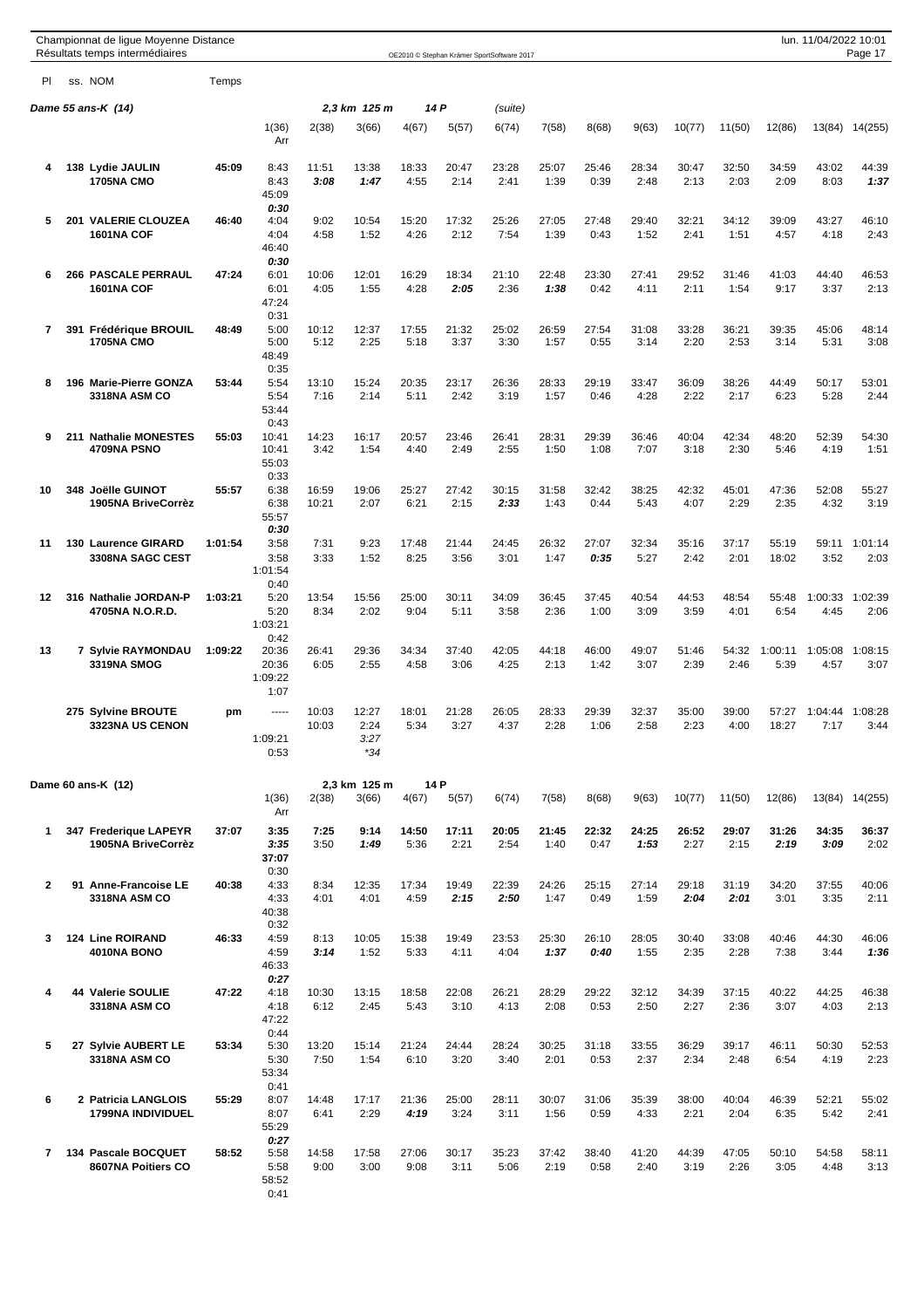|              | Championnat de ligue Moyenne Distance<br>Résultats temps intermédiaires |         |                 |                |                       |                |                | OE2010 © Stephan Krämer SportSoftware 2017 |                |                  |                 |                  |                  |                                           | lun. 11/04/2022 10:01 | Page 18         |
|--------------|-------------------------------------------------------------------------|---------|-----------------|----------------|-----------------------|----------------|----------------|--------------------------------------------|----------------|------------------|-----------------|------------------|------------------|-------------------------------------------|-----------------------|-----------------|
| PI.          | ss. NOM                                                                 | Temps   |                 |                |                       |                |                |                                            |                |                  |                 |                  |                  |                                           |                       |                 |
|              | Dame 60 ans-K (12)                                                      |         |                 |                | 2,3 km 125 m          |                | 14 P           | (suite)                                    |                |                  |                 |                  |                  |                                           |                       |                 |
|              |                                                                         |         | 1(36)<br>Arr    | 2(38)          | 3(66)                 | 4(67)          | 5(57)          | 6(74)                                      | 7(58)          | 8(68)            | 9(63)           | 10(77)           | 11(50)           | 12(86)                                    | 13(84)                | 14(255)         |
|              |                                                                         |         |                 |                |                       |                |                |                                            |                |                  |                 |                  |                  |                                           |                       |                 |
| 8            | 367 Monique JOUBERT<br><b>3308NA SAGC CEST</b>                          | 58:56   | 5:27<br>5:27    | 12:23<br>6:56  | 15:08<br>2:45         | 21:02<br>5:54  | 24:38<br>3:36  | 28:44<br>4:06                              | 31:00<br>2:16  | 32:14<br>1:14    | 36:14<br>4:00   | 38:45<br>2:31    | 42:16<br>3:31    | 46:37<br>4:21                             | 52:39<br>6:02         | 58:09<br>5:30   |
|              |                                                                         |         | 58:56<br>0:47   |                |                       |                |                |                                            |                |                  |                 |                  |                  |                                           |                       |                 |
| 9            | <b>10 Marie GUIGNARD</b>                                                | 59:54   | 6:43            | 15:50          | 18:07                 | 24:57          | 30:05          | 34:47                                      | 37:04          | 37:52            | 41:15           | 44:18            | 46:51            | 51:35                                     | 56:48                 | 59:16           |
|              | 8607NA Poitiers CO                                                      |         | 6:43<br>59:54   | 9:07           | 2:17                  | 6:50           | 5:08           | 4:42                                       | 2:17           | 0:48             | 3:23            | 3:03             | 2:33             | 4:44                                      | 5:13                  | 2:28            |
| 10           | 29 Colette GAULTIER                                                     | 1:21:56 | 0:38<br>4:07    | 14:57          | 17:26                 | 25:19          | 46:38          | 50:53                                      | 53:17          | 54:24            | 57:44           | 1:01:08          | 1:03:51          | 1:07:31                                   | 1:19:21               | 1:21:12         |
|              | <b>3319NA SMOG</b>                                                      |         | 4:07<br>1:21:56 | 10:50          | 2:29                  | 7:53           | 21:19          | 4:15                                       | 2:24           | 1:07             | 3:20            | 3:24             | 2:43             | 3:40                                      | 11:50                 | 1:51            |
|              |                                                                         |         | 0:44            |                |                       |                |                |                                            |                |                  |                 |                  |                  |                                           |                       |                 |
|              | 402 Anne DANDON<br><b>PASS'O PASS'O</b>                                 | pm      | -----           | 26:35<br>26:35 | 29:43<br>3:08         | 35:23<br>5:40  | 38:48<br>3:25  | 42:33<br>3:45                              | 44:39<br>2:06  | 45:43<br>1:04    | 49:49<br>4:06   | 53:47<br>3:58    | 1:00:57<br>7:10  | 1:07:55<br>6:58                           |                       | 1:17:48<br>9:53 |
|              |                                                                         |         | 1:18:32         |                | 1:12:30               |                |                |                                            |                |                  |                 |                  |                  |                                           |                       |                 |
|              | 140 Yvette QUEYROI                                                      | bandon  | 0:44<br>17:03   | 59:50          | *48<br>1:09:32        | -----          |                |                                            |                |                  |                 |                  |                  |                                           |                       |                 |
|              | 6604OC C.O.T.E. 66                                                      |         | 17:03           | 42:47          | 9:42                  |                |                |                                            |                |                  |                 |                  |                  |                                           |                       |                 |
|              |                                                                         |         |                 |                | 2.2 km 100 m          |                | 13 P           |                                            |                |                  |                 |                  |                  |                                           |                       |                 |
|              | Dame 65 ans-L (4)                                                       |         | 1(79)           | 2(32)          | 3(42)                 | 4(38)          | 5(66)          | 6(55)                                      | 7(57)          | 8(76)            | 9(50)           | 10(47)           | 11(78)           | 12(62)                                    | 13(255)               | Arr             |
| 1            | 141 Catherine BOELLE                                                    | 43:07   | 1:53            | 4:46           | 5:59                  | 12:11          | 13:49          | 19:51                                      | 28:08          | 31:48            | 34:46           | 35:53            | 38:19            | 41:49                                     | 42:39                 | 43:07           |
| $\mathbf{2}$ | 6408NA COOL<br>37 Anne DECLERCQ                                         | 55:30   | 1:53<br>3:18    | 2:53<br>7:20   | 1:13<br>8:26          | 6:12<br>15:34  | 1:38<br>17:24  | 6:02<br>23:09                              | 8:17<br>27:04  | 3:40<br>40:06    | 2:58<br>44:15   | 1:07<br>46:20    | 2:26<br>48:58    | 3:30<br>53:19                             | 0:50<br>54:57         | 0:28<br>55:30   |
| 3            | 8607NA Poitiers CO<br>113 Dominique CAZALA                              | 1:33:20 | 3:18<br>4:40    | 4:02<br>11:08  | 1:06<br>13:00         | 7:08<br>17:22  | 1:50<br>20:25  | 5:45<br>28:53                              | 3:55<br>35:02  | 13:02<br>1:03:30 | 4:09<br>1:07:04 | 2:05<br>1:10:26  | 2:38<br>1:22:58  | 4:21<br>1:28:37                           | 1:38<br>1:32:02       | 0:33<br>1:33:20 |
|              | 3308NA SAGC CEST                                                        |         | 4:40            | 6:28           | 1:52                  | 4:22           | 3:03           | 8:28                                       | 6:09           | 28:28            | 3:34            | 3:22             | 12:32            | 5:39                                      | 3:25                  | 1:18            |
|              | 102 Marie-Christine HE<br><b>3318NA ASM CO</b>                          | pm      | 9:12<br>9:12    | 16:37<br>7:25  | 18:39<br>2:02         | 26:18<br>7:39  | 29:53<br>3:35  | 39:14<br>9:21                              | 45:37<br>6:23  | -----            | -----           | 1:10:28<br>24:51 | 1:21:30<br>11:02 | 1:26:45<br>5:15                           | 1:29:56<br>3:11       | 1:31:19<br>1:23 |
|              | Dame 70 ans-L (2)                                                       |         | 1(79)           | 2(32)          | 2.2 km 100 m<br>3(42) | 4(38)          | 13 P<br>5(66)  | 6(55)                                      | 7(57)          | 8(76)            | 9(50)           | 10(47)           | 11(78)           | 12(62)                                    | 13(255)               | Arr             |
| 1            | 248 Jocelyne GARROS                                                     | 1:07:21 | 4:41            | 11:20          | 13:06                 | 18:36          | 21:40          | 30:23                                      | 37:38          | 45:01            | 48:29           | 51:09            | 55:55            | 59:27                                     | 1:06:19               | 1:07:21         |
| $\mathbf{2}$ | 6408NA COOL<br>145 Maryse PORTALIER                                     | 1:16:43 | 4:41<br>4:36    | 6:39<br>12:27  | 1:46<br>14:19         | 5:30<br>18:55  | 3:04<br>22:57  | 8:43<br>46:13                              | 7:15<br>51:32  | 7:23<br>57:43    | 3:28<br>1:00:45 | 2:40<br>1:03:15  | 4:46<br>1:06:43  | 3:32<br>1:13:43                           | 6:52<br>1:15:53       | 1:02<br>1:16:43 |
|              | <b>3318NA ASM CO</b>                                                    |         | 4:36            | 7:51           | 1:52                  | 4:36           | 4:02           | 23:16                                      | 5:19           | 6:11             | 3:02            | 2:30             | 3:28             | 7:00                                      | 2:10                  | 0:50            |
|              | Dame 75 ans-L (3)                                                       |         | 1(79)           | 2(32)          | 2,2 km 100 m<br>3(42) | 4(38)          | 13 P<br>5(66)  | 6(55)                                      | 7(57)          | 8(76)            | 9(50)           | 10(47)           | 11(78)           | 12(62)                                    | 13(255)               | Arr             |
| 1            | <b>147 Monique THIEBAUL</b>                                             | 51:39   | 2:29            | 9:15           | 10:17                 | 13:52          | 15:53          | 21:48                                      | 27:48          | 37:59            | 40:39           | 42:11            | 44:53            | 49:30                                     | 51:05                 | 51:39           |
| 2            | 3318NA ASM CO<br>72 Monique DUBROCA                                     | 58:03   | 2:29<br>3:43    | 6:46<br>14:09  | 1:02<br>15:18         | 3:35<br>20:18  | 2:01<br>22:23  | 5:55<br>28:13                              | 6:00<br>34:51  | 10:11<br>42:02   | 2:40<br>45:14   | 1:32<br>46:49    | 2:42<br>51:12    | 4:37<br>56:13                             | 1:35<br>57:31         | 0:34<br>58:03   |
|              | 3308NA SAGC CEST                                                        |         | 3:43            | 10:26          | 1:09                  | 5:00           | 2:05           | 5:50                                       | 6:38           | 7:11             | 3:12            | 1:35             | 4:23             | 5:01                                      | 1:18                  | 0:32            |
|              | 214 Nicole BLASCO                                                       | pm      | -----           | -----          | -----                 | -----          | -----          | -----                                      | -----          | -----            | -----           | -----            | -----            | -----                                     | 1:25:00               | 1:26:30         |
|              | 3399NA INDIVIDUEL                                                       |         |                 | 10:58<br>*39   | 18:32<br>$*52$        |                |                |                                            |                |                  |                 |                  |                  |                                           | 1:25:00               | 1:30            |
|              | Homme 20 ans-IM (1)                                                     |         |                 |                | 3,0 km 100 m          |                | 12 P           |                                            |                |                  |                 |                  |                  |                                           |                       |                 |
| 1            | 405 Adrien CASTET                                                       | 49:54   | 1(72)<br>2:22   | 2(52)<br>6:33  | 3(51)<br>7:45         | 4(56)<br>11:09 | 5(88)<br>16:35 | 6(35)<br>28:36                             | 7(55)<br>30:02 | 8(58)<br>36:35   | 9(68)<br>37:16  | 10(50)<br>41:13  | 11(86)<br>45:53  | 12(255)<br>49:26                          | Arr<br>49:54          |                 |
|              | <b>PASS'O PASS'O</b>                                                    |         | 2:22            | 4:11           | 1:12                  | 3:24           | 5:26           | 12:01                                      | 1:26           | 6:33             | 0:41            | 3:57             | 4:40             | 3:33                                      | 0:28                  |                 |
|              | Homme 21 ans-IM (1)                                                     |         | 1(72)           | 2(52)          | 3,0 km 100 m<br>3(51) | 4(56)          | 12 P<br>5(88)  | 6(35)                                      | 7(55)          | 8(58)            | 9(68)           | 10(50)           | 11(86)           | 12(255)                                   | Arr                   |                 |
| 1            | 280 Pierre BONDIVENN<br>6408NA COOL                                     | 40:12   | 2:19<br>2:19    | 6:08<br>3:49   | 7:00<br>0:52          | 9:53<br>2:53   | 14:15<br>4:22  | 19:13<br>4:58                              | 21:12<br>1:59  | 27:29<br>6:17    | 28:11<br>0:42   | 30:08<br>1:57    | 35:40<br>5:32    | 39:48<br>4:08                             | 40:12<br>0:24         |                 |
|              | Homme 50 ans-IM (2)                                                     |         |                 |                | 3,0 km 100 m          |                | 12 P           |                                            |                |                  |                 |                  |                  |                                           |                       |                 |
| 1            | 398 Gaël CHAMP                                                          | 1:41:14 | 1(72)<br>4:51   | 2(52)<br>11:43 | 3(51)<br>14:01        | 4(56)<br>21:18 | 5(88)<br>32:04 | 6(35)<br>42:15                             | 7(55)<br>46:49 | 8(58)<br>56:18   | 9(68)<br>57:42  | 10(50)           |                  | 11(86) 12(255)<br>1:02:24 1:33:39 1:40:24 | Arr<br>1:41:14        |                 |
|              | 3319NA SMOG                                                             |         | 4:51            | 6:52           | 2:18                  | 7:17           | 10:46          | 10:11                                      | 4:34           | 9:29             | 1:24            | 4:42             | 31:15            | 6:45                                      | 0:50                  |                 |
|              | <b>162 Daniel ETCHEN</b><br>3319NA SMOG                                 | pm      | 9:20<br>9:20    | -----          | -----                 | -----          | -----          | -----                                      | -----          | -----            | -----           | -----            | -----            | 43:44<br>34:24                            | 45:02<br>1:18         |                 |
|              |                                                                         |         | 14:37<br>$*40$  | 33:16          | 39:08                 |                |                |                                            |                |                  |                 |                  |                  |                                           |                       |                 |
|              |                                                                         |         |                 | $*46$          | $*48$                 |                |                |                                            |                |                  |                 |                  |                  |                                           |                       |                 |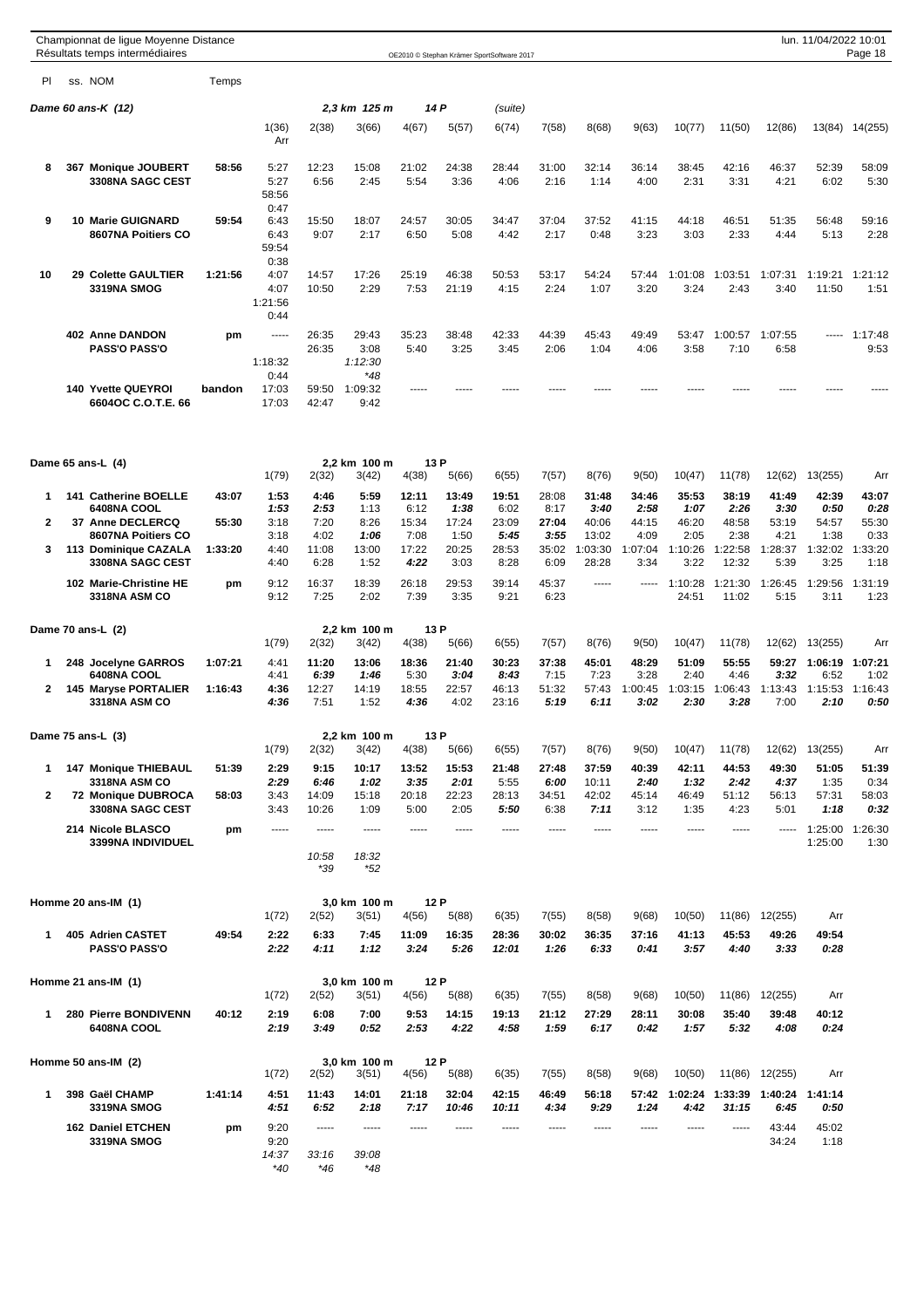|              | Championnat de ligue Moyenne Distance<br>Résultats temps intermédiaires |         |                      |                       |                        |                         |                        | OE2010 © Stephan Krämer SportSoftware 2017 |                       |                          |                         |                         |                           |                         | lun. 11/04/2022 10:01   | Page 19 |
|--------------|-------------------------------------------------------------------------|---------|----------------------|-----------------------|------------------------|-------------------------|------------------------|--------------------------------------------|-----------------------|--------------------------|-------------------------|-------------------------|---------------------------|-------------------------|-------------------------|---------|
| PI           | ss. NOM                                                                 | Temps   |                      |                       |                        |                         |                        |                                            |                       |                          |                         |                         |                           |                         |                         |         |
|              | Homme 55 ans-IM (1)                                                     |         | 1(72)                | 2(52)                 | 3,0 km 100 m<br>3(51)  | 4(56)                   | 12 P<br>5(88)          | 6(35)                                      | 7(55)                 | 8(58)                    | 9(68)                   | 10(50)                  | 11(86)                    | 12(255)                 | Arr                     |         |
| 1            | 337 Yves DESNOES<br>4601OC FINO46                                       | 1:15:33 | 6:06<br>6:06         | 12:23<br>6:17         | 14:01<br>1:38          | 18:53<br>4:52           | 24:36<br>5:43          | 32:18<br>7:42                              | 34:57<br>2:39         | 41:37<br>6:40            | 42:56<br>1:19           | 51:52<br>8:56           | 1:08:56<br>17:04          | 1:14:21<br>5:25         | 1:15:33<br>1:12         |         |
|              | Dame 35 ans-IM (1)                                                      |         | 1(72)                | 2(52)                 | 3,0 km 100 m<br>3(51)  | 4(56)                   | 12 P<br>5(88)          | 6(35)                                      | 7(55)                 | 8(58)                    | 9(68)                   | 10(50)                  | 11(86)                    | 12(255)                 | Arr                     |         |
| 1            | 408 Mathilde BALESTRA<br>8702NA ORIENTATIO                              | 1:28:18 | 6:22<br>6:22         | 11:40<br>5:18         | 14:02<br>2:22          | 18:28<br>4:26           | 30:34<br>12:06         | 38:08<br>7:34                              | 42:02<br>3:54         | 48:46<br>6:44            | 49:46<br>1:00           | 52:17<br>2:31           | 1:24:19<br>32:02          | 1:27:49<br>3:30         | 1:28:18<br>0:29         |         |
|              | Dame 40 ans-IM (1)                                                      |         |                      |                       | 3,0 km 100 m           |                         | 12 P                   |                                            |                       |                          |                         |                         |                           |                         |                         |         |
|              | 191 Delphine GANTCH                                                     | pm      | 1(72)<br>3:38        | 2(52)<br>$- - - - -$  | 3(51)<br>-----         | 4(56)<br>-----          | 5(88)<br>-----         | 6(35)<br>-----                             | 7(55)<br>-----        | 8(58)<br>-----           | 9(68)<br>-----          | 10(50)<br>$- - - - -$   | 11(86)                    | 12(255)<br>45:06        | Arr<br>45:32            |         |
|              | 3319NA SMOG                                                             |         | 3:38<br>12:53<br>*39 | 13:47<br>$*40$        | 15:12<br>$*41$         | 19:41<br>*43            | 28:31<br>$*44$         | 30:48<br>*46                               | 39:13<br>$*47$        | 41:04<br>*48             | 43:42<br>*49            |                         |                           | 41:28                   | 0:26                    |         |
|              | Dame 50 ans-IM (1)                                                      |         | 1(72)                | 2(52)                 | 3,0 km 100 m<br>3(51)  | 4(56)                   | 12 P<br>5(88)          | 6(35)                                      | 7(55)                 | 8(58)                    | 9(68)                   | 10(50)                  | 11(86)                    | 12(255)                 | Arr                     |         |
|              | <b>407 VERONIQUE BARDI</b><br>4709NA PSNO                               | pm      | 7:57<br>7:57         | 15:28<br>7:31         | 17:26<br>1:58          | 27:37<br>10:11          | 37:23<br>9:46          | 1:16:08<br>38:45                           | 1:24:25<br>8:17       | 1:49:42<br>25:17         | 1:51:31<br>1:49         | $- - - - -$             | 1:58:42<br>7:11           | 2:09:32<br>10:50        | 2:10:55<br>1:23         |         |
|              | Dame 55 ans-IM (2)                                                      |         | 1(72)                | 2(52)                 | 3,0 km 100 m<br>3(51)  | 4(56)                   | 12 P<br>5(88)          | 6(35)                                      | 7(55)                 | 8(58)                    | 9(68)                   | 10(50)                  | 11(86)                    | 12(255)                 | Arr                     |         |
| 1            | 338 Armelle DESNOES                                                     | 1:19:29 | 5:14                 | 13:06                 | 24:47                  | 31:00                   | 37:59                  | 45:53                                      | 48:40                 | 57:51                    | 58:52                   | 1:01:53                 | 1:12:06                   | 1:18:20                 | 1:19:29                 |         |
| $\mathbf{2}$ | 4601OC FINO46<br>51 Isabelle BAVOILLOT<br>3308NA SAGC CEST              | 1:55:53 | 5:14<br>5:02<br>5:02 | 7:52<br>11:14<br>6:12 | 11:41<br>12:56<br>1:42 | 6:13<br>21:59<br>9:03   | 6:59<br>32:08<br>10:09 | 7:54<br>50:16<br>18:08                     | 2:47<br>53:50<br>3:34 | 9:11<br>1:08:41<br>14:51 | 1:01<br>1:16:39<br>7:58 | 3:01<br>1:21:20<br>4:41 | 10:13<br>1:47:58<br>26:38 | 6:14<br>1:55:10<br>7:12 | 1:09<br>1:55:53<br>0:43 |         |
|              | Dame 14 ans-IC (1)                                                      |         | 1(72)                | 2(42)                 | 2,3 km 20 m<br>3(41)   | 4(87)                   | 11 P<br>5(88)          | 6(85)                                      | 7(74)                 | 8(46)                    | 9(47)                   |                         | 10(49) 11(255)            | Arr                     |                         |         |
| 1            | <b>382 Juliet PAREAU</b><br><b>2407NA POP</b>                           | 51:33   | 4:31<br>4:31         | 9:20<br>4:49          | 11:58<br>2:38          | 15:01<br>3:03           | 23:02<br>8:01          | 28:56<br>5:54                              | 34:15<br>5:19         | 37:23<br>3:08            | 42:57<br>5:34           | 49:48<br>6:51           | 51:08<br>1:20             | 51:33<br>0:25           |                         |         |
|              | Dame 16 ans-IC (1)                                                      |         | 1(72)                | 2(42)                 | 2,3 km 20 m<br>3(41)   | 4(87)                   | 11 P<br>5(88)          | 6(85)                                      | 7(74)                 | 8(46)                    | 9(47)                   | 10(49)                  | 11(255)                   | Arr                     |                         |         |
| 1            | 406 Paloma LARBART<br><b>PASS'O PASS'O</b>                              | 58:03   | 6:14<br>6:14         | 9:40<br>3:26          | 11:33<br>1:53          | 15:23<br>3:50           | 23:09<br>7:46          | 29:10<br>6:01                              | 35:29<br>6:19         | 40:01<br>4:32            | 47:16<br>7:15           | 56:18<br>9:02           | 57:35<br>1:17             | 58:03<br>0:28           |                         |         |
|              | Dame 18 ans-IC (1)                                                      |         |                      |                       | 2,3 km 20 m            | 4(87)                   | 11 P                   |                                            |                       |                          |                         |                         |                           |                         |                         |         |
| 1            | 50 Marie PAGE                                                           | 48:31   | 1(72)<br>3:16        | 2(42)<br>5:34         | 3(41)<br>6:44          | 14:07                   | 5(88)<br>20:22         | 6(85)<br>25:13                             | 7(74)<br>31:07        | 8(46)<br>33:51           | 9(47)<br>37:12          | 47:36                   | 10(49) 11(255)<br>48:02   | Arr<br>48:31            |                         |         |
|              | <b>1705NA CMO</b>                                                       |         | 3:16                 | 2:18                  | 1:10                   | 7:23                    | 6:15                   | 4:51                                       | 5:54                  | 2:44                     | 3:21                    | 10:24                   | 0:26                      | 0:29                    |                         |         |
|              | Dame 40 ans-IC (1)                                                      |         | 1(72)                | 2(42)                 | 2.3 km 20 m<br>3(41)   | 4(87)                   | 11 P<br>5(88)          | 6(85)                                      | 7(74)                 | 8(46)                    | 9(47)                   |                         | 10(49) 11(255)            | Arr                     |                         |         |
| 1            | 409 Marie-Anne MICHEL<br>4705NA N.O.R.D.                                | 1:04:33 | 5:03<br>5:03         | 8:38<br>3:35          | 10:02<br>1:24          | 13:55<br>3:53           | 26:56<br>13:01         | 33:30<br>6:34                              | 38:20<br>4:50         | 44:14<br>5:54            | 52:44<br>8:30           | 9:32                    | 1:02:16 1:03:54<br>1:38   | 1:04:33<br>0:39         |                         |         |
|              | Dame 50 ans-IC (1)                                                      |         |                      |                       | 2.3 km 20 m            |                         | 11 P                   |                                            |                       |                          |                         |                         |                           |                         |                         |         |
|              | 397 Karine CHAMP                                                        | pm      | 1(72)<br>5:11        | 2(42)<br>9:28         | 3(41)<br>-----         | 4(87)                   | 5(88)<br>-----         | 6(85)<br>21:44                             | 7(74)<br>-----        | 8(46)<br>33:18           | 9(47)<br>38:35          | 10(49)                  | 11(255)<br>47:52          | Arr<br>48:53            |                         | 15:18   |
|              | 3319NA SMOG                                                             |         | 5:11<br>28:54<br>*44 | 4:17<br>31:08<br>*58  | 42:31<br>$*48$         |                         |                        | 12:16                                      |                       | 11:34                    | 5:17                    |                         | 9:17                      | 1:01                    |                         | *43     |
|              | Homme 10 ans-IJ (4)                                                     |         | 1(39)                | 2(40)                 | 4,8 km 135 m<br>3(41)  | 4(43)                   | 10 P<br>5(44)          | 6(46)                                      | 7(47)                 | 8(48)                    | 9(49)                   | 10(255)                 | Arr                       |                         |                         |         |
|              | <b>404 Aloïs COURTIN BAL</b>                                            |         | 1:50:39              | 1:53:04               |                        | 1:56:32 2:03:30 2:21:54 |                        | 2:25:00                                    |                       | 2:32:45 2:37:14          | 2:45:24                 |                         | 2:48:17 2:49:00           |                         | 1:47:44                 |         |
|              | 8702NA ORIENTATIO<br>4016 Mathéo DANEL                                  |         | 1:50:39<br>55:04     | 2:25<br>59:54         | 3:28<br>1:06:11        | 6:58<br>1:39:26         | 18:24<br>2:09:22       | 3:06<br>2:28:04                            | 7:45<br>2:42:30       | 4:29<br>2:52:35          | 8:10<br>2:59:48         | 2:53<br>3:08:26         | 0:43<br>3:09:53           |                         | *72<br>3:08:26          |         |
|              | 3308NA SAGC CEST<br>414 Tilh JORDAN                                     |         | 55:04<br>1:27:08     | 4:50<br>1:30:17       | 6:17<br>1:33:25        | 33:15<br>1:41:56        | 29:56<br>1:57:33       | 18:42<br>2:01:56                           | 14:26<br>2:08:17      | 10:05<br>2:13:23         | 7:13<br>2:19:55         | 8:38<br>2:22:55         | 1:27<br>2:24:00           |                         | *255                    |         |
|              | 4705NA N.O.R.D.                                                         |         | 1:27:08              | 3:09                  | 3:08                   | 8:31                    | 15:37                  | 4:23                                       | 6:21                  | 5:06                     | 6:32                    | 3:00                    | 1:05                      |                         |                         |         |
|              | 411 Gabin LEPREUX<br>8702NA ORIENTATIO                                  |         | 1:50:23<br>1:50:23   | 1:53:08<br>2:45       | 1:56:46<br>3:38        | 2:03:23<br>6:37         | 2:21:49<br>18:26       | 2:24:53<br>3:04                            | 2:32:34<br>7:41       | 2:36:57<br>4:23          | 2:45:06<br>8:09         | 2:48:16<br>3:10         | 2:48:59<br>0:43           |                         | 1:47:39<br>*72          |         |
|              | Dame 10 ans-IJ (3)                                                      |         | 1(39)                | 2(40)                 | 4,8 km 135 m<br>3(41)  | 4(43)                   | 10 P<br>5(44)          | 6(46)                                      | 7(47)                 | 8(48)                    | 9(49)                   | 10(255)                 | Arr                       |                         |                         |         |
| 1            | 262 Emie LEPREUX<br>8702NA ORIENTATIO                                   | 45:16   | 7:40<br>7:40         | 9:05<br>1:25          | 11:23<br>2:18          | 17:14<br>5:51           | 29:30<br>12:16         | 32:25<br>2:55                              | 36:50<br>4:25         | 39:42<br>2:52            | 43:27<br>3:45           | 44:38<br>1:11           | 45:16<br>0:38             |                         |                         |         |